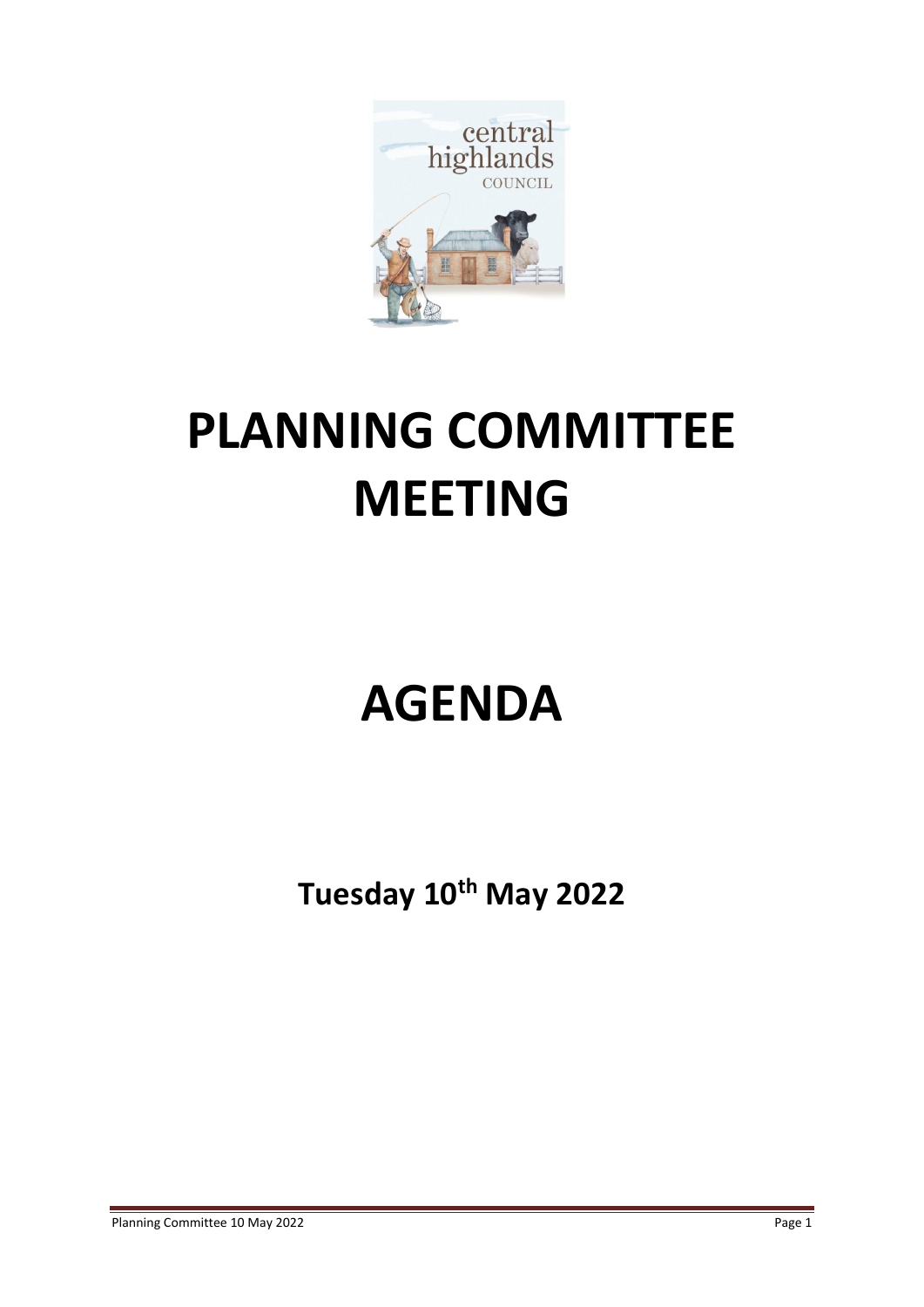

## **NOTICE OF MEETING**

### **Council Representatives:**

Clr Allwright (Chairperson); Mayor Triffitt, Clr Cassidy & Clr Bailey (Clr Archer – Proxy)

Dear Councillors,

Notice is hereby given that the next Planning Committee Meeting will be held at the Bothwell Town Hall, 19 Alexander Street, Bothwell at 9.00 a.m. on Tuesday, 10<sup>th</sup> May 2022, to discuss business as printed below.

I certify that the contents of the reports have been provided in accordance with section 65 of the Local Government Act 1993.

> Lyn Eyles **GENERAL MANAGER**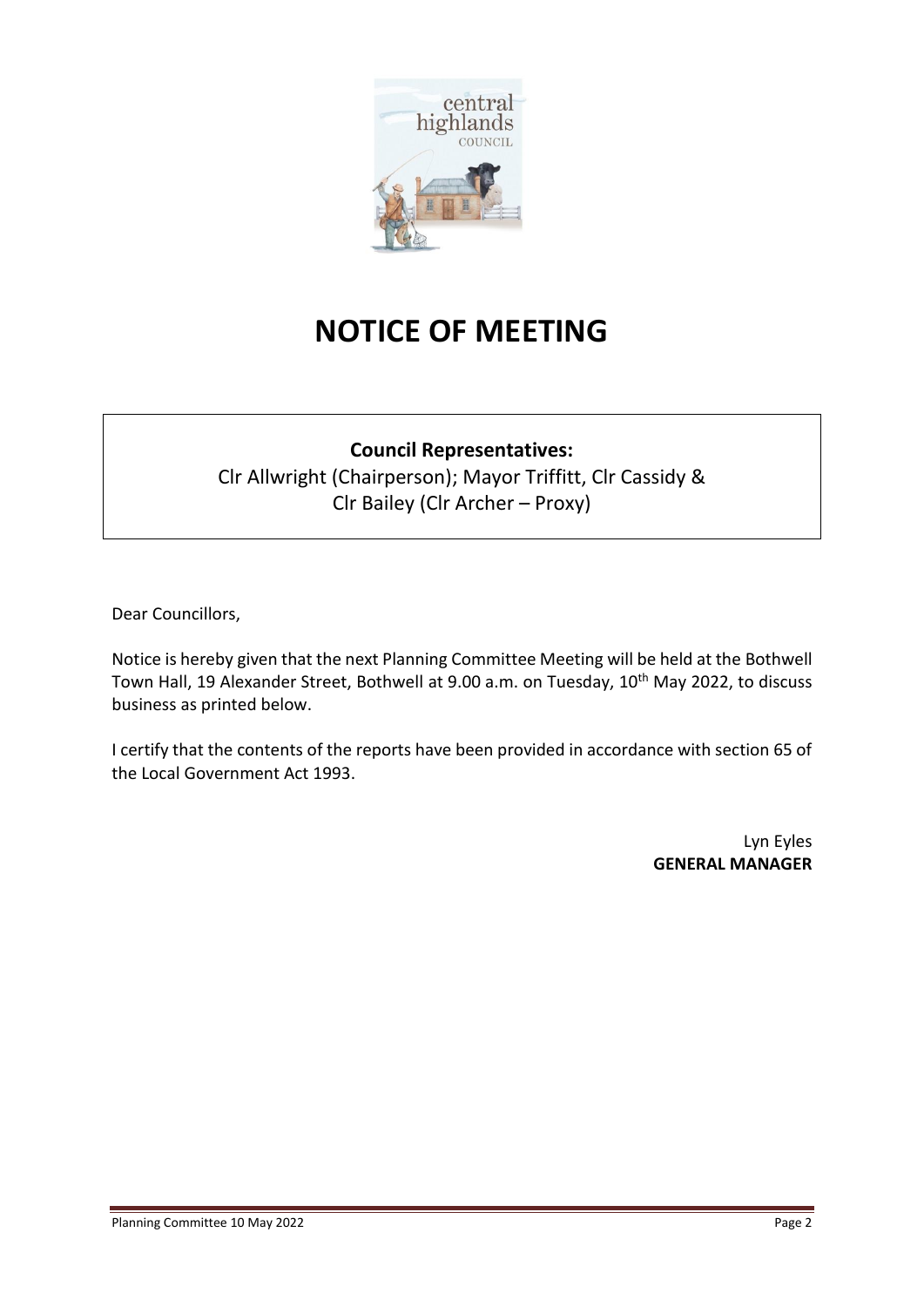### **PLANNING COMMITTEE AGENDA**

#### **1.0 PRESENT**

#### **2.0 APOLOGIES**

#### **3.0 PECUNIARY INTEREST DECLARATIONS**

In accordance with Regulation 8 (7) of the Local Government (Meeting Procedures) Regulations 2015, the Chairman requests Councillors to indicate whether they or a close associate have, or are likely to have a pecuniary interest (any pecuniary or pecuniary detriment) in any item of the Agenda.

#### **4.0 CONFIRMATION OF MINUTES**

Moved **Cir** Seconded **Cir** 

THAT the Draft Minutes of the Planning Committee Meeting of Council held on Tuesday 5<sup>th</sup> April 2022 to be confirmed.

*Carried*

#### **5.0 QUESTION TIME & DEPUTATIONS**

#### **6.0 DA2021/61: MOTOR RACING FACILITY: 8735 LYELL HIGHWAY, OUSE (CT 236669/1)**

#### **Report by**

Louisa Brown (Planning Officer)

**Applicant**  S Thorpe

**Owner**  S B & P A Knight

#### **Discretions**

26.3.3 Discretionary Use 26.4.2 A2 (b) Building Setbacks 26.4.3 A2 Design E5.5.1 A2 Existing Road Access E6.7.2 A1 Design of Vehicular Access & Junctions E6.7.3 A1 Vehicular Passing Areas E6.7.5 Layout of Parking Areas E8.7.1 Development within the electricity transmission corridor

#### **Proposal**

The Motorsport Complex application proposes to provide a Concrete Burnout Pad for monthly events/competitions one day during the weekend, operating between the hours of 10am and 6pm (extended to 10pm occasionally). It is estimated that 50 to 100 people/cars will be attending the events.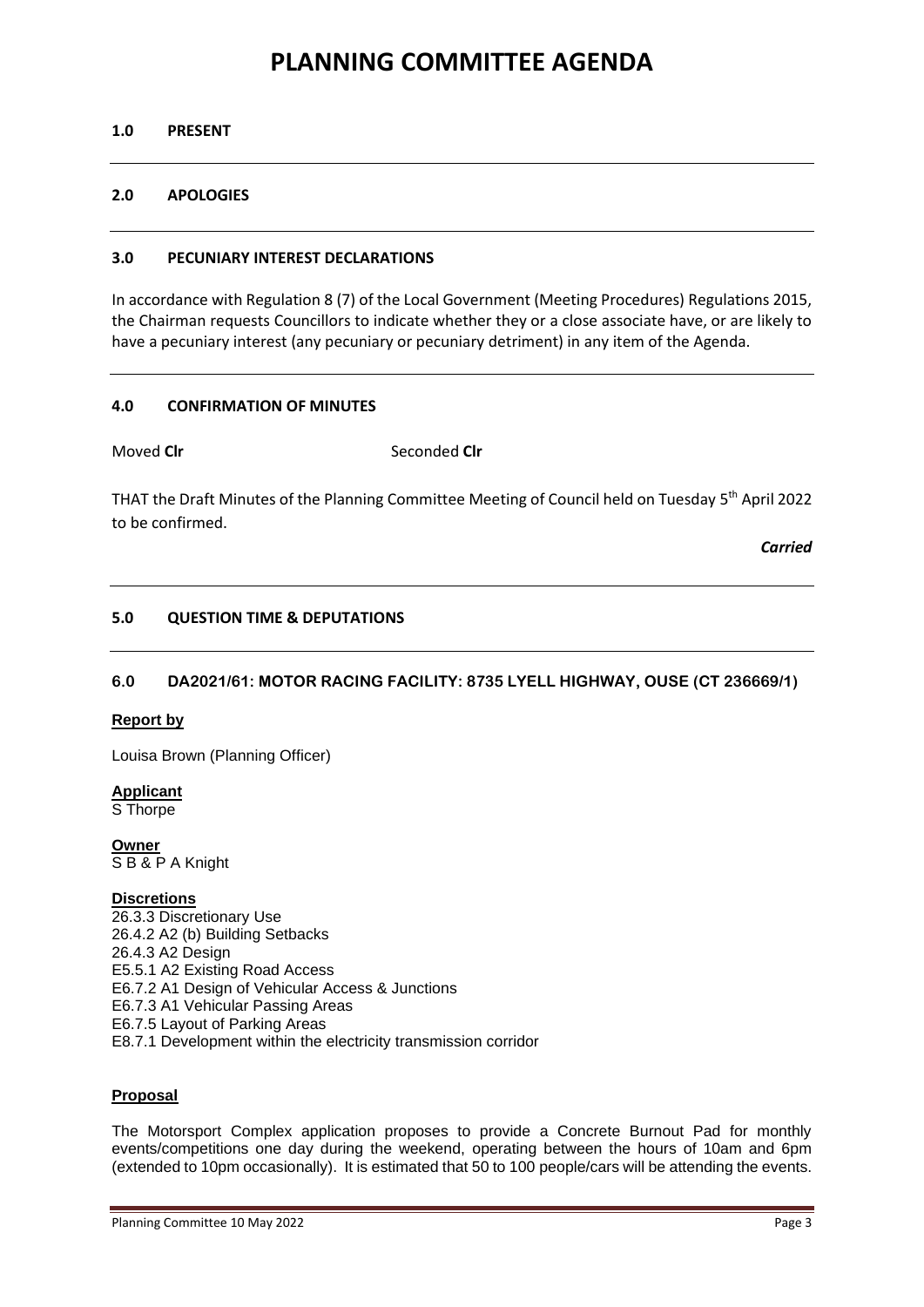Development & Works include;

- 1,480m<sup>2</sup>Concrete 'Burnout" Pad;
- 4 Grandstands (location only shown on plans, no elevations provided);
- Scrutineering Bay (10m x 10m concrete pad);
- Two toilet blocks (12m x 2.5m, location only shown on plans, no elevations provided):
- 500 car parking Spaces;
- Two new access from the existing access track; and
- Upgrade to the existing junction with the Lyell Highway and the property access.

An organisation called Tas Skidders will run the facility. The applicant Mr Thorpe represents the organisation and has several years of experience running similar events and promoting events at Powranna.

#### **Application**

An application for Planning Approval was received by Council for a Motorsport Complex on 20<sup>th</sup> July 2021, by the applicant. However, the application did not include Crown Consent for lodging of the Development Application. This was later received on 16<sup>th</sup> December 2021.

The invoice for the Development Application was issued and paid on 5<sup>th</sup> December 2021, the application became "live" and was referred to the Department of State Growth (DSG) on 7th January 2022. A Request for Further Information asking for a Traffic Impact Assessment (TIA) was sent to the applicant on the 12<sup>th</sup> January 2022 as requested by DSG. The TIA was received by Council in March and accepted by DSG. The findings of the TIA are discussed later in this report.

#### **Subject site and Locality.**

The site is located 18km north west of Ouse on the Lyell Highway and 40m west of the junction with Black Bobs Road. The property is zoned Rural Resource, as is the surrounding land. Areas of Private Timber Reserves are located 700m to the south of the property. Forestry Tasmania have large land holdings in the area, including land adjacent to the western property boundary and to the North of the Lyell Highway. Please refer to Figure 1 below.

Dwellings are located within properties to the eastern and northern site boundaries. The closest dwelling to the site is 217m from the northern site boundary.

The site is level and sits at the top of a hill. Rural Resource properties to the east and south east are toward the valley that follows Black Bobs Rivulet and the Lyell Highway.

An Electricity Transmission Infrastructure Protection area falls under existing Transmission Lines to an area of the site running parallel to the northern boundary. This protection area ranges in width between 80 – 120m on the site and also includes the majority of the access road to the property. A proposed 200m x 50m parking area and new access is proposed under the Transmission Wires and within the corridor.

The site is clear of vegetation to the centre, with areas of trees to the periphery. Some dense areas of trees are located to the western section of the property access and to the eastern and south eastern boundary. Please refer to Figures 2 & 3 below. An area of Threatened Native Vegetation, (Eucalyptus viminalis) wet forest is located on the property to the south east corner. Please refer to Figure 4 below.

The site is vacant and contains numerous tyres and a vehicle.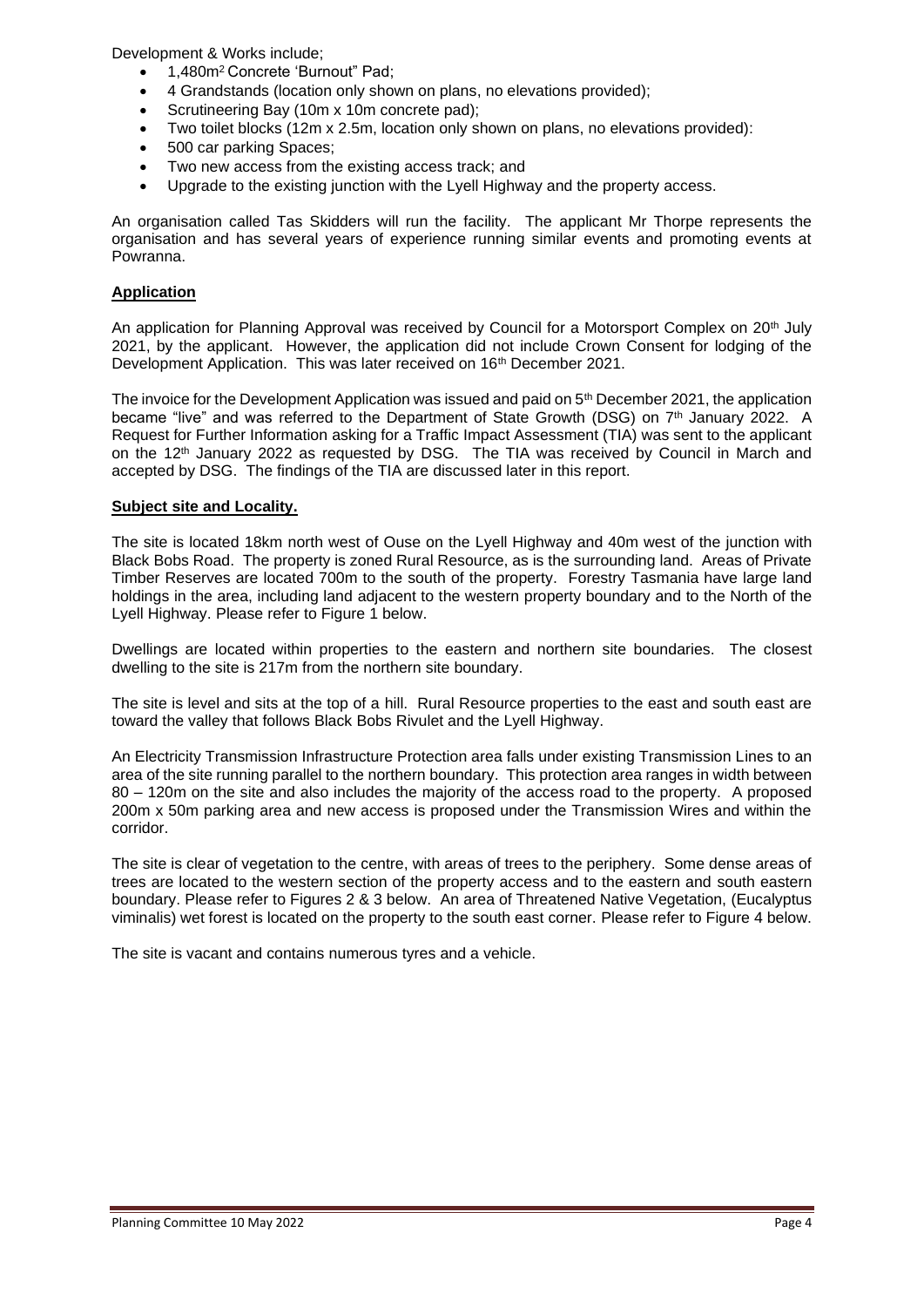

**Fig 1.** Location and zoning of the subject land in the Rural Resource zone (Cream), site area is shown in blue. Black stripe and blue lines indicate Transmission Lines and Electricity Transmission Infrastructure Protection Code. Brown stripe lines indicate Landslide Code (Source: LISTmap)



Fig 2. Aerial photo of the subject land and surrounding area, site area is shown in blue. (Source: LISTmap)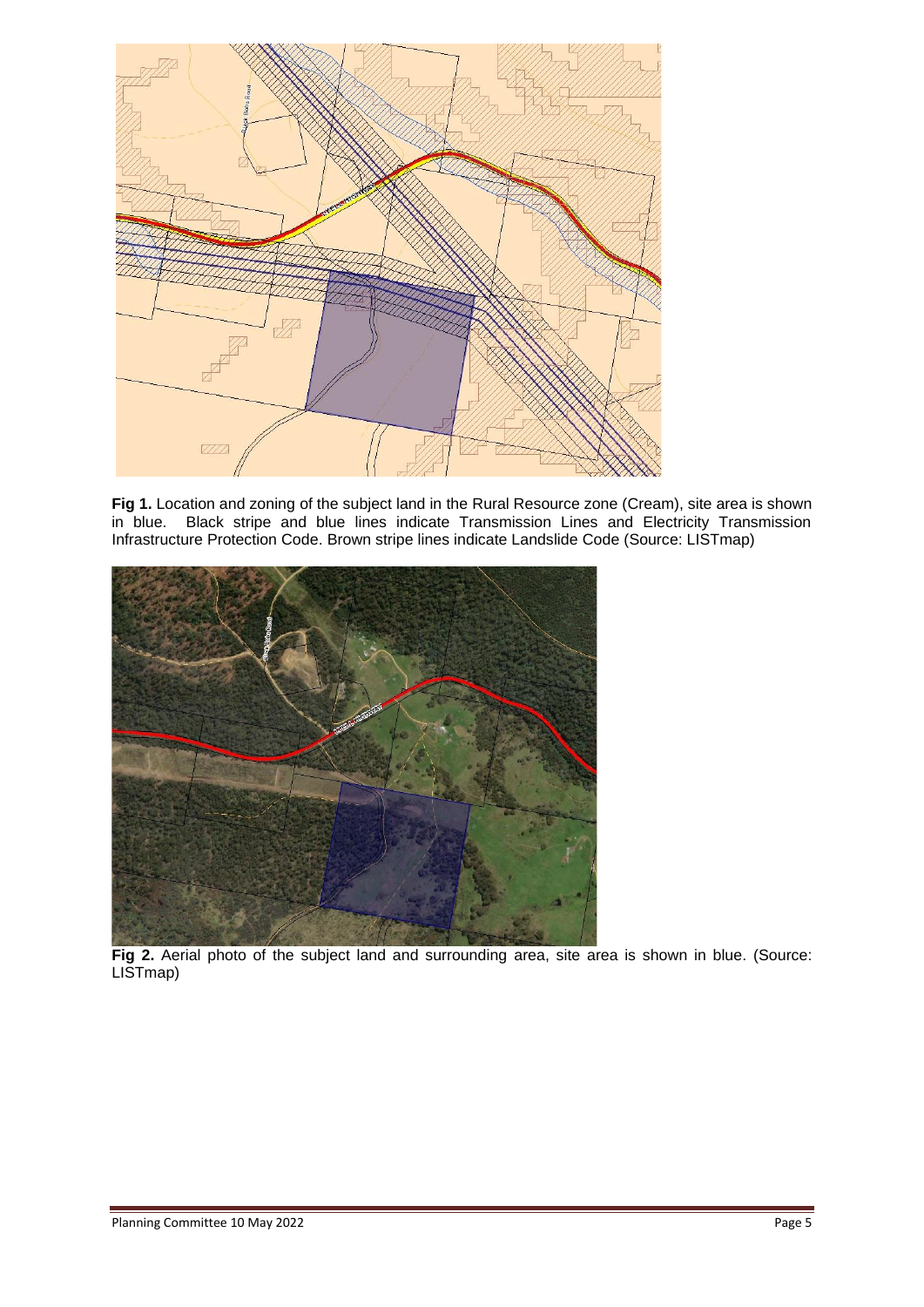

Fig 3. Topography of the site in the context of the nearby surrounding landscape, site area is shown in blue (Source: LISTmap)



**Fig 4.** Threatened Native Vegetation Community (TNVC 2020), site area is shown in blue (Source: LISTmap)

#### **Exemptions** Nil

**Special Provisions** Nil

#### **Use standards**

**Within the Central Highlands Interim Planning Scheme 2015 Motor Racing Facility is defined as;**

*"use of land (other than public roads) to race, rally, scramble or test vehicles, including go-karts, motor boats, and motorcycles, and includes other competitive motor sports."*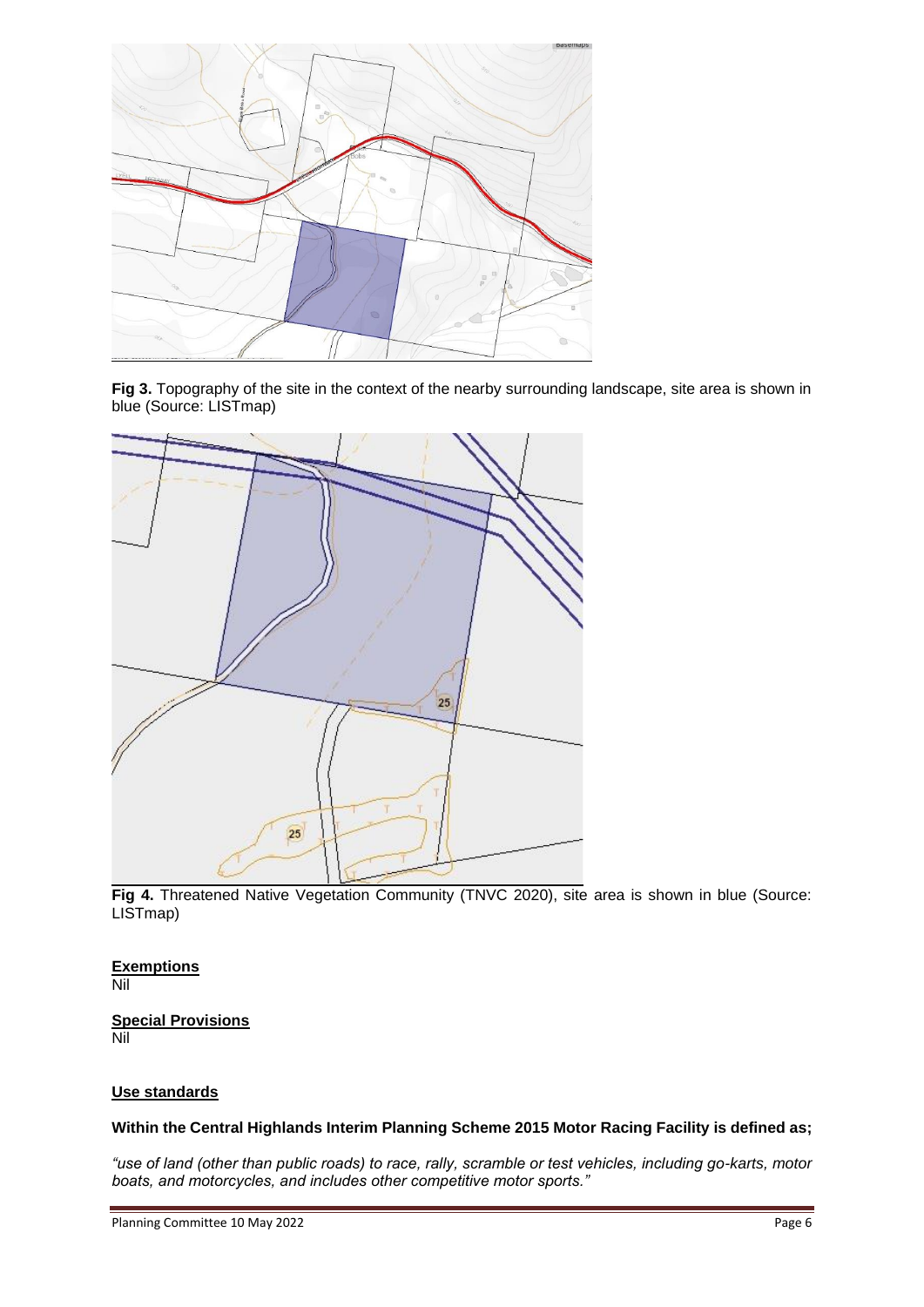#### **The status of the use within the Rural Resource Zone is Discretionary.**

#### **Development standards for Rural Resource Zone**

The proposal must satisfy the requirements of the following Zone Purpose and Development Standards, relevant to Motor Racing Facility.

#### **26.1.1 Rural Resource Zone Purpose Statements**

26.1.1.1 To provide for the sustainable use or development of resources for agriculture, aquaculture, forestry, mining and other primary industries, including opportunities for resource processing.

26.1.1.2 To provide for other use or development that does not constrain or conflict with resource development uses.

26.1.1.3 To provide for non-agricultural use or development, such as recreation, conservation, tourism and retailing, where it supports existing agriculture, aquaculture, forestry, mining and other primary industries.

26.1.1.4 To allow for residential and other uses not necessary to support agriculture, aquaculture and other primary industries provided that such uses do not:

- (a) fetter existing or potential rural resource use and development on other land;
- (b) add to the need to provide services or infrastructure or to upgrade existing infrastructure;
- (c) contribute to the incremental loss of productive rural resources.

26.1.1.5 To provide for protection of rural land so future resource development opportunities are no lost.

Within the Rural Resource Zone, Motor Racing Facility is a discretionary use and is therefore assessed against the following discretionary use standards and development standards of the scheme.

| 26.3.3 Discretionary Use<br>To ensure that discretionary non-agricultural uses do not unreasonably confine or restrain the<br>agricultural use of agricultural land. |                                                                                                                                                                         |                                                                                                                                                                                                                                                                                                                                                                                |  |
|----------------------------------------------------------------------------------------------------------------------------------------------------------------------|-------------------------------------------------------------------------------------------------------------------------------------------------------------------------|--------------------------------------------------------------------------------------------------------------------------------------------------------------------------------------------------------------------------------------------------------------------------------------------------------------------------------------------------------------------------------|--|
| <b>Acceptable Solutions</b>                                                                                                                                          | <b>Performance Criteria</b>                                                                                                                                             | <b>OFFICER COMMENT</b>                                                                                                                                                                                                                                                                                                                                                         |  |
| A1                                                                                                                                                                   | P <sub>1</sub>                                                                                                                                                          |                                                                                                                                                                                                                                                                                                                                                                                |  |
| No acceptable solution.                                                                                                                                              | A discretionary non-agricultural<br>use must not conflict with or<br>fetter agricultural use on the site<br>or adjoining land having regard<br>to all of the following: | The proposal does not meet the<br>Acceptable Solution and must<br>assessed<br>the<br>be<br>against<br>Performance Criteria.                                                                                                                                                                                                                                                    |  |
|                                                                                                                                                                      | (a) the characteristics of the<br>proposed non-agricultural use;                                                                                                        | (a) Information not provided to<br>enable assessment against the<br>characteristics of the proposed<br>non-agricultural use.                                                                                                                                                                                                                                                   |  |
|                                                                                                                                                                      | (b) the characteristics of the<br>existing<br>or likely agricultural<br>use:                                                                                            | (b) Information not provided to<br>enable assessment against the<br>characteristics of existing or<br>agricultural<br>future<br>use<br>on<br>adjoining properties<br>the<br>or<br>site.<br>Several<br>proposed<br>properties to the northern and<br>eastern site boundary contain<br>dwellings<br>and<br>some<br>keep<br>livestock<br>could<br>keep<br><b>or</b><br>livestock. |  |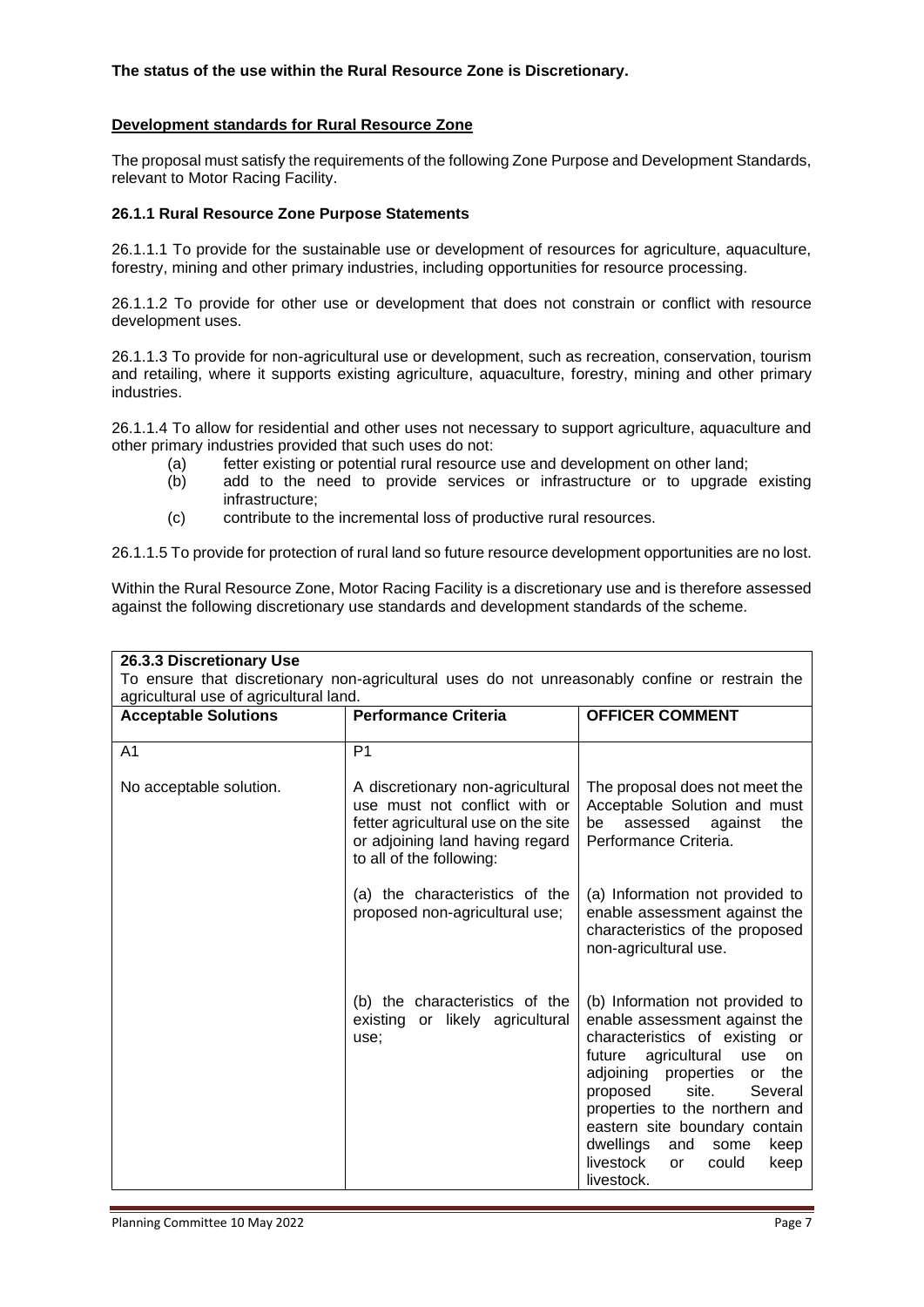| (c) setback to site boundaries<br>separation distance<br>and<br>between the proposed non-<br>agricultural use and existing or<br>likely agricultural use;                                                               | (c) Information not provided<br>regarding setbacks<br>and<br>separation distances between<br>the Motor Racing Facility and<br>existing or future agricultural<br>use on adjacent properties. |
|-------------------------------------------------------------------------------------------------------------------------------------------------------------------------------------------------------------------------|----------------------------------------------------------------------------------------------------------------------------------------------------------------------------------------------|
| (d) any characteristics of the<br>site and adjoining land that<br>would buffer the proposed non-<br>the<br>agricultural use from<br>adverse impacts on amenity<br>likely<br>existing<br>from<br>or<br>agricultural use. | d) Information not provided<br>site<br>regarding<br>anv<br>characteristics that may buffer<br>the proposed use from nearby<br>agricultural use.                                              |

#### **26.4 Development Standards for Buildings and Works**

#### **26.4.1 Building Height**

To ensure that building height contributes positively to the rural landscape and does not result in unreasonable impact on residential amenity of land.

| <b>Acceptable Solutions</b>              | <b>Performance Criteria</b>                                                                                                                            | <b>OFFICER COMMENT</b>                                                                                                   |
|------------------------------------------|--------------------------------------------------------------------------------------------------------------------------------------------------------|--------------------------------------------------------------------------------------------------------------------------|
| A1                                       | P1                                                                                                                                                     |                                                                                                                          |
| Building height must be no<br>more than: | Building height must satisfy all<br>of the following:                                                                                                  | Information not provided to<br>enable assessment against the<br>Acceptable Solutions.                                    |
| 8.5 m if for a residential use.          |                                                                                                                                                        |                                                                                                                          |
| 10 m otherwise.                          | (a) be consistent with any<br>Future<br>Character  <br>Desired<br>Statements provided for the<br>area:                                                 | (a) There are no Desired Future<br>Character Statements for the<br>area.                                                 |
|                                          | (b) be sufficient to prevent<br>unreasonable adverse impacts<br>residential amenity on<br>on.<br>adjoining lots by overlooking<br>and loss of privacy; | (b) Information not provided to<br>enable assessment against the<br>impacts on residential amenity<br>on adjoining lots. |
|                                          | (c) if for a non-residential use,<br>the height is necessary for that<br>use.                                                                          | (c) Information not provided to<br>enable assessment Council to<br>make an assessment.                                   |

| 26.4.2 Setback<br>To minimise land use conflict and fettering of use of rural land from residential use, maintain desirable<br>characteristics of the rural landscape and protect environmental values in adjoining land zoned<br>Environmental Management. |                                                                                                                     |                                           |
|-------------------------------------------------------------------------------------------------------------------------------------------------------------------------------------------------------------------------------------------------------------|---------------------------------------------------------------------------------------------------------------------|-------------------------------------------|
| <b>Acceptable Solutions</b>                                                                                                                                                                                                                                 | <b>Performance Criteria</b>                                                                                         | <b>OFFICER COMMENT</b>                    |
|                                                                                                                                                                                                                                                             |                                                                                                                     |                                           |
| A1                                                                                                                                                                                                                                                          | P <sub>1</sub>                                                                                                      |                                           |
| Building setback from frontage<br>must be no less than:                                                                                                                                                                                                     | Building setback from frontages<br>must maintain the desirable                                                      | Complies with the Acceptable<br>Solution. |
|                                                                                                                                                                                                                                                             | characteristics of<br>the.                                                                                          |                                           |
| 20 m.                                                                                                                                                                                                                                                       | surrounding landscape<br>and<br>protect the amenity of adjoining<br>lots, having regard to all of the<br>following: |                                           |
|                                                                                                                                                                                                                                                             | (a) the topography of the site;                                                                                     |                                           |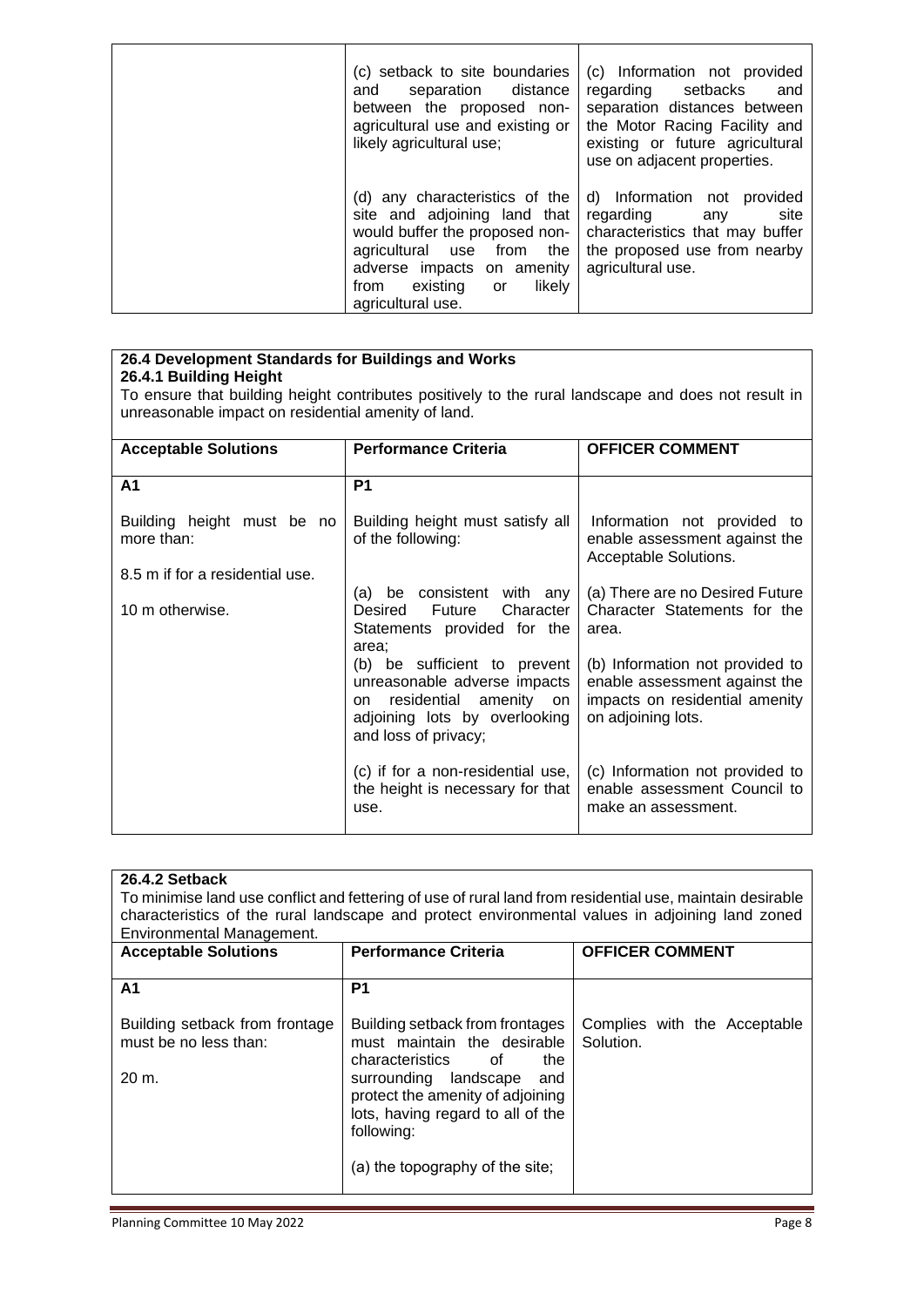| (c) the prevailing setbacks of<br>existing buildings on nearby<br>lots;<br>(d) the location of existing<br>buildings on the site;<br>(e) the proposed colours and<br>external<br>materials<br>of<br>the<br>building;<br>(f) the visual impact of the<br>building when viewed from an<br>adjoining road;<br>(g) retention of vegetation.<br>P <sub>2</sub><br>A2<br>Building setback from side and<br>Building setback from side and<br>The proposal does not meet the<br>Acceptable Solution and must<br>rear boundaries must be no<br>rear boundaries must maintain<br>assessed<br>less than:<br>the<br>character<br>of<br>the<br>be<br>against<br>the<br>Performance Criteria.<br>surrounding rural landscape,<br>having regard to all of the<br>50 m.<br>following:<br>(a) the topography of the site;<br>(a) Information not provided to<br>enable assessment.<br>(b) the size and shape of the<br>(b) Complies – the size and<br>shape of the site is comparable<br>site;<br>to rural lots.<br>(c) the location of existing<br>(c) $NA$ – the site is clear and<br>buildings on the site;<br>contains<br>no<br>permanent<br>structures.<br>(d) Information not provided to<br>(d) the proposed colours and<br>materials<br>external<br>οf<br>the<br>enable assessment regarding<br>the materials and colours of<br>building;<br>buildings.<br>(e) visual impact on skylines<br>(e) Information not provided to<br>and prominent ridgelines;<br>enable assessment of the visual<br>impact.<br>(f) Information not provided to<br>(f) impact on native vegetation.<br>enable assessment. Although<br>Council notes that a car park is<br>proposed<br>in a<br>location<br>0f<br>Threatened Native Vegetation.<br>P <sub>3</sub><br>A <sub>3</sub><br>Building setback for buildings<br>Building setback for buildings<br>The<br>the<br>proposal<br>meets<br>Acceptable Solution:<br>for sensitive use must comply<br>for sensitive use (including<br>residential use) must prevent<br>with all of the following:<br>conflict or fettering of primary<br>(a) the Private Timber Reserve |                                | (b) the size and shape of the<br>site; |                                 |
|------------------------------------------------------------------------------------------------------------------------------------------------------------------------------------------------------------------------------------------------------------------------------------------------------------------------------------------------------------------------------------------------------------------------------------------------------------------------------------------------------------------------------------------------------------------------------------------------------------------------------------------------------------------------------------------------------------------------------------------------------------------------------------------------------------------------------------------------------------------------------------------------------------------------------------------------------------------------------------------------------------------------------------------------------------------------------------------------------------------------------------------------------------------------------------------------------------------------------------------------------------------------------------------------------------------------------------------------------------------------------------------------------------------------------------------------------------------------------------------------------------------------------------------------------------------------------------------------------------------------------------------------------------------------------------------------------------------------------------------------------------------------------------------------------------------------------------------------------------------------------------------------------------------------------------------------------------------------------------------------------------------------------------------------------------------------------------------|--------------------------------|----------------------------------------|---------------------------------|
|                                                                                                                                                                                                                                                                                                                                                                                                                                                                                                                                                                                                                                                                                                                                                                                                                                                                                                                                                                                                                                                                                                                                                                                                                                                                                                                                                                                                                                                                                                                                                                                                                                                                                                                                                                                                                                                                                                                                                                                                                                                                                          |                                |                                        |                                 |
|                                                                                                                                                                                                                                                                                                                                                                                                                                                                                                                                                                                                                                                                                                                                                                                                                                                                                                                                                                                                                                                                                                                                                                                                                                                                                                                                                                                                                                                                                                                                                                                                                                                                                                                                                                                                                                                                                                                                                                                                                                                                                          |                                |                                        |                                 |
|                                                                                                                                                                                                                                                                                                                                                                                                                                                                                                                                                                                                                                                                                                                                                                                                                                                                                                                                                                                                                                                                                                                                                                                                                                                                                                                                                                                                                                                                                                                                                                                                                                                                                                                                                                                                                                                                                                                                                                                                                                                                                          |                                |                                        |                                 |
|                                                                                                                                                                                                                                                                                                                                                                                                                                                                                                                                                                                                                                                                                                                                                                                                                                                                                                                                                                                                                                                                                                                                                                                                                                                                                                                                                                                                                                                                                                                                                                                                                                                                                                                                                                                                                                                                                                                                                                                                                                                                                          |                                |                                        |                                 |
|                                                                                                                                                                                                                                                                                                                                                                                                                                                                                                                                                                                                                                                                                                                                                                                                                                                                                                                                                                                                                                                                                                                                                                                                                                                                                                                                                                                                                                                                                                                                                                                                                                                                                                                                                                                                                                                                                                                                                                                                                                                                                          |                                |                                        |                                 |
|                                                                                                                                                                                                                                                                                                                                                                                                                                                                                                                                                                                                                                                                                                                                                                                                                                                                                                                                                                                                                                                                                                                                                                                                                                                                                                                                                                                                                                                                                                                                                                                                                                                                                                                                                                                                                                                                                                                                                                                                                                                                                          |                                |                                        |                                 |
|                                                                                                                                                                                                                                                                                                                                                                                                                                                                                                                                                                                                                                                                                                                                                                                                                                                                                                                                                                                                                                                                                                                                                                                                                                                                                                                                                                                                                                                                                                                                                                                                                                                                                                                                                                                                                                                                                                                                                                                                                                                                                          |                                |                                        |                                 |
|                                                                                                                                                                                                                                                                                                                                                                                                                                                                                                                                                                                                                                                                                                                                                                                                                                                                                                                                                                                                                                                                                                                                                                                                                                                                                                                                                                                                                                                                                                                                                                                                                                                                                                                                                                                                                                                                                                                                                                                                                                                                                          |                                |                                        |                                 |
|                                                                                                                                                                                                                                                                                                                                                                                                                                                                                                                                                                                                                                                                                                                                                                                                                                                                                                                                                                                                                                                                                                                                                                                                                                                                                                                                                                                                                                                                                                                                                                                                                                                                                                                                                                                                                                                                                                                                                                                                                                                                                          |                                |                                        |                                 |
|                                                                                                                                                                                                                                                                                                                                                                                                                                                                                                                                                                                                                                                                                                                                                                                                                                                                                                                                                                                                                                                                                                                                                                                                                                                                                                                                                                                                                                                                                                                                                                                                                                                                                                                                                                                                                                                                                                                                                                                                                                                                                          |                                |                                        |                                 |
|                                                                                                                                                                                                                                                                                                                                                                                                                                                                                                                                                                                                                                                                                                                                                                                                                                                                                                                                                                                                                                                                                                                                                                                                                                                                                                                                                                                                                                                                                                                                                                                                                                                                                                                                                                                                                                                                                                                                                                                                                                                                                          |                                |                                        |                                 |
|                                                                                                                                                                                                                                                                                                                                                                                                                                                                                                                                                                                                                                                                                                                                                                                                                                                                                                                                                                                                                                                                                                                                                                                                                                                                                                                                                                                                                                                                                                                                                                                                                                                                                                                                                                                                                                                                                                                                                                                                                                                                                          |                                |                                        |                                 |
|                                                                                                                                                                                                                                                                                                                                                                                                                                                                                                                                                                                                                                                                                                                                                                                                                                                                                                                                                                                                                                                                                                                                                                                                                                                                                                                                                                                                                                                                                                                                                                                                                                                                                                                                                                                                                                                                                                                                                                                                                                                                                          |                                |                                        |                                 |
|                                                                                                                                                                                                                                                                                                                                                                                                                                                                                                                                                                                                                                                                                                                                                                                                                                                                                                                                                                                                                                                                                                                                                                                                                                                                                                                                                                                                                                                                                                                                                                                                                                                                                                                                                                                                                                                                                                                                                                                                                                                                                          |                                |                                        |                                 |
|                                                                                                                                                                                                                                                                                                                                                                                                                                                                                                                                                                                                                                                                                                                                                                                                                                                                                                                                                                                                                                                                                                                                                                                                                                                                                                                                                                                                                                                                                                                                                                                                                                                                                                                                                                                                                                                                                                                                                                                                                                                                                          |                                |                                        |                                 |
|                                                                                                                                                                                                                                                                                                                                                                                                                                                                                                                                                                                                                                                                                                                                                                                                                                                                                                                                                                                                                                                                                                                                                                                                                                                                                                                                                                                                                                                                                                                                                                                                                                                                                                                                                                                                                                                                                                                                                                                                                                                                                          |                                |                                        |                                 |
| having regard to all of the<br>separation distance from a                                                                                                                                                                                                                                                                                                                                                                                                                                                                                                                                                                                                                                                                                                                                                                                                                                                                                                                                                                                                                                                                                                                                                                                                                                                                                                                                                                                                                                                                                                                                                                                                                                                                                                                                                                                                                                                                                                                                                                                                                                | (a) be sufficient to provide a | industry uses on adjoining land,       | is over 500m from the Property; |
| following:<br>plantation<br>forest,<br>Private<br>(b) NA - there is no land zoned<br><b>Timber Reserve or State Forest</b><br>Significant Agricultural in the<br>of 100 m;<br>(a) the topography of the site;<br>area.                                                                                                                                                                                                                                                                                                                                                                                                                                                                                                                                                                                                                                                                                                                                                                                                                                                                                                                                                                                                                                                                                                                                                                                                                                                                                                                                                                                                                                                                                                                                                                                                                                                                                                                                                                                                                                                                   |                                |                                        |                                 |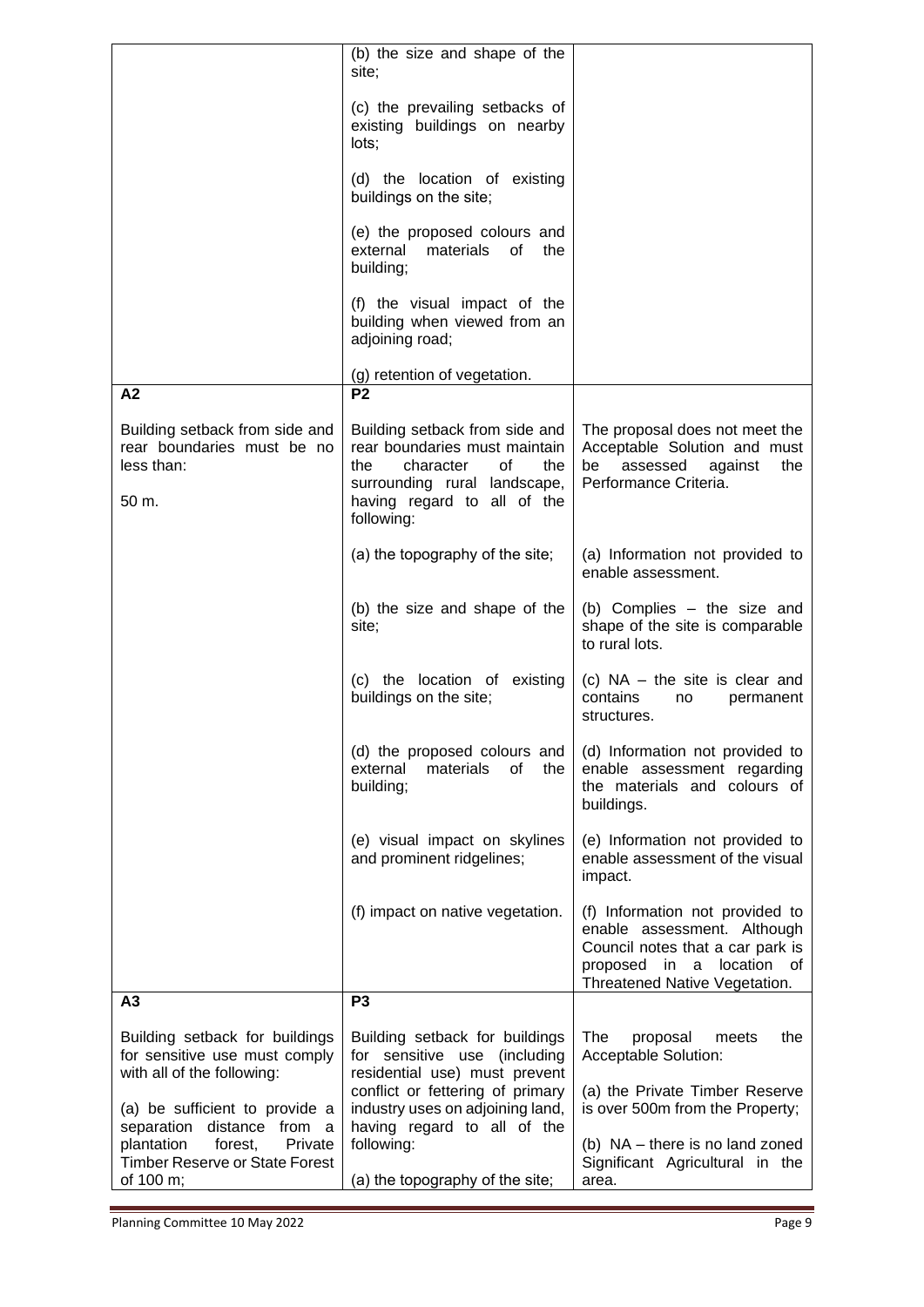| (b) be sufficient to provide a<br>separation distance from land<br>zoned Significant Agriculture of<br>200 m.                          | (b) the prevailing setbacks of<br>existing buildings on nearby<br>lots;<br>(c) the location of existing<br>buildings on the site;<br>(d) retention of vegetation;<br>(e) the zoning of adjoining and<br>immediately opposite land;<br>(f) the existing use on adjoining<br>and immediately opposite sites;<br>(g) the nature, frequency and<br>intensity of emissions produced<br>by primary industry uses on<br>adjoining and<br>immediately<br>opposite lots;<br>(h) any proposed attenuation<br>measures; |                                                                                                                                        |
|----------------------------------------------------------------------------------------------------------------------------------------|--------------------------------------------------------------------------------------------------------------------------------------------------------------------------------------------------------------------------------------------------------------------------------------------------------------------------------------------------------------------------------------------------------------------------------------------------------------------------------------------------------------|----------------------------------------------------------------------------------------------------------------------------------------|
|                                                                                                                                        | any buffers created<br>(i)<br>by<br>natural or other features.<br><b>P4</b>                                                                                                                                                                                                                                                                                                                                                                                                                                  |                                                                                                                                        |
| A4<br>Buildings and works must be<br>setback from<br>land<br>zoned<br>Environmental Management no<br>less than:<br>$100 \; \text{m}$ . | Buildings and works must be<br>setback from land<br>zoned<br>Environmental Management to<br>minimise unreasonable impact<br>development<br>from<br>on<br>environmental values, having<br>regard to all of the following:                                                                                                                                                                                                                                                                                     | The<br>proposal<br>meets<br>the<br>Acceptable Solution, land zoned<br>Environmental Management is<br>over 2km to the west of the site. |
|                                                                                                                                        | (a) the size of the site;                                                                                                                                                                                                                                                                                                                                                                                                                                                                                    |                                                                                                                                        |
|                                                                                                                                        | (b) the potential for the spread<br>of weeds or soil pathogens;<br>potential<br>the<br>(c)<br>for<br>contamination or sedimentation<br>from water runoff;<br>alternatives<br>(d)<br>any<br>for<br>development.                                                                                                                                                                                                                                                                                               |                                                                                                                                        |

| 26.4.3 Design<br>To ensure that the location and appearance of buildings and works minimises adverse impact on the<br>rural landscape. |                                                                              |                                                                                                                          |  |
|----------------------------------------------------------------------------------------------------------------------------------------|------------------------------------------------------------------------------|--------------------------------------------------------------------------------------------------------------------------|--|
| <b>Acceptable Solutions</b>                                                                                                            | <b>Performance Criteria</b>                                                  | <b>OFFICER COMMENT</b>                                                                                                   |  |
|                                                                                                                                        |                                                                              |                                                                                                                          |  |
| A1                                                                                                                                     | P1                                                                           |                                                                                                                          |  |
| The location of buildings and<br>works must comply with any of<br>the following:                                                       | The location of buildings and<br>works must satisfy all of the<br>following: | The proposal does not meet the<br>Acceptable Solution and must<br>assessed against<br>the<br>be<br>Performance Criteria. |  |
| (a) be located within a building<br>area, if provided on the title;                                                                    | (a) be located on a skyline or<br>ridgeline only if:                         | (a) the proposal is on a skyline;                                                                                        |  |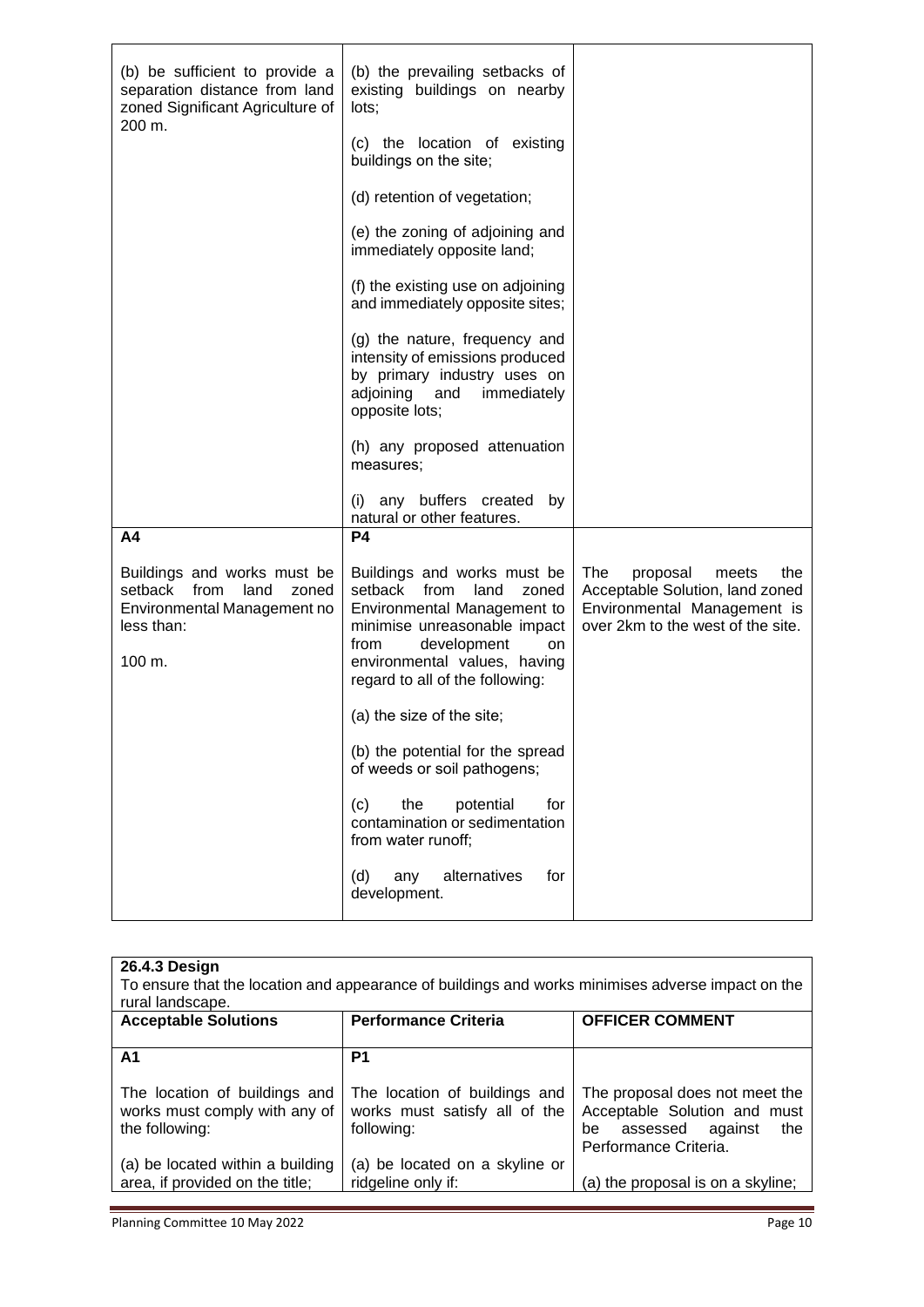| (b) be an addition or alteration<br>to an existing building;<br>(c) be located in and area not<br>require the clearing of native<br>vegetation and not on a skyline<br>or ridgeline. | (i) there are no sites clear of<br>native vegetation and clear of<br>other significant site constraints<br>such as access difficulties or<br>excessive slope, or the location<br>is necessary for the functional<br>requirements of infrastructure;<br>(ii) significant impacts on the<br>rural landscape are minimised<br>through the height of the<br>structure, landscaping and use<br>colours<br>with<br>of<br>a<br>light<br>reflectance value not greater<br>than 40 percent for all exterior | (i) Information not provided to<br>enable<br>assessment<br>on<br>alternative site locations for the<br>Motor Racing Facility or other<br>site constraints such as the<br>location<br>οf<br>the<br>electricity<br>transmission lines.<br>(ii) Information not provided to<br>enable assessment against the<br>Performance Criteria. |
|--------------------------------------------------------------------------------------------------------------------------------------------------------------------------------------|----------------------------------------------------------------------------------------------------------------------------------------------------------------------------------------------------------------------------------------------------------------------------------------------------------------------------------------------------------------------------------------------------------------------------------------------------------------------------------------------------|------------------------------------------------------------------------------------------------------------------------------------------------------------------------------------------------------------------------------------------------------------------------------------------------------------------------------------|
|                                                                                                                                                                                      | building surfaces;<br>(b) be consistent with any<br>Desired<br>Character<br>Future<br>Statements provided for the<br>area;<br>(c) be located in and area<br>requiring the clearing of native<br>vegetation only if:<br>(i) there are no sites clear of<br>native vegetation and clear of<br>other significant site constraints<br>such as access difficulties or<br>excessive slope, or the location                                                                                               | (b) NA - there is no Desired<br>Future Character Statement in<br>the Planning Scheme.                                                                                                                                                                                                                                              |
|                                                                                                                                                                                      | is necessary for the functional<br>requirements of infrastructure;<br>(ii) the extent of clearing is the<br>minimum necessary to provide<br>for buildings, associated works<br>associated<br>bushfire<br>and<br>protection measures.                                                                                                                                                                                                                                                               |                                                                                                                                                                                                                                                                                                                                    |
| A <sub>2</sub><br>Exterior building surfaces must<br>be coloured using colours with<br>a light reflectance value not<br>greater than 40 percent.                                     | P <sub>2</sub><br>Buildings must have external<br>finishes that are non-reflective<br>and coloured to blend with the<br>rural landscape.                                                                                                                                                                                                                                                                                                                                                           | Information<br>not provided<br>to<br>enable assessment.                                                                                                                                                                                                                                                                            |
| A3<br>The depth of any fill<br>or<br>excavation must be no more<br>than 2 m from natural ground<br>level, except where required for<br>building foundations.                         | P <sub>3</sub><br>The depth of any fill or<br>excavation must be kept to a<br>minimum<br>that<br><b>SO</b><br>the<br>development satisfies all of the<br>following:<br>(a) does not have significant                                                                                                                                                                                                                                                                                               | The<br>proposal<br>meets<br>the<br>Acceptable Solution, the site is<br>level and excavation and or fill of<br>more than 2m from ground level<br>is not required.                                                                                                                                                                   |
|                                                                                                                                                                                      | impact on the rural landscape<br>of the area;<br>(b) does not unreasonably<br>impact upon the privacy of<br>adjoining properties;                                                                                                                                                                                                                                                                                                                                                                  |                                                                                                                                                                                                                                                                                                                                    |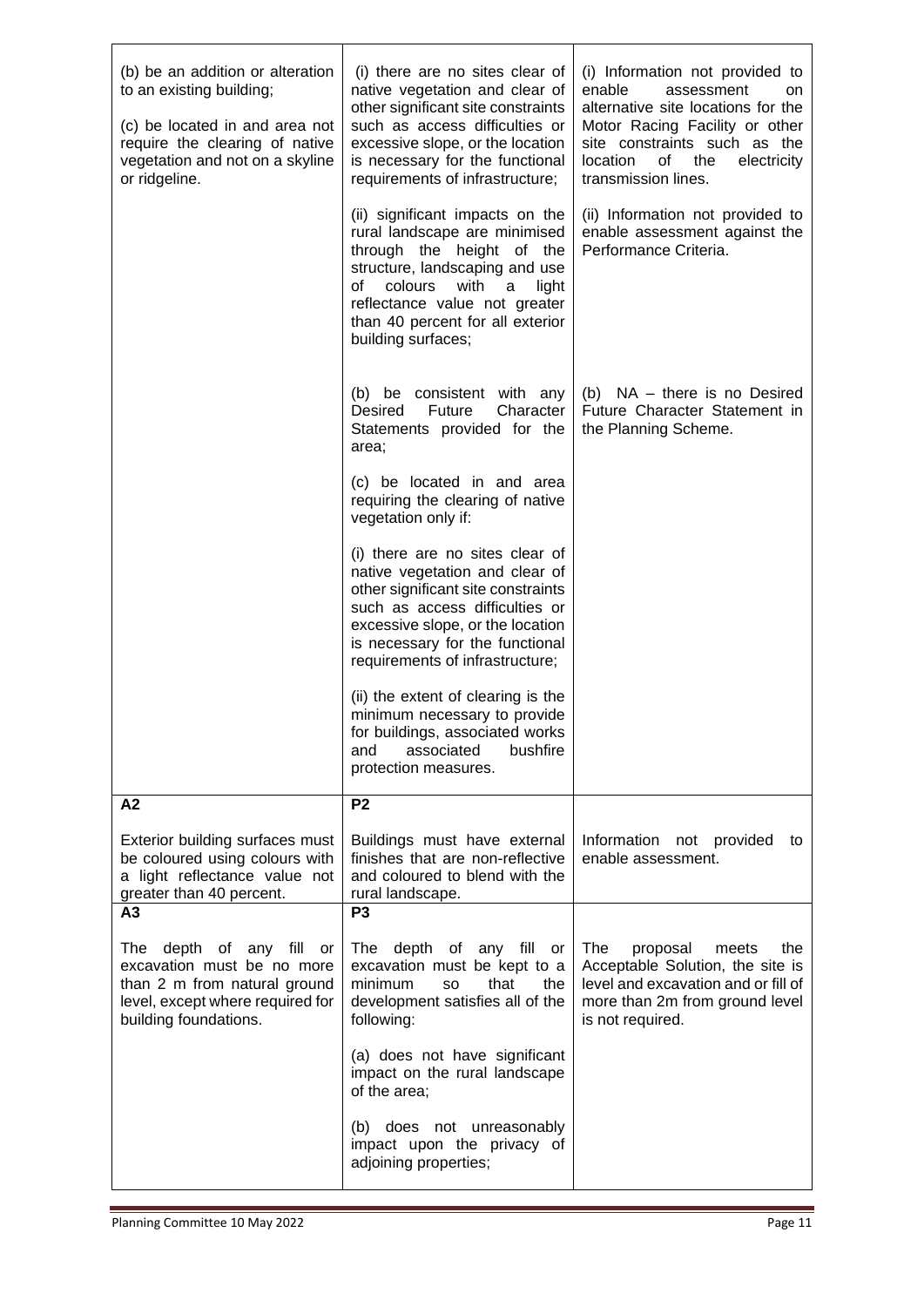#### **Codes**

The following Code Overlays of the Scheme apply to the proposed Motor Racing Facility.

#### *E5.0 Road and Railway Assets Code*

The purpose of this provision is to:

- (a) protect the safety and efficiency of the road and railway networks; and
- (b) reduce conflicts between sensitive uses and major roads and the rail network.

This Code applies to the development of land that intensifies the use of an existing access.

#### **E5.5 Use Standards E5.5.1 Existing road accesses and junctions** To ensure that the safety and efficiency of roads is not reduced by increased use of existing accesses and junctions. **Acceptable Solutions Performance Criteria OFFICER COMMENT A1** The annual average daily traffic (AADT) of vehicle movements, to and from a site, onto a category 1 or category 2 road, in an area subject to a speed limit of more than 60km/h , must not increase by more than 10% or 10 vehicle movements per day, whichever is the greater. **P1**  Any increase in vehicle traffic to a category 1 or category 2 road in an area subject to a speed limit of more than 60km/h must be safe and minimise any<br>adverse impact on the adverse impact on the efficiency of the road, having regard to: (a) the increase in traffic caused by the use; (b) the nature of the traffic generated by the use; (c) the nature of the road; (d) the speed limit and traffic flow of the road; (e) any alternative access to a road; (f) the need for the use; (g) any traffic impact assessment; and (h) any written advice received from the road authority. Not applicable – The Lyell Highway is a Category 3 Highway. A2 P2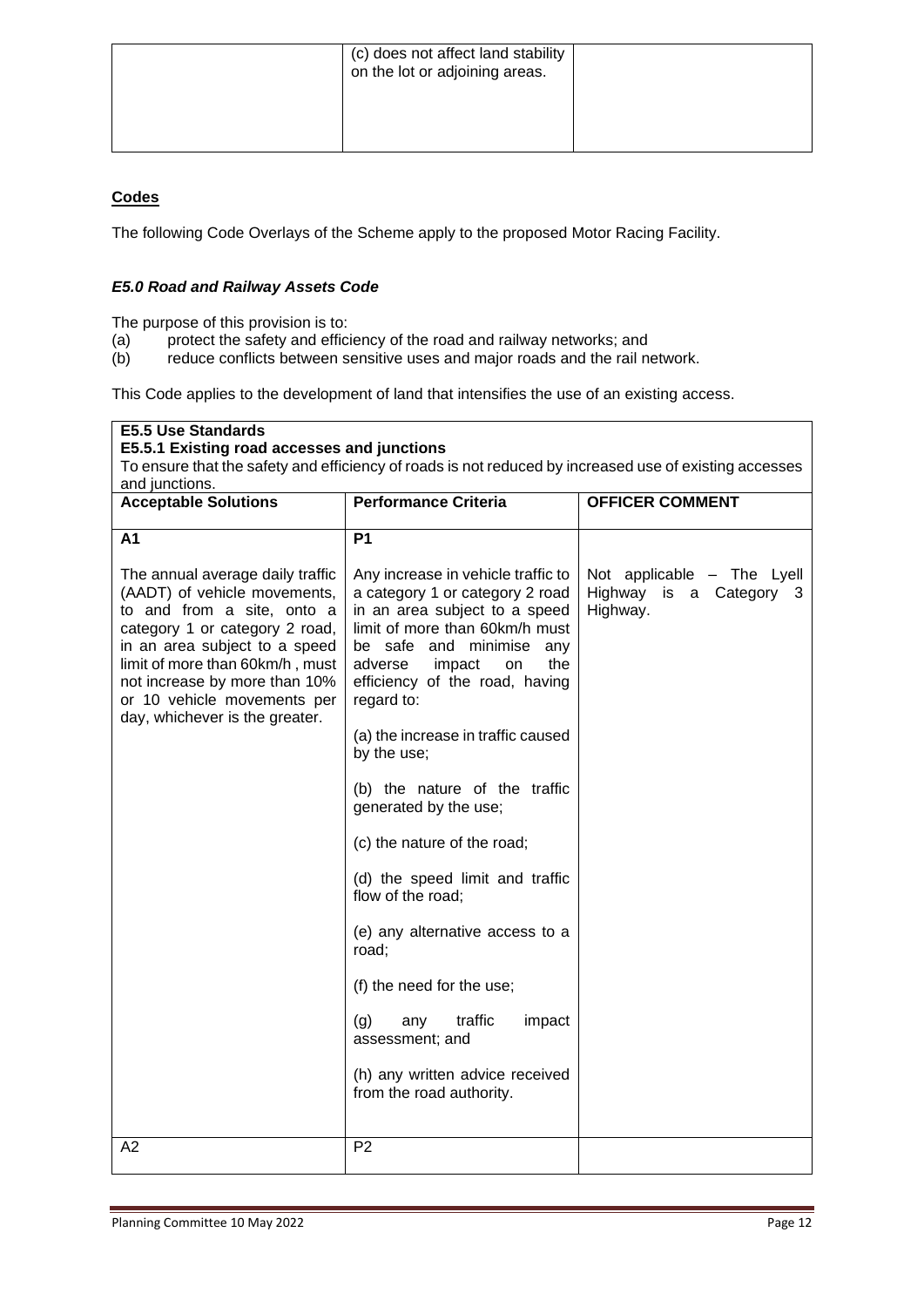| The annual average daily traffic<br>(AADT) of vehicle movements,<br>to and from a site, using an<br>existing access or junction, in<br>an area subject to a speed limit<br>of more than 60km/h, must not<br>increase by more than 10% or<br>10 vehicle movements per day,<br>whichever is the greater. | Any increase in vehicle traffic at<br>an existing access or junction in<br>an area subject to a speed limit<br>of more than 60km/h must be<br>safe and not unreasonably<br>impact on the efficiency of the<br>road, having regard to:<br>(a) the increase in traffic caused<br>by the use; | The proposal does not meet the<br>Acceptable Solution and must<br>assessed<br>the<br>be<br>against<br>Performance Criteria.<br>The<br>Traffic<br>Assessment<br>Impact<br>(TIA)<br>provided<br>with<br>the<br>Development Application states<br>the following response;<br>(a)<br>Complies<br>traffic<br>$\overline{\phantom{m}}$<br>generation will increase by 50-<br>100 vehicles on event days,<br>which are one day a month on<br>weekends.<br><b>This</b><br>will<br>not<br>unreasonably impact on the<br>road. |
|--------------------------------------------------------------------------------------------------------------------------------------------------------------------------------------------------------------------------------------------------------------------------------------------------------|--------------------------------------------------------------------------------------------------------------------------------------------------------------------------------------------------------------------------------------------------------------------------------------------|----------------------------------------------------------------------------------------------------------------------------------------------------------------------------------------------------------------------------------------------------------------------------------------------------------------------------------------------------------------------------------------------------------------------------------------------------------------------------------------------------------------------|
|                                                                                                                                                                                                                                                                                                        | (b) the nature of the traffic<br>generated by the use;                                                                                                                                                                                                                                     | (b) Complies - the facility will<br>generate light vehicles which<br>can be catered for on the<br>surrounding road network.                                                                                                                                                                                                                                                                                                                                                                                          |
|                                                                                                                                                                                                                                                                                                        | (c) the nature and efficiency of<br>the access or the junction;                                                                                                                                                                                                                            | (c) Complies - site observations<br>show that the existing access<br>and road operates well. If the<br>proposals are approved, then<br>vehicles are expected to enter<br>and exit site efficiently.                                                                                                                                                                                                                                                                                                                  |
|                                                                                                                                                                                                                                                                                                        | (d) the nature and category of<br>the road;                                                                                                                                                                                                                                                | (d) Complies - the proposed<br>development is not expected to<br>have a significant impact on the<br>Highway due to its low traffic<br>activity in the vicinity of the site.                                                                                                                                                                                                                                                                                                                                         |
|                                                                                                                                                                                                                                                                                                        | (e) the speed limit and traffic<br>flow of the road;                                                                                                                                                                                                                                       | (e) Complies - Improvements to<br>the Basic left Turn (BAL) have<br>been recommended and are<br>detailed in the TIA. If installed<br>the BAL will reduce possible<br>obstruction to through traffic,<br>preserving the flow of traffic at<br>the AM peak hour on event<br>days.                                                                                                                                                                                                                                      |
|                                                                                                                                                                                                                                                                                                        |                                                                                                                                                                                                                                                                                            | PM peak hour on event days is<br>expected to remain safe and<br>efficient access to the proposed<br>development.                                                                                                                                                                                                                                                                                                                                                                                                     |
|                                                                                                                                                                                                                                                                                                        | (f) any alternative access to a<br>road;                                                                                                                                                                                                                                                   | (f) Complies - there is no<br>alternative access;                                                                                                                                                                                                                                                                                                                                                                                                                                                                    |
|                                                                                                                                                                                                                                                                                                        | (g) the need for the use;                                                                                                                                                                                                                                                                  | (g) Information not provided to<br>enable assessment.                                                                                                                                                                                                                                                                                                                                                                                                                                                                |
|                                                                                                                                                                                                                                                                                                        | traffic<br>impact<br>(h)<br>any<br>assessment; and                                                                                                                                                                                                                                         | (h) Complies<br>TIA<br>The<br>$\overline{\phantom{0}}$<br>concludes that the proposed<br>Motor Racing Facility is not<br>expected to have major impacts<br>on the safety and operation of<br>the road network; and                                                                                                                                                                                                                                                                                                   |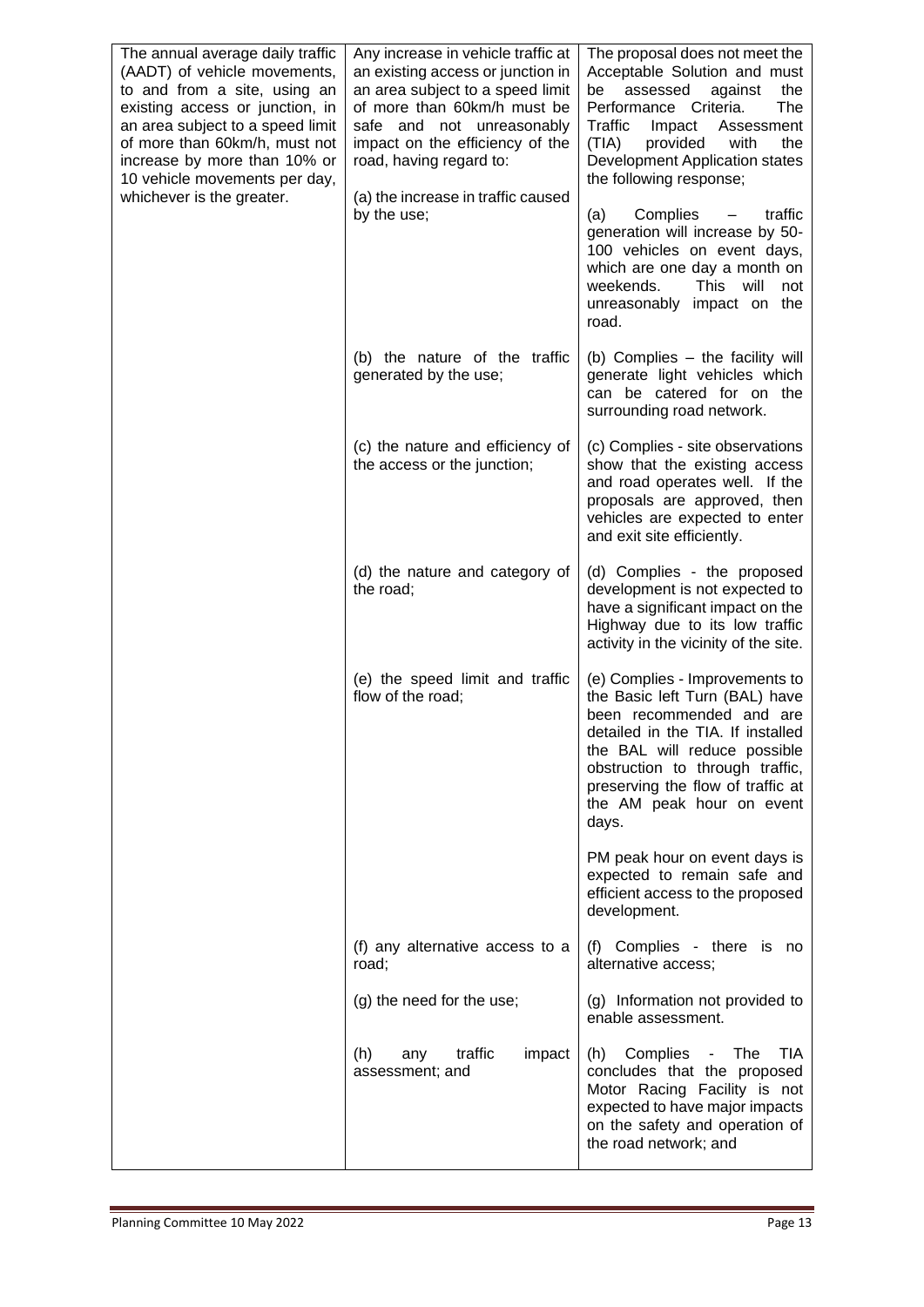|                                                                                                                                                                                                                                                                                                      | (i) any written advice received<br>from the road authority.                                                                                                                                                                                                                                                                                                                                                                                                                                                                                                                                                                                                  | (i) Complies- DSG requested<br>the preparation of the TIA and<br>have assessed the document<br>the<br>Development<br>and<br><b>DSG</b><br>have<br>Application.<br>requested 3 conditions<br>be<br>added to any Planning Permit.<br>These include:<br>1) Upgrading the site access in<br>line with the recommendations<br>of the TIA.<br>2) The installation of warning<br>signs (temporary) on event<br>days.<br>3) A permit for works within the<br>Highway be obtained from DSG<br>prior to any work. |
|------------------------------------------------------------------------------------------------------------------------------------------------------------------------------------------------------------------------------------------------------------------------------------------------------|--------------------------------------------------------------------------------------------------------------------------------------------------------------------------------------------------------------------------------------------------------------------------------------------------------------------------------------------------------------------------------------------------------------------------------------------------------------------------------------------------------------------------------------------------------------------------------------------------------------------------------------------------------------|---------------------------------------------------------------------------------------------------------------------------------------------------------------------------------------------------------------------------------------------------------------------------------------------------------------------------------------------------------------------------------------------------------------------------------------------------------------------------------------------------------|
| A <sub>3</sub>                                                                                                                                                                                                                                                                                       | P <sub>3</sub>                                                                                                                                                                                                                                                                                                                                                                                                                                                                                                                                                                                                                                               |                                                                                                                                                                                                                                                                                                                                                                                                                                                                                                         |
| The annual average daily traffic<br>(AADT) of vehicle movements,<br>to and from a site, using an<br>existing access or junction, in<br>an area subject to a speed limit<br>of 60km/h or less, must not<br>increase by more than 20% or<br>40 vehicle movements per day,<br>whichever is the greater. | Any increase in vehicle traffic at<br>an existing access or junction in<br>an area subject to a speed limit<br>of 60km/h or less, must be safe<br>and not unreasonably impact on<br>the efficiency of the road,<br>having regard to:<br>(a) the increase in traffic caused<br>by the use;<br>(b) the nature of the traffic<br>generated by the use;<br>(c) the nature and efficiency of<br>the access or the junction;<br>(d) the nature and category of<br>the road;<br>(e) the speed limit and traffic<br>flow of the road;<br>(f) any alternative access to a<br>road;<br>(g) the need for the use;<br>(h)<br>traffic<br>any<br>impact<br>assessment; and | Not applicable - The Lyell<br>Highway is a Category 3<br>Highway.                                                                                                                                                                                                                                                                                                                                                                                                                                       |
|                                                                                                                                                                                                                                                                                                      | (i) any written advice received<br>from the road authority.                                                                                                                                                                                                                                                                                                                                                                                                                                                                                                                                                                                                  |                                                                                                                                                                                                                                                                                                                                                                                                                                                                                                         |

#### **E5.6 Development Standards**

#### **E5.6.1 Development adjacent to roads and railways**

To ensure that development adjacent to category 1 or category 2 roads or the rail network: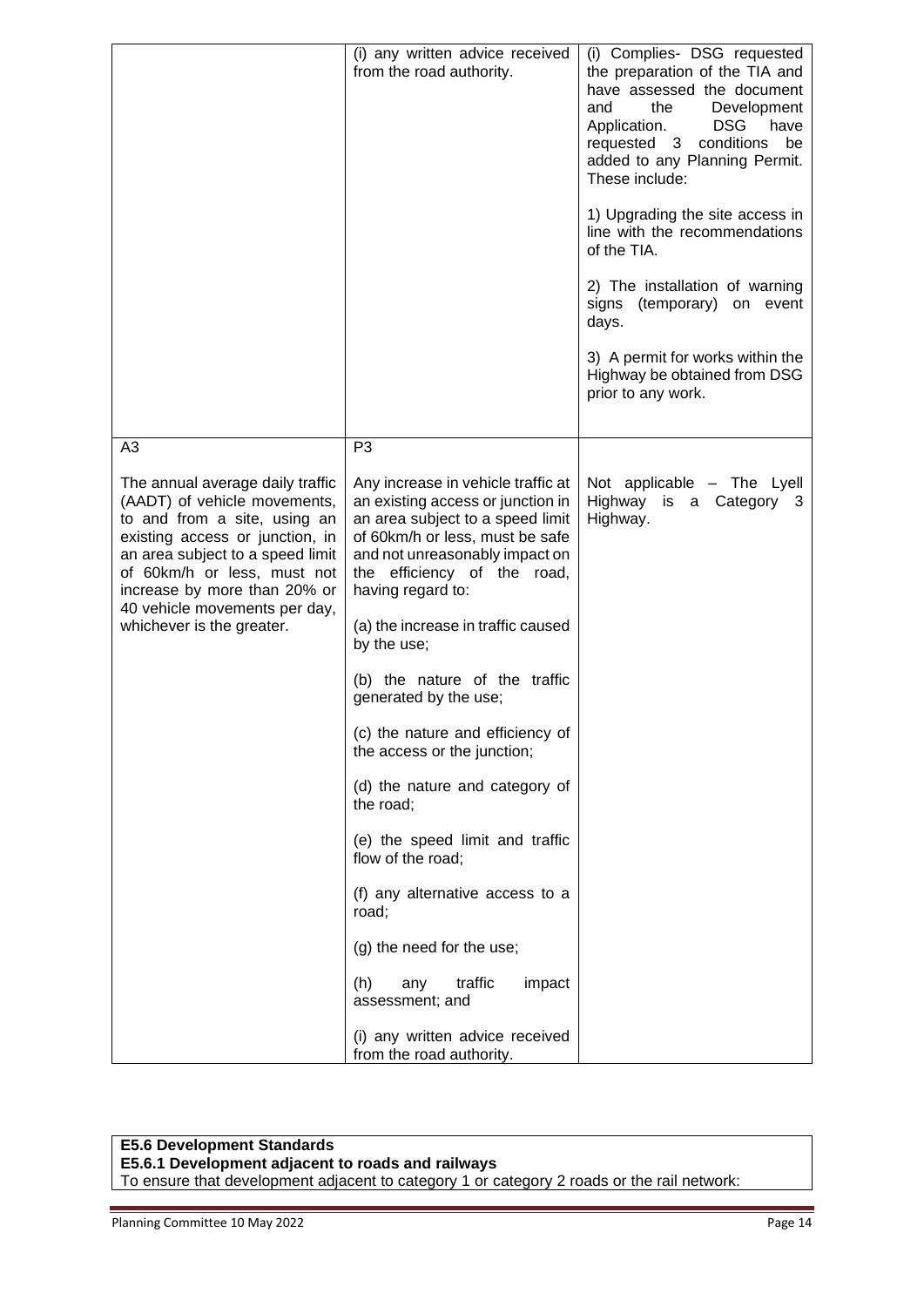(a) ensures the safe and efficient operation of roads and the rail network;

(b) allows for future road and rail widening, realignment and upgrading; and (c) is located to minimise adverse effects of noise, vibration, light and air emissions from roads and the rail network.

| <b>Acceptable Solutions</b>                                                                                                                                                                                                   | <b>Performance Criteria</b>                                                                                                                                                                                                                                    | <b>OFFICER COMMENT</b>                                                                                                |
|-------------------------------------------------------------------------------------------------------------------------------------------------------------------------------------------------------------------------------|----------------------------------------------------------------------------------------------------------------------------------------------------------------------------------------------------------------------------------------------------------------|-----------------------------------------------------------------------------------------------------------------------|
| A1.1                                                                                                                                                                                                                          | P <sub>1</sub>                                                                                                                                                                                                                                                 |                                                                                                                       |
| Except as provided in A1.2, the<br>following development must be<br>located at least 50m from the<br>rail network, or a category 1<br>road or category 2 road, in an<br>area subject to a speed limit of<br>more than 60km/h: | The location of development,<br>from the rail network, or a<br>category 1 road or category 2<br>road in an area subject to a<br>limit of more than<br>speed<br>60km/h, must be safe and not<br>unreasonably impact on the<br>efficiency of the road or amenity | The<br>proposal<br>meets<br>the<br>Acceptable Solution, the Motor<br>Racing Facility is over 50m from<br>the Highway. |
| (a) new buildings;                                                                                                                                                                                                            | of sensitive uses, having regard<br>to:                                                                                                                                                                                                                        |                                                                                                                       |
| (b) other road or earth works;<br>and                                                                                                                                                                                         | (a) the proposed setback;                                                                                                                                                                                                                                      |                                                                                                                       |
| (c) building envelopes on new<br>lots.                                                                                                                                                                                        | (b) the existing setback of<br>buildings on the site;                                                                                                                                                                                                          |                                                                                                                       |
|                                                                                                                                                                                                                               | (c) the frequency of use of the<br>rail network;                                                                                                                                                                                                               |                                                                                                                       |
| A1.2                                                                                                                                                                                                                          | (d) the speed limit and traffic                                                                                                                                                                                                                                |                                                                                                                       |
| Buildings, may be:                                                                                                                                                                                                            | volume of the road;                                                                                                                                                                                                                                            |                                                                                                                       |
| (a) located within a row of<br>existing buildings and setback<br>no closer than the immediately                                                                                                                               | (e) any noise, vibration, light<br>and air emissions from the rail<br>network or road;                                                                                                                                                                         |                                                                                                                       |
| adjacent building; or                                                                                                                                                                                                         | (f) the nature of the road;                                                                                                                                                                                                                                    |                                                                                                                       |
| (b) an extension which extends<br>no closer than:                                                                                                                                                                             | the<br>the<br>(g)<br>nature<br>οf<br>development;                                                                                                                                                                                                              |                                                                                                                       |
| (i) the existing building; or<br>(ii) an immediately adjacent                                                                                                                                                                 | (h)<br>the<br>for<br>the<br>need<br>development;                                                                                                                                                                                                               |                                                                                                                       |
| building.                                                                                                                                                                                                                     | (i)<br>any traffic<br>impact<br>assessment;                                                                                                                                                                                                                    |                                                                                                                       |
|                                                                                                                                                                                                                               | (j) any recommendations from a<br>suitably qualified person for<br>mitigation of noise, if for a<br>habitable building for a sensitive<br>use; and                                                                                                             |                                                                                                                       |
|                                                                                                                                                                                                                               | (k) any written advice received<br>from the rail or road authority.                                                                                                                                                                                            |                                                                                                                       |

| <b>E5.6 Development Standards</b><br>E5.6.4 Sight distance at accesses, junctions and level crossings<br>To ensure that accesses, junctions and level crossings provide sufficient sigh distance between<br>vehicles and trains to enable safe movement of traffic. |                             |                        |  |
|---------------------------------------------------------------------------------------------------------------------------------------------------------------------------------------------------------------------------------------------------------------------|-----------------------------|------------------------|--|
| <b>Acceptable Solutions</b>                                                                                                                                                                                                                                         | <b>Performance Criteria</b> | <b>OFFICER COMMENT</b> |  |
| A <sub>1</sub>                                                                                                                                                                                                                                                      | P1                          |                        |  |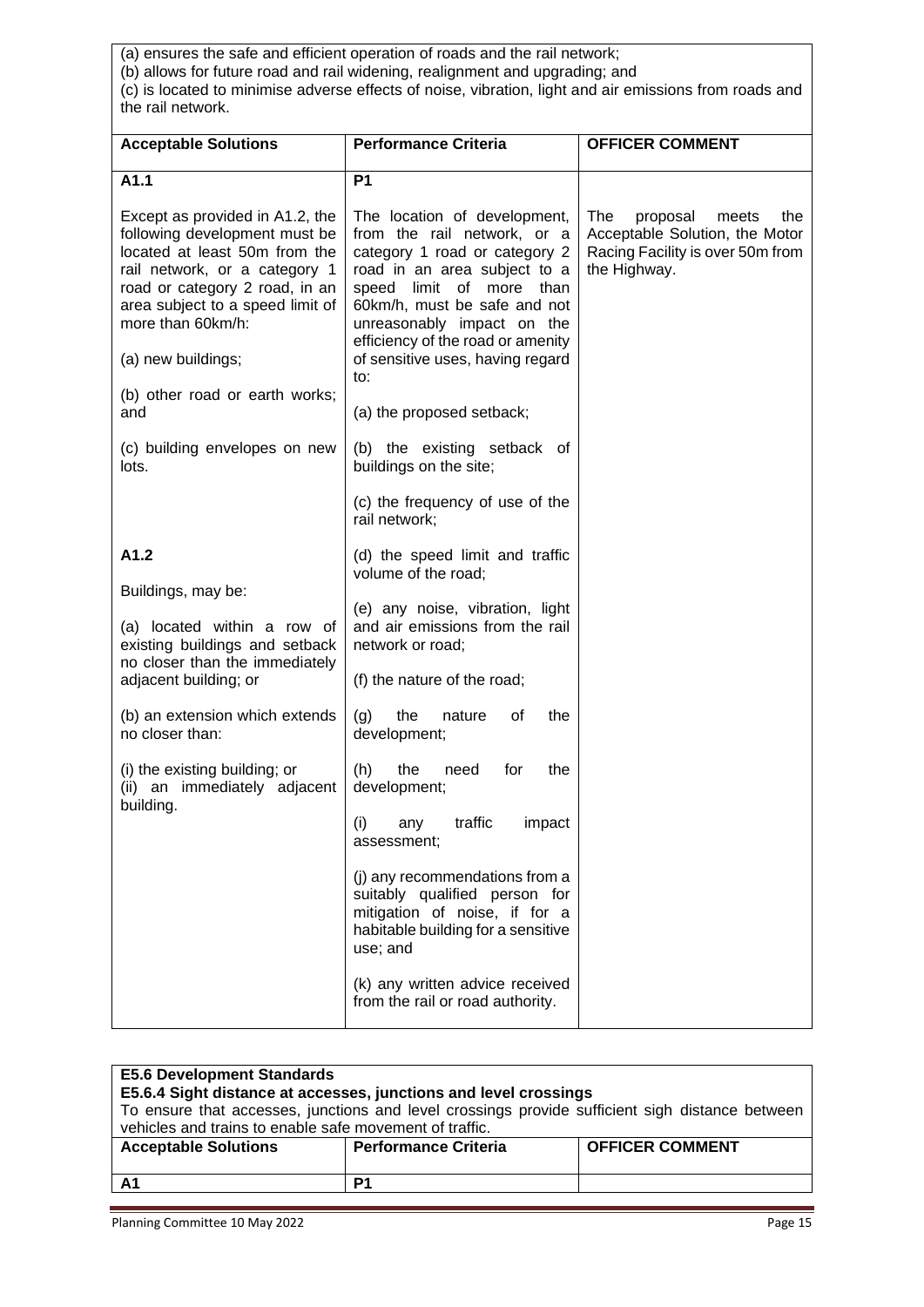| Sight distances at:<br>(a) an access or junction must<br>with<br>the<br>Safe<br>comply<br>Intersection Sight Distance | The design, layout and location<br>of an access, junction or rail<br>level crossing must provide<br>adequate sight distances to<br>ensure the safe movement of | The<br>proposal<br>meets<br>the<br>Acceptable<br>Solution<br>A1,<br>recorded sigh distances at the<br>site access are equal to or in<br>excess of the requirements. |
|-----------------------------------------------------------------------------------------------------------------------|----------------------------------------------------------------------------------------------------------------------------------------------------------------|---------------------------------------------------------------------------------------------------------------------------------------------------------------------|
| shown in Table E5.1; and                                                                                              | vehicles, having regard to:                                                                                                                                    |                                                                                                                                                                     |
| (b) rail level crossings must<br>comply with AS1742.7 Manual                                                          | (a) the nature and frequency of<br>the traffic generated by the use;                                                                                           |                                                                                                                                                                     |
| of uniform traffic control devices<br>- Railway crossings, Standards<br>Association of Australia.                     | (b) the frequency of use of the<br>road or rail network;                                                                                                       |                                                                                                                                                                     |
|                                                                                                                       | (c) any alternative access;                                                                                                                                    |                                                                                                                                                                     |
|                                                                                                                       | (d) the need for the access,<br>junction or level crossing;                                                                                                    |                                                                                                                                                                     |
|                                                                                                                       | traffic<br>(e)<br>impact<br>any<br>assessment;                                                                                                                 |                                                                                                                                                                     |
|                                                                                                                       | (f) any measures to improve or<br>maintain sight distance; and                                                                                                 |                                                                                                                                                                     |
|                                                                                                                       | (g) any written advice received<br>from the road or rail authority.                                                                                            |                                                                                                                                                                     |

#### **E6.0 Parking and Access Code**

The purpose of this provision is to ensure enough parking is provided for a use or development to meet the reasonable requirements of users and are designed in conformity with recognised. This code applies to all use and development.

#### **E6.6 Use Standards**

#### **E6.6.1 Number of Car Parking Spaces**

To ensure that:

(a) there is enough car parking to meet the reasonable needs of all users of a use or development, taking into account the level of parking available on or outside of the land and the access afforded by other modes of transport.

(b) a use or development does not detract from the amenity of users or the locality by: (i) preventing regular parking overspill;

(ii) minimising the impact of car parking on heritage and local character.

| <b>Acceptable Solutions</b>                                                                                                                                            | <b>Performance Criteria</b>                                                                                       | <b>OFFICER COMMENT</b>                                                                        |
|------------------------------------------------------------------------------------------------------------------------------------------------------------------------|-------------------------------------------------------------------------------------------------------------------|-----------------------------------------------------------------------------------------------|
|                                                                                                                                                                        |                                                                                                                   |                                                                                               |
| A1                                                                                                                                                                     | P <sub>1</sub>                                                                                                    |                                                                                               |
| The number of on-site car<br>parking spaces must be:                                                                                                                   | The number of on-site<br>car<br>parking<br>spaces<br>must<br>be<br>sufficient<br>the<br>to<br>meet                | The proposal complies with the<br>Acceptable Solution A1. The<br>TIA assess that the proposed |
| (a) no less than the number<br>specified in Table E6.1;                                                                                                                | reasonable needs of users,<br>having regard to all of the<br>following:                                           | number of car parking spaces,<br>500, is in excess of the<br>requirements.                    |
| except if:                                                                                                                                                             |                                                                                                                   |                                                                                               |
|                                                                                                                                                                        | (a) car parking demand;                                                                                           |                                                                                               |
| (i) the site is subject to a parking<br>plan for the area adopted by<br>Council, in which case parking<br>provision (spaces or cash-in-<br>lieu) must be in accordance | (b) the availability of on-street<br>and public car parking in the<br>locality;                                   |                                                                                               |
| with that plan;                                                                                                                                                        | the availability<br>(C)<br>and<br>frequency of public transport<br>within a 400m walking distance<br>of the site; |                                                                                               |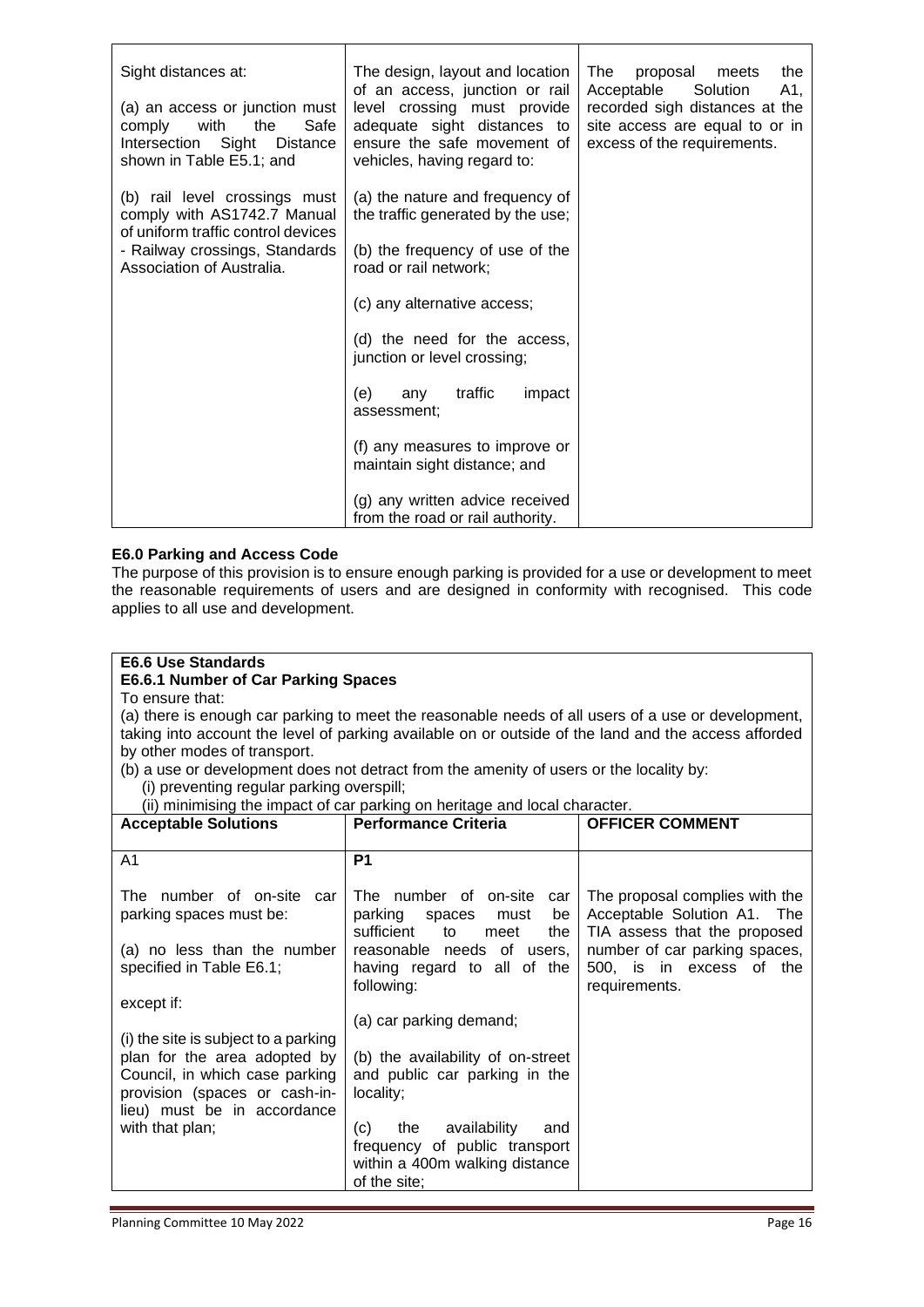| (d) the availability and likely use                                                                                                                                                                                                                                                                |  |
|----------------------------------------------------------------------------------------------------------------------------------------------------------------------------------------------------------------------------------------------------------------------------------------------------|--|
| of other modes of transport;                                                                                                                                                                                                                                                                       |  |
| (e) the availability and suitability<br>of alternative arrangements for<br>car parking provision;                                                                                                                                                                                                  |  |
| (f) any reduction in car parking<br>demand due to the sharing of<br>car parking spaces by multiple<br>either<br>because<br>uses.<br>οf<br>variation of car parking demand<br>time or<br>because<br>0f<br>over<br>efficiencies gained from the<br>consolidation of shared<br>car<br>parking spaces; |  |
| (g) any car parking deficiency or<br>surplus associated with the<br>existing use of the land;                                                                                                                                                                                                      |  |
| (h) any credit which should be<br>allowed for a car parking<br>demand deemed to have been<br>provided in association with a<br>use which existed before the<br>change of parking requirement,<br>except in the case of substantial<br>redevelopment of a site;                                     |  |
| (i) the appropriateness of a<br>financial contribution in lieu of<br>parking towards the cost of<br>facilities<br>parking<br>other<br>or<br>transport facilities, where such<br>facilities exist or are planned in<br>the vicinity;                                                                |  |
| (j) any verified prior payment of<br>a financial contribution in lieu of<br>parking for the land;                                                                                                                                                                                                  |  |
| (k) any relevant parking plan for<br>the area adopted by Council;                                                                                                                                                                                                                                  |  |
| (I) the impact on the historic<br>cultural heritage significance of<br>the site if subject to the Local<br>Heritage Code;                                                                                                                                                                          |  |

| <b>E6.7.1 Number of Vehicular Accesses</b>                                                     |                                                                                                              |                        |
|------------------------------------------------------------------------------------------------|--------------------------------------------------------------------------------------------------------------|------------------------|
| To ensure that:                                                                                |                                                                                                              |                        |
|                                                                                                | (a) safe and efficient access is provided to all road network users, including, but not limited to: drivers, |                        |
| passengers, pedestrians, and cyclists, by minimising:                                          |                                                                                                              |                        |
| (i) the number of vehicle access points; and                                                   |                                                                                                              |                        |
| (ii) loss of on-street car parking spaces;                                                     |                                                                                                              |                        |
| (b) vehicle access points do not unreasonably detract from the amenity of adjoining land uses; |                                                                                                              |                        |
| (c) vehicle access points do not have a dominating impact on local streetscape and character.  |                                                                                                              |                        |
| <b>Acceptable Solutions</b>                                                                    | Performance Criteria                                                                                         | <b>OFFICER COMMENT</b> |
|                                                                                                |                                                                                                              |                        |
| A1                                                                                             | P1                                                                                                           |                        |
|                                                                                                |                                                                                                              |                        |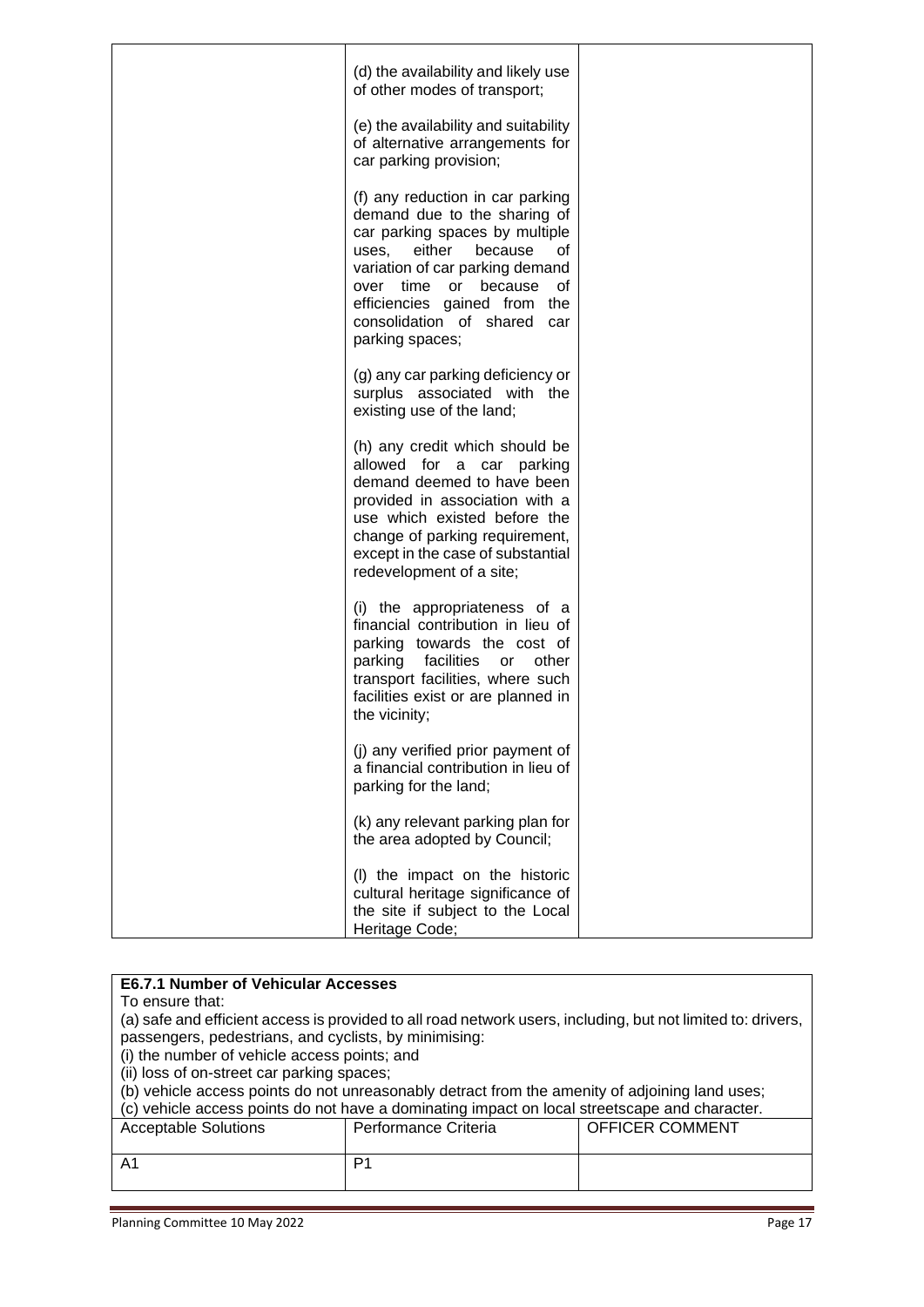| The number of vehicle access<br>points provided for each road<br>frontage must be no more than<br>1 or the existing number of<br>vehicle<br>points,<br>access<br>whichever is the greater. | The number of vehicle access<br>points for each road frontage<br>must be minimised, having<br>regard to all of the following:<br>(a) access points must be<br>positioned to minimise the loss<br>on-street parking<br>οf<br>and<br>provide, where possible, whole<br>car parking spaces between<br>access points;                                                       | The proposal complies with the<br>Acceptable Solution A1.<br>The<br>proposal has<br>existing<br>an<br>vehicular access point. |
|--------------------------------------------------------------------------------------------------------------------------------------------------------------------------------------------|-------------------------------------------------------------------------------------------------------------------------------------------------------------------------------------------------------------------------------------------------------------------------------------------------------------------------------------------------------------------------|-------------------------------------------------------------------------------------------------------------------------------|
|                                                                                                                                                                                            | (b) whether the additional<br>access points can be provided<br>without compromising any of<br>the following:                                                                                                                                                                                                                                                            |                                                                                                                               |
|                                                                                                                                                                                            | (i) pedestrian safety, amenity<br>and convenience;<br>(ii) traffic safety;<br>(iii)<br>residential<br>amenity<br>on<br>adjoining land;<br>(iv)<br>streetscape;<br>cultural heritage values<br>(V)<br>if the site is subject to the Local<br>Historic Heritage Code;<br>the enjoyment of any 'al<br>(vi)<br>fresco' dining or other outdoor<br>activity in the vicinity. |                                                                                                                               |

#### **E6.7.2 Design of Vehicular Accesses**

To ensure safe and efficient access for all users, including drivers, passengers, pedestrians and cyclists by locating, designing and constructing vehicle access points safely relative to the road network.

| <b>Acceptable Solutions</b>                                                                                                                                                                                                                                                                                                                                                                                                 | <b>Performance Criteria</b>                                                                                                                                                                                                                                                                                     | <b>OFFICER COMMENT</b>                                                                                                                                                                                                                                                                                                                                           |
|-----------------------------------------------------------------------------------------------------------------------------------------------------------------------------------------------------------------------------------------------------------------------------------------------------------------------------------------------------------------------------------------------------------------------------|-----------------------------------------------------------------------------------------------------------------------------------------------------------------------------------------------------------------------------------------------------------------------------------------------------------------|------------------------------------------------------------------------------------------------------------------------------------------------------------------------------------------------------------------------------------------------------------------------------------------------------------------------------------------------------------------|
| A1                                                                                                                                                                                                                                                                                                                                                                                                                          | P <sub>1</sub>                                                                                                                                                                                                                                                                                                  |                                                                                                                                                                                                                                                                                                                                                                  |
| Design of vehicle access points<br>must comply with all of the<br>following:<br>in the case of non-<br>(a)<br>commercial vehicle access; the                                                                                                                                                                                                                                                                                | Design of vehicle access points<br>must be safe, efficient and<br>convenient, having regard to all<br>of the following:<br>conflicts<br>avoidance<br>0f<br>(a)                                                                                                                                                  | The proposal does not comply<br>with the Acceptable Solution<br>A1, as no designs for the<br>vehicular access have been<br>provided.                                                                                                                                                                                                                             |
| location, sight distance, width<br>and gradient of an access must<br>be designed and constructed to<br>comply with section 3 - "Access<br>Facilities to Off-street Parking<br>Areas and Queuing Areas" of<br>AS/NZS 2890.1:2004 Parking<br>Facilities Part 1: Off-street car<br>parking;<br>(b) in the case of commercial<br>vehicle access; the location,<br>sight distance, geometry and<br>gradient of an access must be | including<br>between<br>users<br>vehicles,<br>cyclists<br>and<br>pedestrians;<br>(b) avoidance of unreasonable<br>interference with the flow of<br>traffic on adjoining roads;<br>(c) suitability for the type and<br>volume of traffic likely to be<br>generated<br>by<br>the use<br><b>or</b><br>development; | However the proposal could<br>meet the Performance Criteria<br>through Conditions<br>the<br>in<br>planning Permit. The access is<br>from the Lyell Highway which is<br>a DSG road. DSG have<br>requested a condition to any<br>permit<br>which<br>the<br>states<br>following:<br>1) Upgrading the site access in<br>line with the recommendations<br>of the TIA. |
| designed and constructed to<br>comply with all access driveway<br>provisions in section 3 "Access<br>Driveways and<br>Circulation<br>Roadways" of AS2890.2 - 2002<br>Parking facilities Part 2: Off                                                                                                                                                                                                                         | (d) ease of accessibility and<br>recognition for users.                                                                                                                                                                                                                                                         | 2) The installation of warning<br>signs (temporary) on event<br>days.                                                                                                                                                                                                                                                                                            |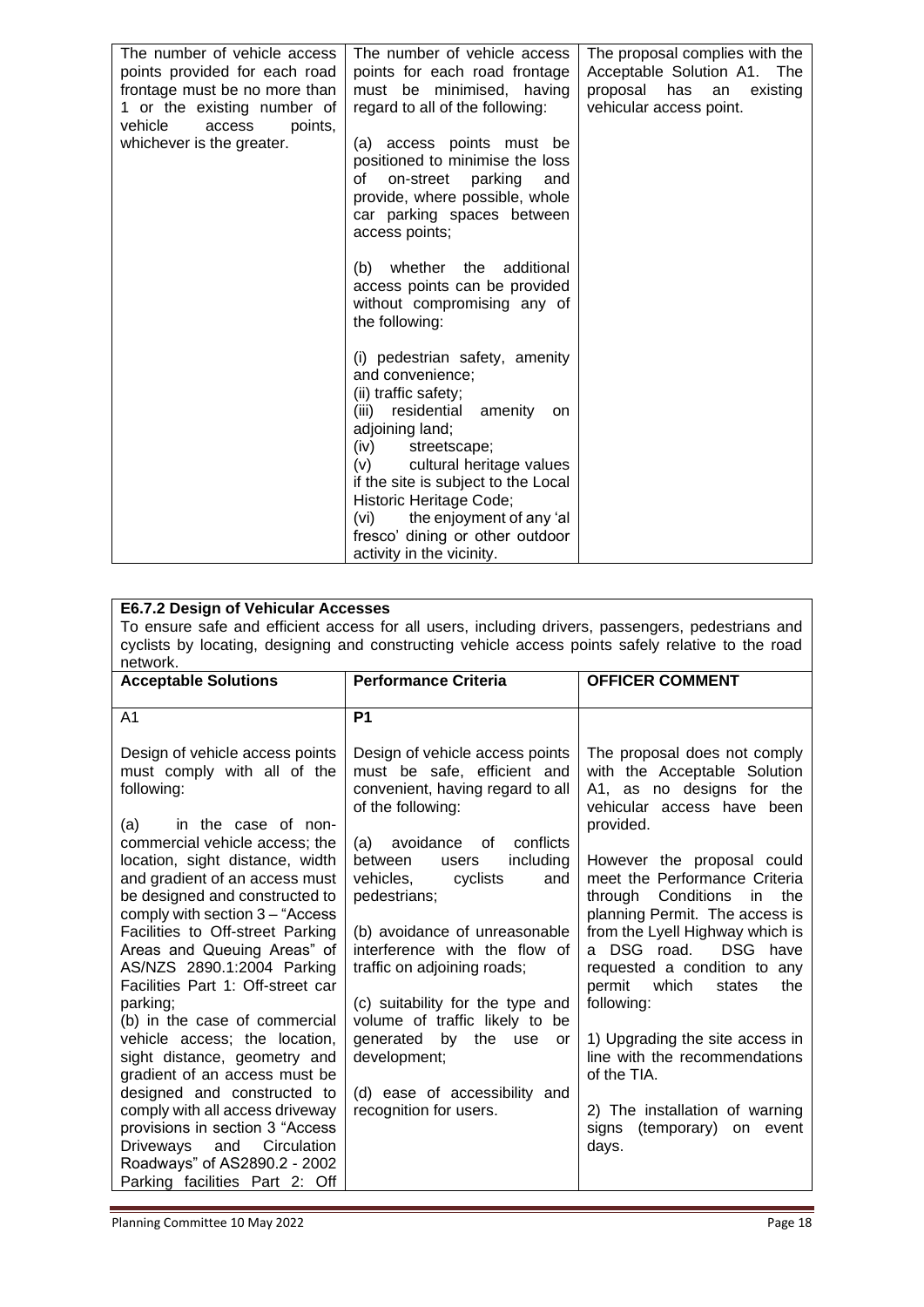| street<br>facilities. | commercial | vehicle | 3) A permit for works within the<br>Highway be obtained from DSG<br>prior to any work. |
|-----------------------|------------|---------|----------------------------------------------------------------------------------------|
|                       |            |         |                                                                                        |

#### **E6.7.3 Vehicular Passing Areas Along an Access**

#### To ensure that:

(a) the design and location of access and parking areas creates a safe environment for users by minimising the potential for conflicts involving vehicles, pedestrians and cyclists;

(b) use or development does not adversely impact on the safety or efficiency of the road network as a result of delayed turning movements into a site.

| <b>Acceptable Solutions</b>                                                           | <b>Performance Criteria</b>                                                                                            | <b>OFFICER COMMENT</b>                                                                                                                  |
|---------------------------------------------------------------------------------------|------------------------------------------------------------------------------------------------------------------------|-----------------------------------------------------------------------------------------------------------------------------------------|
| A1                                                                                    | P <sub>1</sub>                                                                                                         |                                                                                                                                         |
| Vehicular passing areas must:                                                         | Vehicular passing areas must<br>sufficient<br>provided<br>in.<br>be                                                    | The proposal does not comply<br>with the Acceptable Solution                                                                            |
| (a) be provided if any of the                                                         | number, dimension and siting                                                                                           | Therefore assessment<br>A1.                                                                                                             |
| following applies to an access:                                                       | so that the access is safe.<br>efficient and convenient, having                                                        | against<br>the<br>Performance<br>Criteria is required;                                                                                  |
| (i) it serves more than 5 car                                                         | regard to all of the following:                                                                                        |                                                                                                                                         |
| parking spaces;<br>(ii) is more than 30 m long;<br>(iii) it meets a road serving more | (a) avoidance of conflicts<br>including<br>between<br>users                                                            | (a) Complies - four passing<br>bays are proposed, conflicts are                                                                         |
| than 6000 vehicles per day;                                                           | vehicles,<br>cyclists<br>and<br>pedestrians;                                                                           | expected to be avoided.                                                                                                                 |
| (b) be $6 \text{ m}$ long, $5.5 \text{ m}$ wide, and                                  |                                                                                                                        | (b) Complies - four passing                                                                                                             |
| taper to the width of the<br>driveway;                                                | (b) avoidance of unreasonable<br>interference with the flow of                                                         | bays are proposed. The Lyell<br>Highway has a low volume of                                                                             |
| (c) have the first passing area                                                       | traffic on adjoining roads;                                                                                            | traffic at the site, therefore it is<br>unlikely that the flow of traffic                                                               |
| constructed at the kerb;                                                              |                                                                                                                        | will be affected.                                                                                                                       |
| (d) be at intervals of no more<br>than 30 m along the access.                         | (c) suitability for the type and<br>volume of traffic likely to be<br>by<br>generated<br>the use<br>or<br>development; | (c) Complies – as the proposal<br>is to meet once a month on a<br>the<br>weekend.<br>number<br>0f<br>passing<br>bays<br>suitable.<br>is |
|                                                                                       | (d) ease of accessibility and<br>recognition for users.                                                                | (d) Complies - the passing<br>bays are easily accessible.                                                                               |

#### **E6.7.4 On-Site Turning**

To ensure safe, efficient and convenient access for all users, including drivers, passengers, pedestrians and cyclists, by generally requiring vehicles to enter and exit in a forward direction.

| <b>Acceptable Solutions</b>                                               | <b>Performance Criteria</b>                                                                                                                                              | <b>OFFICER COMMENT</b>                           |
|---------------------------------------------------------------------------|--------------------------------------------------------------------------------------------------------------------------------------------------------------------------|--------------------------------------------------|
| A <sub>1</sub>                                                            | P <sub>1</sub>                                                                                                                                                           |                                                  |
| On-site<br>turnina                                                        | must be On-site turning may not be Complies with Acceptable<br>provided to enable vehicles to $\vert$ required if access is safe, $\vert$ Solution A1. There is adequate |                                                  |
| exit a site in a forward direction,  <br>the<br>where<br>access<br>except | efficient and convenient, having<br>regard to all of the following:                                                                                                      | space and access roads for<br>vehicular turning. |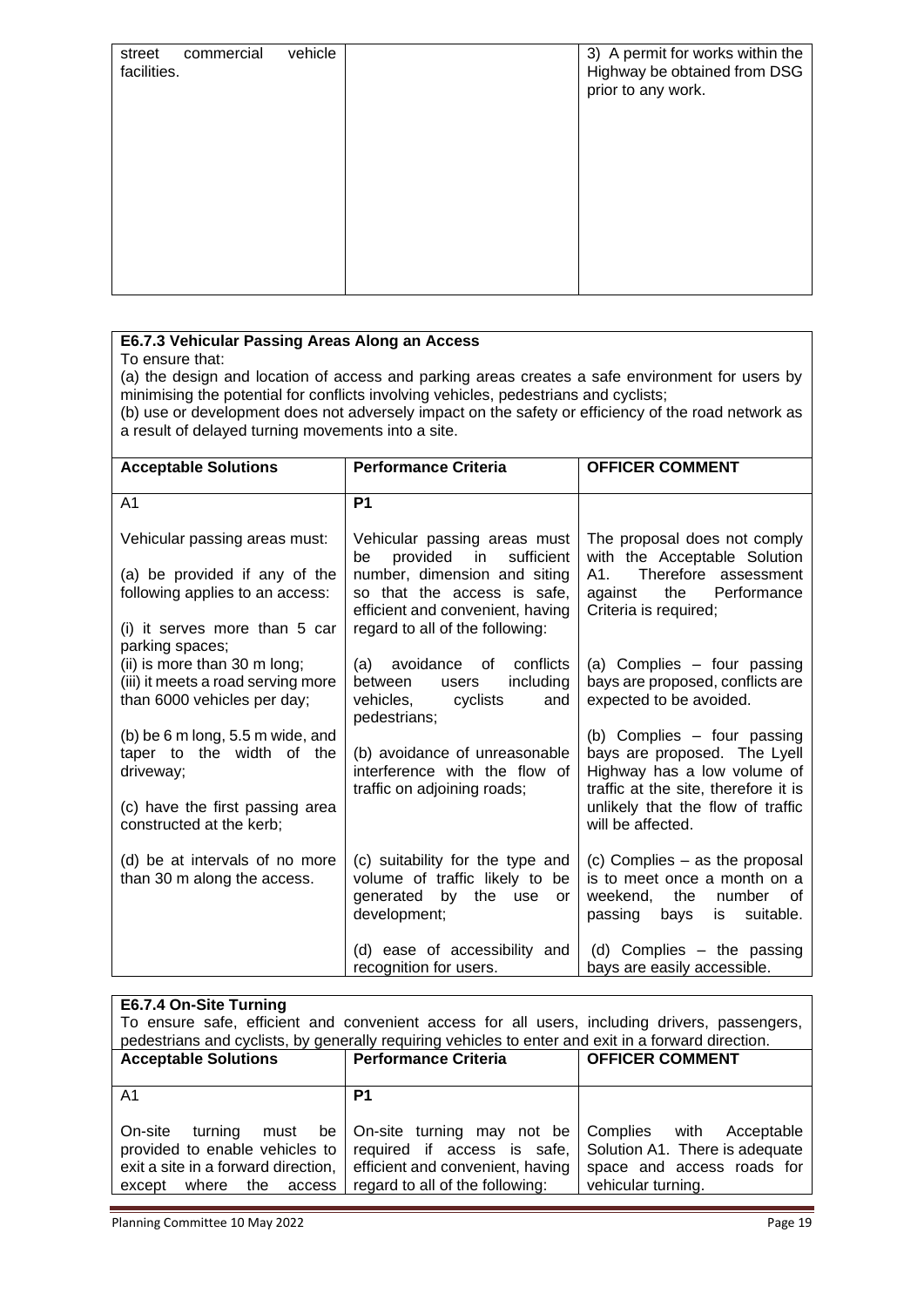| complies<br>with any of<br>the<br>following:<br>(a) it serves no more than two<br>dwelling units; | avoidance of conflicts<br>(a)<br>including<br>between<br>users<br>vehicles, cyclists, dwelling<br>occupants and pedestrians; |  |
|---------------------------------------------------------------------------------------------------|------------------------------------------------------------------------------------------------------------------------------|--|
| (b) it meets a road carrying less<br>than 6000 vehicles per day.                                  | (b) avoidance of unreasonable<br>interference with the flow of<br>traffic on adjoining roads;                                |  |
|                                                                                                   | (c) suitability for the type and<br>volume of traffic likely to be<br>generated by the use or<br>development;                |  |
|                                                                                                   | (d) ease of accessibility and<br>recognition for users;                                                                      |  |
|                                                                                                   | (e) suitability of the location of<br>the access point and the traffic<br>volumes on the road.                               |  |

| <b>E6.7.5 Layout of Parking Areas</b>                                                                                                                                                                                                                                                                                                                                                                                                            |                                                                                                                                                                                   |                                                                                                                                                                                                                                                   |  |
|--------------------------------------------------------------------------------------------------------------------------------------------------------------------------------------------------------------------------------------------------------------------------------------------------------------------------------------------------------------------------------------------------------------------------------------------------|-----------------------------------------------------------------------------------------------------------------------------------------------------------------------------------|---------------------------------------------------------------------------------------------------------------------------------------------------------------------------------------------------------------------------------------------------|--|
|                                                                                                                                                                                                                                                                                                                                                                                                                                                  | To ensure that parking areas for cars (including assessable parking spaces), motorcycles and                                                                                      |                                                                                                                                                                                                                                                   |  |
|                                                                                                                                                                                                                                                                                                                                                                                                                                                  | bicycles are located, designed and constructed to enable safe, easy and efficient use.                                                                                            |                                                                                                                                                                                                                                                   |  |
| <b>Acceptable Solutions</b>                                                                                                                                                                                                                                                                                                                                                                                                                      | <b>Performance Criteria</b>                                                                                                                                                       | <b>OFFICER COMMENT</b>                                                                                                                                                                                                                            |  |
|                                                                                                                                                                                                                                                                                                                                                                                                                                                  |                                                                                                                                                                                   |                                                                                                                                                                                                                                                   |  |
| A1                                                                                                                                                                                                                                                                                                                                                                                                                                               | P1                                                                                                                                                                                |                                                                                                                                                                                                                                                   |  |
| The layout of car parking<br>aisles,<br>access<br>spaces,<br>circulation roadways and ramps<br>and<br>designed<br>be<br>must<br>constructed to comply<br>with<br>section 2 "Design of Parking<br><b>Modules, Circulation Roadways</b><br>and Ramps" of AS/NZS<br>2890.1:2004 Parking Facilities<br>Part 1: Off-street car parking<br>have sufficient<br>must<br>and<br>headroom to comply with<br>clause 5.3 "Headroom" of the<br>same Standard. | The layout of car parking<br>aisles,<br>spaces,<br>access<br>circulation roadways and ramps<br>must be safe and must ensure<br>ease of access, egress and<br>manoeuvring on-site. | The proposal does not comply<br>with the Acceptable Solution A1<br>must therefore<br>and<br>be<br>against<br>assessed<br>the<br>Performance Criteria.<br>Information not provided<br>to<br>enable assessment against the<br>Performance Criteria. |  |

| <b>E.6.7.6 Surface Treatment of Parking Areas</b> |                                                                                                   |                                |  |
|---------------------------------------------------|---------------------------------------------------------------------------------------------------|--------------------------------|--|
|                                                   | To ensure that parking spaces and vehicle circulation roadways do not detract from the amenity of |                                |  |
|                                                   | users, adjoining occupiers or the environment by preventing dust, mud and sediment transport.     |                                |  |
| <b>Acceptable Solutions</b>                       | <b>Performance Criteria</b>                                                                       | <b>OFFICER COMMENT</b>         |  |
|                                                   |                                                                                                   |                                |  |
| A1                                                | P <sub>1</sub>                                                                                    |                                |  |
|                                                   |                                                                                                   |                                |  |
| Parking spaces and vehicle                        | Parking spaces and vehicle                                                                        | The proposal complies with the |  |
| circulation roadways must be in                   | circulation roadways must not                                                                     | Acceptable Solution A1. The    |  |
| accordance with all of the                        | unreasonably detract from the                                                                     | surface will be gravel and     |  |
| following;                                        | amenity of users, adjoining                                                                       | cement wash base.              |  |
|                                                   | occupiers or the quality of the                                                                   |                                |  |
| (a) paved or treated with a                       | environment through dust or                                                                       |                                |  |
| durable all-weather pavement                      | mud generation or sediment                                                                        |                                |  |
| where within 75m of a property                    | transport, having regard to all of                                                                |                                |  |
| boundary or a sealed roadway;                     | the following:                                                                                    |                                |  |
|                                                   |                                                                                                   |                                |  |
|                                                   |                                                                                                   |                                |  |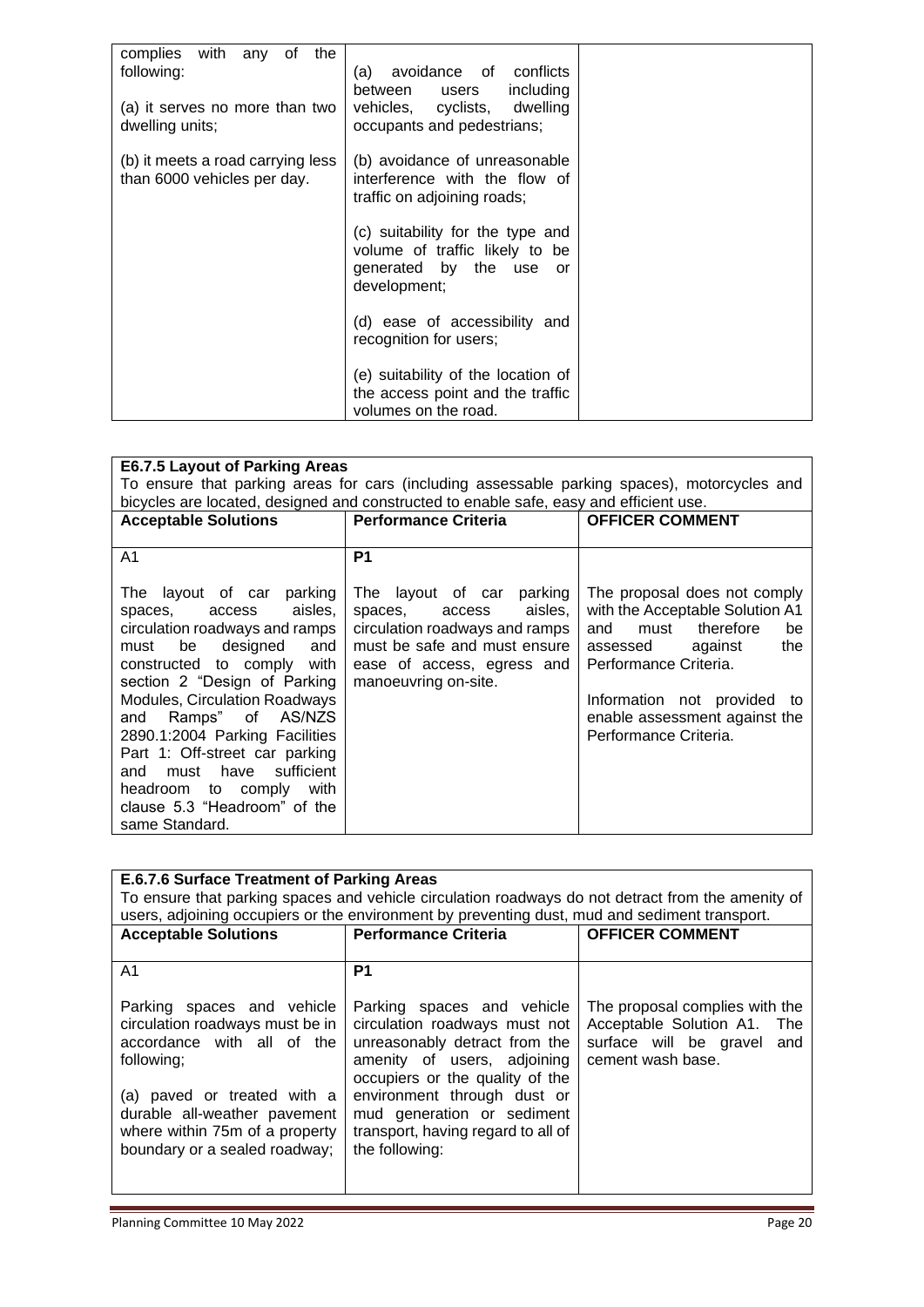| (b) drained to an approved<br>stormwater system, unless the   surface treatment;<br>road from which access is | (a)<br>the suitability of<br>the                                                |  |
|---------------------------------------------------------------------------------------------------------------|---------------------------------------------------------------------------------|--|
| provided to the property is<br>unsealed.                                                                      | the characteristics of<br>(b)<br>the use or development;                        |  |
|                                                                                                               | (c)<br>measures to mitigate<br>mud or dust generation or<br>sediment transport. |  |

#### **E8.0 Electricity Transmission Infrastructure Protection Code**

The purpose of this provision is to:

- (a) Ensure protection of use and development against hazard associated with proximity to electricity transmission infrastructure;
- (b) Ensure that use and development near existing and future electricity transmission infrastructure does not adversely affect the safe and reliable operation of that infrastructure;
- (c) Maintain future opportunities for electricity transmission infrastructure.

This code applies to use and development within an electricity transmission corridor.

#### **E8.7 Development Standards for Buildings and Works E8.7.1 Development within the electricity transmission corridor** To ensure that development is located appropriate distances from electricity transmission infrastructure to: (a) ensure operational efficiencies, access and security of existing or future electricity transmission infrastructure;

(b) protect against a safety hazard associated with proximity to existing or future electricity transmission infrastructure

| <b>Acceptable Solutions</b>                     | <b>Performance Criteria</b>                                                                                               | <b>OFFICER COMMENT</b>                                                                                  |
|-------------------------------------------------|---------------------------------------------------------------------------------------------------------------------------|---------------------------------------------------------------------------------------------------------|
| A <sub>1</sub>                                  | <b>P1</b>                                                                                                                 |                                                                                                         |
| Development is not within:                      | Development must be located<br>an appropriate distance from                                                               | The proposal does not meet the<br>Acceptable Solution and must                                          |
| (a) an inner protection area; or                | electricity<br>transmission<br>infrastructure, having regard to                                                           | assessed<br>be<br>against<br>the<br>Performance Criteria.                                               |
| registered electricity<br>(b)<br>a<br>easement. | all of the following:                                                                                                     |                                                                                                         |
|                                                 | (a)<br>the<br>need<br>to<br>ensure<br>operational<br>efficiencies<br>0f<br>electricity<br>transmission<br>infrastructure; | (a) Complies - the Motor racing<br>facility is proposed to operate<br>on a weekend, one day a<br>month. |
|                                                 | (b) the provision of access and<br>security to existing or future<br>electricity<br>transmission<br>infrastructure;       | (b) Complies – Access to the<br>existing infrastructure may be<br>sought from the property.             |
|                                                 | (c) safety hazards associated<br>with proximity to existing or<br>future electricity transmission<br>infrastructure;      | (c) Information not provided to<br>enable assessment against the<br>Performance Criteria.               |
|                                                 | (d) the requirements of the<br>electricity transmission entity.                                                           | (d) Information not provided to<br>enable assessment against the<br>Performance Criteria.               |

#### **Representations**

The proposal was advertised for the statutory 14 days period from 21 March until the 4 April 2022. A total of four (4) representations were received during this time.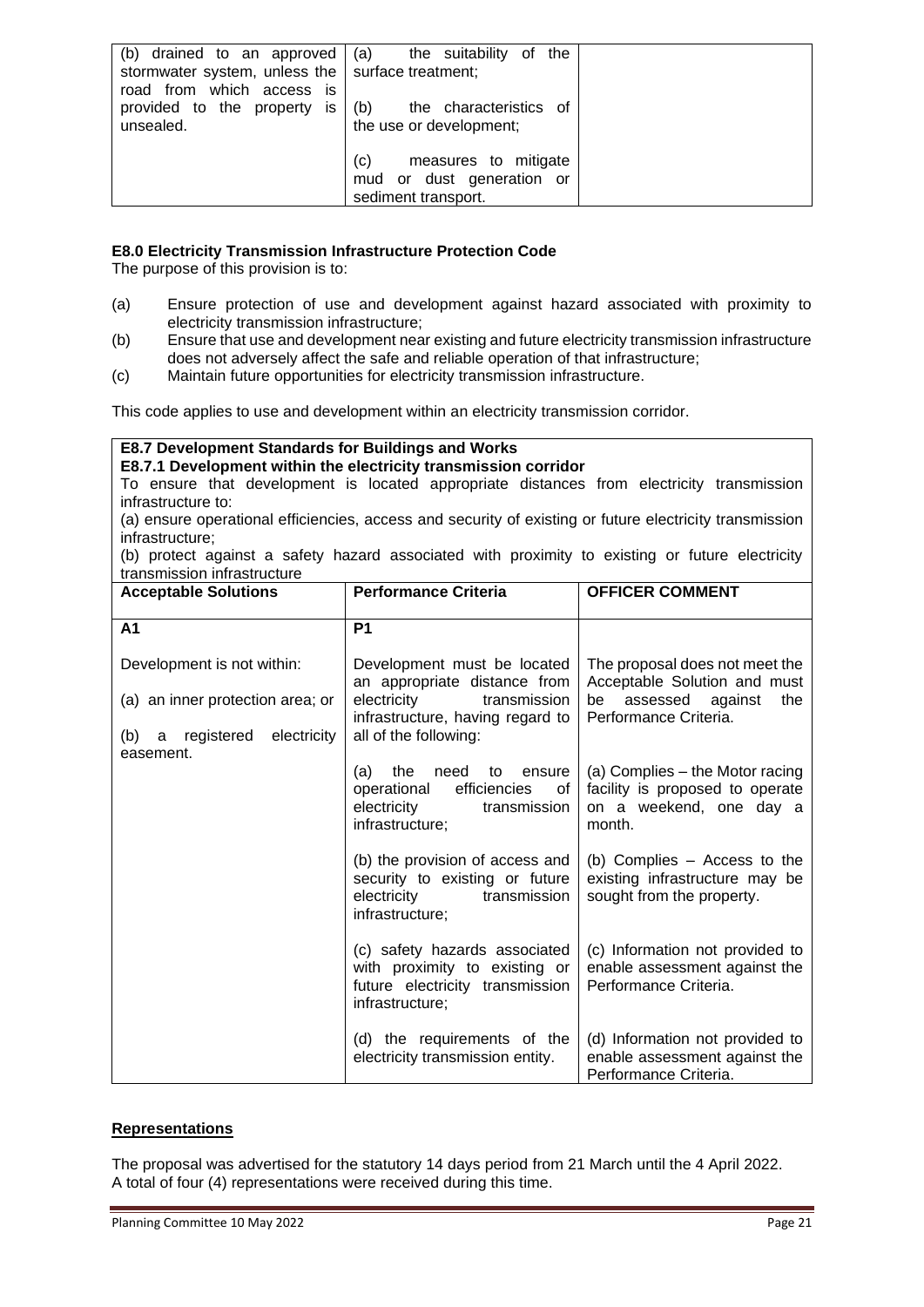| <b>Representation Received</b>                                                                                                                                                                                                                                                                                                                                                                                                                                                                                                                                                                              | <b>Officer Comment</b>                                                                                                                                                                                                                                                                                         |
|-------------------------------------------------------------------------------------------------------------------------------------------------------------------------------------------------------------------------------------------------------------------------------------------------------------------------------------------------------------------------------------------------------------------------------------------------------------------------------------------------------------------------------------------------------------------------------------------------------------|----------------------------------------------------------------------------------------------------------------------------------------------------------------------------------------------------------------------------------------------------------------------------------------------------------------|
| Representation 1<br>Accuracy of description. The application is for development of a<br>"motorsport facility". In reality, the "sport" involved is doing<br>burnouts; that is, spinning car wheels and creating smoke, noise<br>and rubber debris. The application states that 100/150 people<br>are anticipated to be in attendance at any one time, but the plan<br>proposes car parking for up to 500 vehicles. Although the<br>proposal states that these events will be held on a monthly<br>basis, there appears to be no way of ensuring that it won't occur<br>more frequently, e.g. every weekend. | The Central Highlands Interim<br>Planning Scheme 2015 (the<br>Scheme) defines Motor Racing<br>Facility as<br>"use of land (other than public<br>roads) to race, rally, scramble<br>or test vehicles, including go-<br>karts, motor boats, and<br>motorcycles, and includes other<br>competitive motor sports." |
| Environmental impacts. There will be a loss of trees, plus the<br>proposed activity could impact on nearby conservation areas.<br>Cars doing burnouts will also generate sparks, creating a risk of<br>bushfire.                                                                                                                                                                                                                                                                                                                                                                                            | Burnouts are considered<br>included under "other<br>competitive motor sports".                                                                                                                                                                                                                                 |
| Excess noise. The noise generated from a large number of cars<br>doing burnouts over a period ranging from between 8 hours to<br>12 hours will be excessive, especially at night. Add to this the<br>noise from hundreds of spectators and it will be intolerable.<br>People are not going to sit quietly and simply observe what the<br>cars are doing. They are going to be cheering, shouting, etc.<br>This is predominantly a quiet rural area, and the noise from this<br>facility will override everything else. Noise carries in open<br>spaces, especially at night.                                | There appears to be a<br>discrepancy in the information<br>provided with the Development<br>Application (50-100<br>people/cars) and the latest Site<br>Plan in the Traffic Impact<br>Assessment which allows car<br>parking for 500 cars.<br>Frequency of use of the facility,                                 |
| Highway safety and road access. As stated in the application,<br>the traffic volume in this area is not high. However, many of the<br>vehicles using the highway are log trucks,<br>campervans/caravans, delivery trucks and tour buses. If a<br>turning lane from the highway is built, as proposed, this will<br>cause traffic disruption. The turning lane itself will most likely<br>impact on use of my driveway. This will affect not only the<br>people who live here but also visitors to the farm and Tas                                                                                          | if approved would be defined<br>within the Conditions of any<br>Planning Permit, if granted.<br>Further information provided by<br>the applicant states that the<br>events will be patrolled by<br>security and any anti-social<br>behaviour will not be tolerated.                                            |
| Networks staff who regularly access the power lines and pylons<br>near the driveway and also on, and across, the boundary<br>between my property and where the burnout facility is proposed<br>to be built.                                                                                                                                                                                                                                                                                                                                                                                                 | Information not provided to<br>enable Council to assess the<br>noise levels. Noise levels could<br>conflict with adjacent existing<br>residential and agricultural land                                                                                                                                        |
| Impact on the peace of the rural community. There are half a<br>dozen residences within a kilometre of the proposed facility. All<br>of us chose to live here because it is a quiet rural area.                                                                                                                                                                                                                                                                                                                                                                                                             | uses. The applicant has stated<br>that noise levels are anticipated<br>to be 95db or below.                                                                                                                                                                                                                    |
| Antisocial behaviour. The kind of event proposed is widely<br>known to attract irresponsible young men in particular. They are<br>the ones who perform illegal burnouts on public roads. This<br>application states that it will provide a designated area for doing<br>burnouts, but if you factor in alcohol consumed (legally or<br>illegally) over several hours, you have a recipe for disaster.<br>Imagine over 100 excited drivers - some intoxicated - making<br>their way back towards Hobart. Are some of them not going to                                                                       | A Traffic Impact Assessment<br>has been prepared by a suitably<br>qualified person. This<br>assessment concludes that the<br>proposed upgrades to the<br>access, will not impact on traffic<br>flow.                                                                                                           |
| continue doing burnouts along the way? It would take a very<br>large police presence to control that kind of behaviour over many<br>kilometres of highway. There is also likely to be rubbish and<br>drink cans left on the ground, not only on the development site<br>but also along the access road and the highway.                                                                                                                                                                                                                                                                                     | No application for the sale of<br>Food or Drink on the site has<br>been received to Council. This<br>would require additional Permits<br>from Council and other<br>Licenses from organisations.                                                                                                                |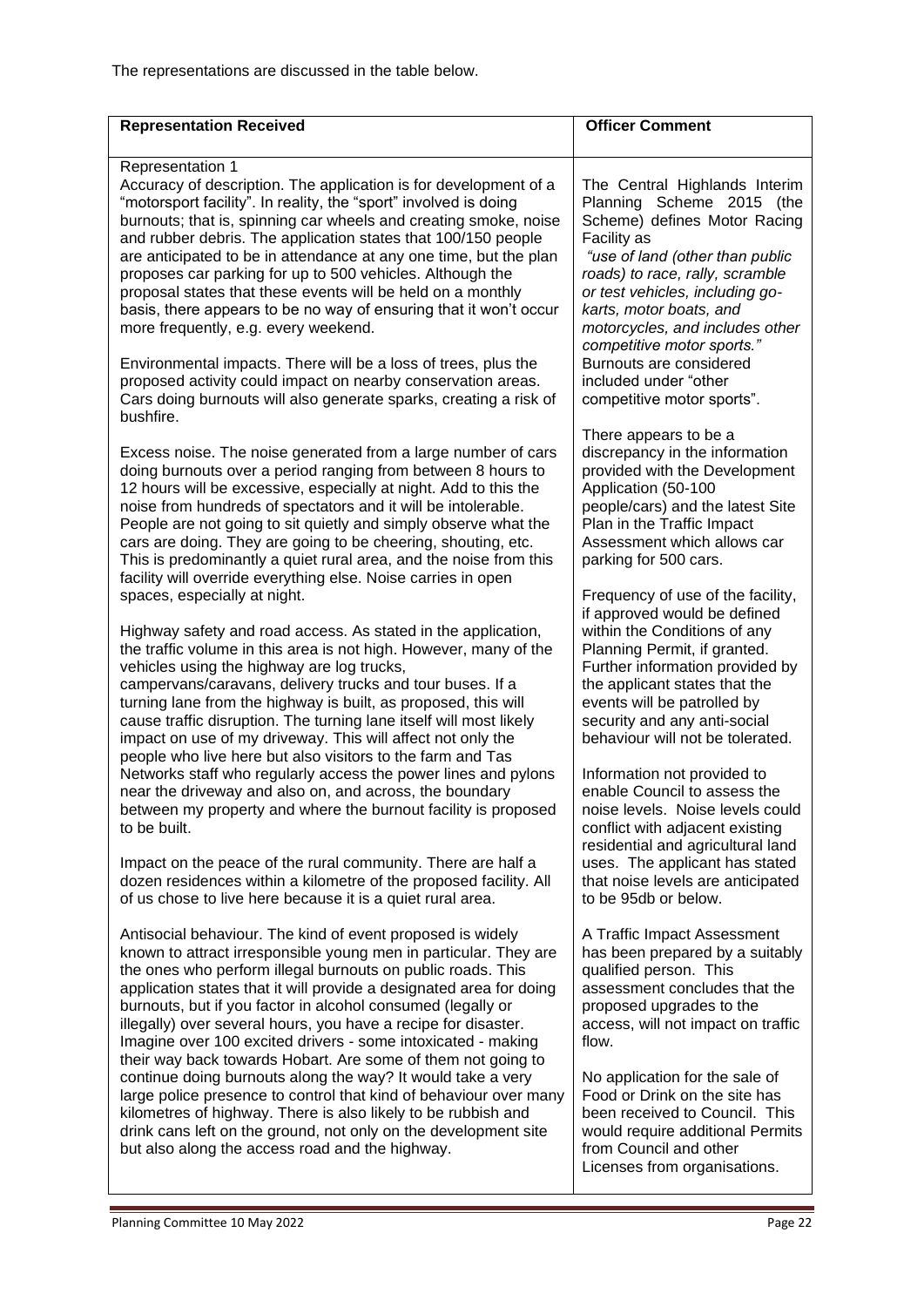Loss of privacy. I am concerned that visitors to the development site will trespass property. According to the plan, the site is to be fenced, but it is not a boundary fence so it will not prevent people accessing property from outside the fenced-in area., so privacy and noise concerns are even greater than would be experienced inside a house 500 metres from the burnout site.

Use of hazardous materials. I am assuming a supply of petrol will need to be kept on hand, as the nearest service station is in Ouse, as well as possibly other hazardous chemicals. Despite the application mentioning firefighting crews, there is no guarantee that they would be able to control a major chemical spill or fire.

Air pollution. There will be a large number of vehicles burning rubber and creating acrid smoke. I am an asthmatic and also have damaged lungs, so I am concerned about the effect of air pollution. It is one of the reasons I chose to buy a property in this area, away from urban pollution.

Impact on native marsupials. There is abundant wildlife in this area. At night there are many pademelons, wallabies, possums, bettongs and quolls that come down from the southern part of my property (and presumably the proposed development site) to eat the vegetation growing on the farm. There is also a wombat that walks down from the same area during the day to drink from the creek near the Lyell Highway, and there are several Tasmanian devils living on or close to my property. If the development went ahead they would be at risk due to habitat disturbance, noise pollution and traffic. There is already too much roadkill along the Lyell Highway.

Impact on native birds. There are regular sightings of both wedge-tailed eagles and goshawks in this area, particularly above farmland on either side of the highway. Eagles have been seen on the highway itself, feasting on roadkill, and goshawks are often spotted in tall trees. Eagles, in particular, are very sensitive to noise: "If a nesting eagle perceives a disturbance as a threat, even from hundreds of metres away, it may leave its eggs or chicks at risk of cold, heat and predation. It may desert its nest site for years and long after the disturbance has ceased. A disturbance is more likely to disrupt breeding if: visible; louder; more intense; closer (either vertically or horizontally); over a longer period; more frequent; across a larger area; earlier in the breeding season; above the nest; people are visible; people are looking towards the nest; during the day; helicopters are involved; during extreme weather."

(https://www.threatenedspecieslink.tas.gov.au/Pages/Wedgetailed-Eagle.aspx)

Danger to farm animals. There are free-ranging goats and poultry. The goats especially like to graze close to the boundaries. I am concerned that these animals may be harmed. The goats in particular have shown that they are afraid of loud noises and, if spooked, they will run fearfully and have been known to injure themselves when panicked.

Property values. Having a car burnout site right next to my farm will be detrimental to property value, and will also affect other properties in the area.

Peripheral activity. I did not notice on the proposed plan that any accommodation has been made for supplying food and drink to patrons. I am concerned that there will be increased traffic (and

There is no indication that the storage of hazardous materials will take place on site.

Information not provided to enable Council to assess odour and airborne particles. These could conflict with adjacent existing/future residential and agricultural land uses.

Comments regarding native animals in the area have been noted.

Comments regarding potential dangers to all animals in the area have been noted. It is anticipated that the property will be adequately fence for security reasons.

Property Values are not taken into consideration during Planning Assessments, as there is no standard in the scheme which applies.

No application for accommodation on the site has been received to Council. This would require additional Permits from Council.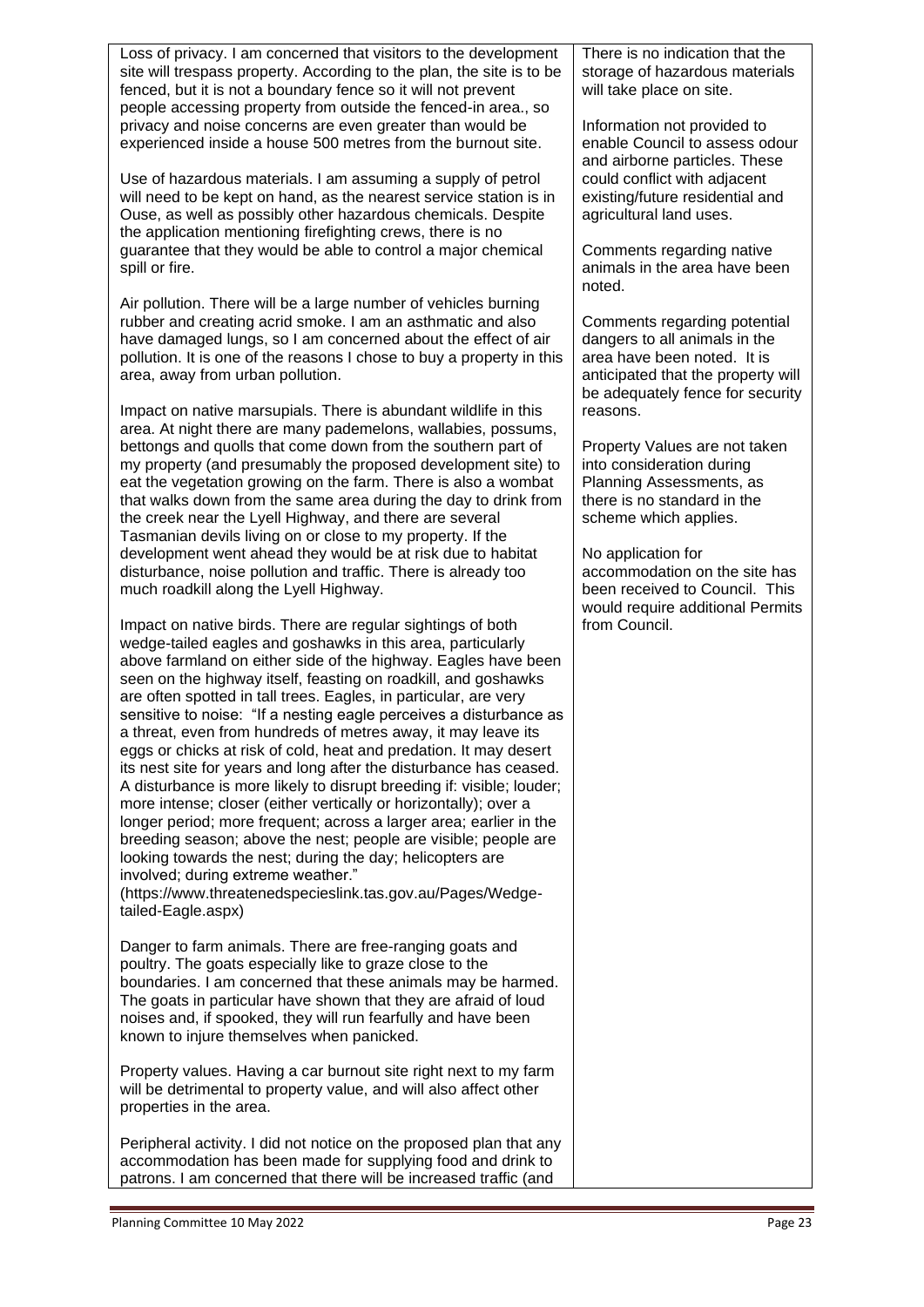| for food and drinks, as well as fuel.<br>The proposed facility would be totally out of place in a rural area<br>comprised of farmlands and protected forests, and I urge the<br>council to reject the development application.                                                                                                                                                                                                                                                                                                                                                                                                                                                                                                                                                                                                                                                                                                                                                                                                                                                                                                                                                                                                                                                                                                                                                                                                                                                                                                                                                                                                                                                                                                                                                                                                                                                                                                                                                                                                                                                                                                                                                                                                                                                                                                                                                                                                                                                                                                          |                                                                                                                                                                                                                                                                                                                                                                                                                                                                                                                                                                                                                                                                                                                                                                                                                                                                                                  |
|-----------------------------------------------------------------------------------------------------------------------------------------------------------------------------------------------------------------------------------------------------------------------------------------------------------------------------------------------------------------------------------------------------------------------------------------------------------------------------------------------------------------------------------------------------------------------------------------------------------------------------------------------------------------------------------------------------------------------------------------------------------------------------------------------------------------------------------------------------------------------------------------------------------------------------------------------------------------------------------------------------------------------------------------------------------------------------------------------------------------------------------------------------------------------------------------------------------------------------------------------------------------------------------------------------------------------------------------------------------------------------------------------------------------------------------------------------------------------------------------------------------------------------------------------------------------------------------------------------------------------------------------------------------------------------------------------------------------------------------------------------------------------------------------------------------------------------------------------------------------------------------------------------------------------------------------------------------------------------------------------------------------------------------------------------------------------------------------------------------------------------------------------------------------------------------------------------------------------------------------------------------------------------------------------------------------------------------------------------------------------------------------------------------------------------------------------------------------------------------------------------------------------------------------|--------------------------------------------------------------------------------------------------------------------------------------------------------------------------------------------------------------------------------------------------------------------------------------------------------------------------------------------------------------------------------------------------------------------------------------------------------------------------------------------------------------------------------------------------------------------------------------------------------------------------------------------------------------------------------------------------------------------------------------------------------------------------------------------------------------------------------------------------------------------------------------------------|
| <b>Representation 2</b><br>We own property it is an operational rural farm approximately<br>2000ha in size and involved in sheep and cattle production<br>together with private forestry. It comprises of open grazing land,<br>private forestry together with vast amounts of native vegetation<br>and forests which is home to numerous native species including<br>the wedge tailed eagle.<br>It is of the highest concern that within 200 meters of the<br>boundary that there could be a "burn out pad" where it is<br>proposed that vehicle tyres are spun until burnt out.<br>It is a significant risk to our property that a fire could easily start<br>due to the proposed use of the land in question and cause<br>massive amounts of damage to surrounding properties including<br>ours and potentially the entire Derwent Valley.<br>The Upper Derwent Valley is considered one of Australia's<br>highest risk areas for bush fire. It would not be appropriate to<br>have the risk of this activity in this area and unfair on our<br>personnel operating already stretched resources at peak times.<br>Black Bobs is a pristine tiny town in a very environmentally<br>sensitive area. There are significant water ways in the area that<br>all lead into the Derwent River system where Hobart and its<br>surrounds is supplied with fresh drinking water.<br>Black Bobs is a peaceful and quite town/community. To have<br>unusually very noisy, smoking, burning vehicles there, with<br>hundreds of people from 10am until 10pm will destroy the peace<br>and quite not only for people but the native and farmed animals<br>within the vicinity. Not only is this cruel but would cause<br>significant economic losses to the surrounding farms.<br>I would question the suitability of such an activity within a rural<br>agricultural zone. This development would impact on future<br>residential and rural/grazing development.<br>There are plenty of existing motorsport facilities located around<br>the state to undertake this activity. There is the Hobart Race<br>Way, located at Sorell Creek, 1159 Lyell Hwy, in the Lower<br>Derwent Valley. A far more appropriate place to have such an<br>activity with minimal fire risk and already set up facilities.<br>There is Baskerville Raceway, located at Old Beach. This is<br>another far more appropriate venue for such an activity and<br>again with all the facilities and minimal risks.<br>Thank you for the opportunity to raise our concerns. | A Bushfire Assessment is not<br>required for the Development,<br>as no storage of Hazardous<br>materials, such as fuel, is<br>proposed on site. The<br>applicant has stated that a<br><b>Trained Fire Crew will be</b><br>attending all events, with<br>suitable equipment. The<br>applicant has also stated that<br>the property will be maintained<br>to reduce the risk of Bushfire.<br>Information not provided to<br>enable Council to assess the<br>noise, odour and airborne<br>particles. These could conflict<br>with adjacent existing<br>residential and agricultural land<br>uses. The applicant has stated<br>that noise levels are anticipated<br>to be 95db or below.<br>The Scheme allows for Motor<br>Racing Facility within the Rural<br>resource Zone, where such<br>development does not constrain<br>conflict<br>with<br>resource<br>or<br>development uses (agricultural). |
| Representation 3<br>I act for<br>who owns property<br>This representation is made pursuant to s.57(5) of the Land Use<br>Planning and Approvals Act 1993 (LUPA Act) on their behalf and<br>concerns the proposed "Motor Racing Facility" on the property at<br>8735 Lyell Highway, Ouse. My client has further sought input<br>from a planning consultant, Ireneinc, in this matter and I attach<br>the report which I have been provided.<br>This representation is not provided as a complete review of the<br>application but rather seeks to highlight the key concerns that my                                                                                                                                                                                                                                                                                                                                                                                                                                                                                                                                                                                                                                                                                                                                                                                                                                                                                                                                                                                                                                                                                                                                                                                                                                                                                                                                                                                                                                                                                                                                                                                                                                                                                                                                                                                                                                                                                                                                                     | Information not provided to<br>enable Council to assess the<br>noise, odour and airborne<br>particles. These could conflict<br>with adjacent existing/future<br>residential and agricultural land<br>uses. The applicant has stated<br>that noise levels are anticipated                                                                                                                                                                                                                                                                                                                                                                                                                                                                                                                                                                                                                         |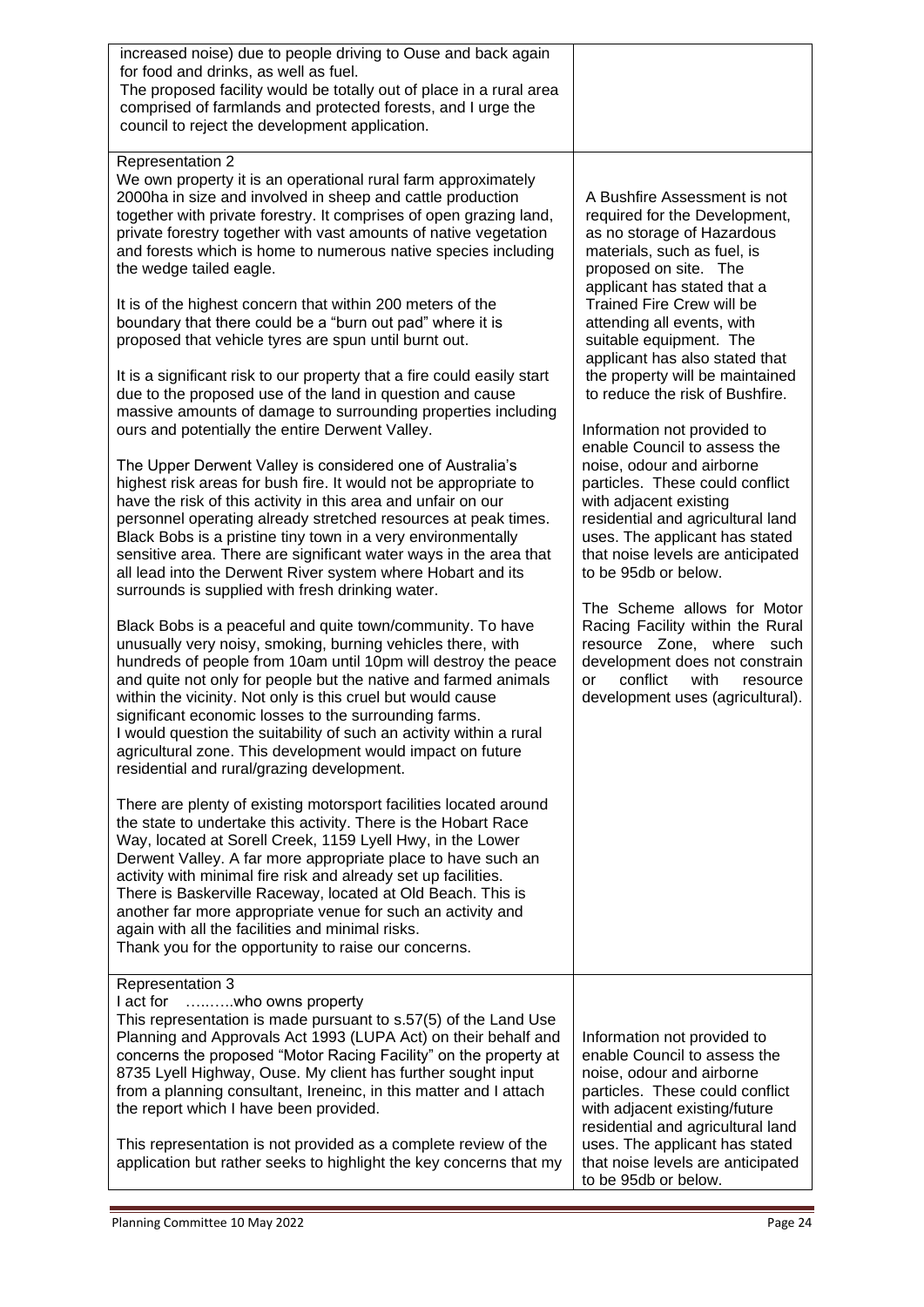| client holds in relation to the application. Those concerns may be<br>summarised as follows:                                                                                                                                                                                                                                                                                                                                                                                                                                                                                                                                                                                                                                                                                                                                                               |                                                                                                                                                                                                                                           |
|------------------------------------------------------------------------------------------------------------------------------------------------------------------------------------------------------------------------------------------------------------------------------------------------------------------------------------------------------------------------------------------------------------------------------------------------------------------------------------------------------------------------------------------------------------------------------------------------------------------------------------------------------------------------------------------------------------------------------------------------------------------------------------------------------------------------------------------------------------|-------------------------------------------------------------------------------------------------------------------------------------------------------------------------------------------------------------------------------------------|
| (a) Conflict with existing residential use: The proposed activity is<br>located approximately 508m and 575m from the 2 nearest<br>dwellings. My client's dwelling is located approximately 600m<br>from the proposed activity (measured by reference to what has<br>been described as the Concrete Burnout Pad). There are a<br>further 3 dwellings within 3km of the facility. The noise from the<br>proposed activity has not been quantified however it is submitted<br>that such noise readily understood to be incompatible with the<br>bucolic amenity of the area.                                                                                                                                                                                                                                                                                  | Information not provided to<br>enable Council to assess the<br>conflict with existing or future<br>agricultural uses and residential<br>uses on adjacent properties.                                                                      |
| (b) Conflict with surrounding agricultural activity. The site sits<br>within a land use context that accommodates both residential<br>use and existing agricultural activity. The residences enjoy a<br>bucolic amenity that is based on this context. The impact of the<br>proposal upon the underlying agricultural use of the surrounding<br>land, and indeed the capacity for agricultural use on those<br>adjoining sites, has not been assessed. The agricultural capacity<br>of the subject site has not been assessed.<br>(c) The application provides insufficient information to enable an<br>assessment of the proposed use and development under the<br>Central Highlands Interim Planning Scheme 2015 (Scheme) or<br>to enable a permit to provide effective regulation if the<br>application were to be approved.                            | There appears to be a<br>discrepancy in the information<br>provided with the Development<br>Application (50-100<br>people/cars) and the latest Site<br>Plan in the Traffic Impact<br>Assessment which allows car<br>parking for 500 cars. |
| 1 Conflict with Residential Use<br>A motor racing facility is a discretionary use within the Rural<br>Resource zone. The planning authority accordingly has the<br>discretion to grant or refuse to grant the permit; cl.8.8.1(a). This<br>discretion arises independently of an assessment of the<br>proposal's compliance or non-compliance with standards under<br>the Scheme, noting of course that non-compliance with a<br>standard will necessitate refusal of the application in any event.<br>A discretionary use requires assessment in accordance with<br>cl.8.10.2 which identifies a list of considerations that the planning<br>authority must "have regard to". Cl.8.10.2 provides a series of<br>mandatory considerations however does not otherwise operate<br>to limit the considerations that inform the exercise of the<br>discretion. |                                                                                                                                                                                                                                           |
| In undertaking an assessment of the discretionary use, the<br>purpose statements and other considerations listed are matters<br>to which the planning authority must have regard, however, they<br>are not elevated to the status of a standard as to be statements<br>of criteria that must be met.                                                                                                                                                                                                                                                                                                                                                                                                                                                                                                                                                       |                                                                                                                                                                                                                                           |
| The purpose of the Rural Resource zone describes a focus on<br>providing and protecting agricultural type use and uses that<br>support agricultural activity. Recreation and tourism uses are<br>identified to be supported where they support agriculture,<br>aquaculture, forestry, mining and other primary industries;<br>cl.26.1.1.3.<br>Residential use is identified to be allowed where it does not fetter<br>rural resource use or lead to the loss of productive rural land;                                                                                                                                                                                                                                                                                                                                                                     |                                                                                                                                                                                                                                           |
| cl.26.1.1.4.<br>When reviewing the Use Table under cl.26.2, it is immediately<br>apparent that opportunities for land use conflict are created by<br>the divergent list of discretionary uses. There is no standard<br>within the zone that provides a direct test to manage and protect<br>against land use conflict. The zone purpose statements identify<br>that priority is to be given to primary industry and agricultural use,                                                                                                                                                                                                                                                                                                                                                                                                                      |                                                                                                                                                                                                                                           |

allowance is made for residential use, and other uses such as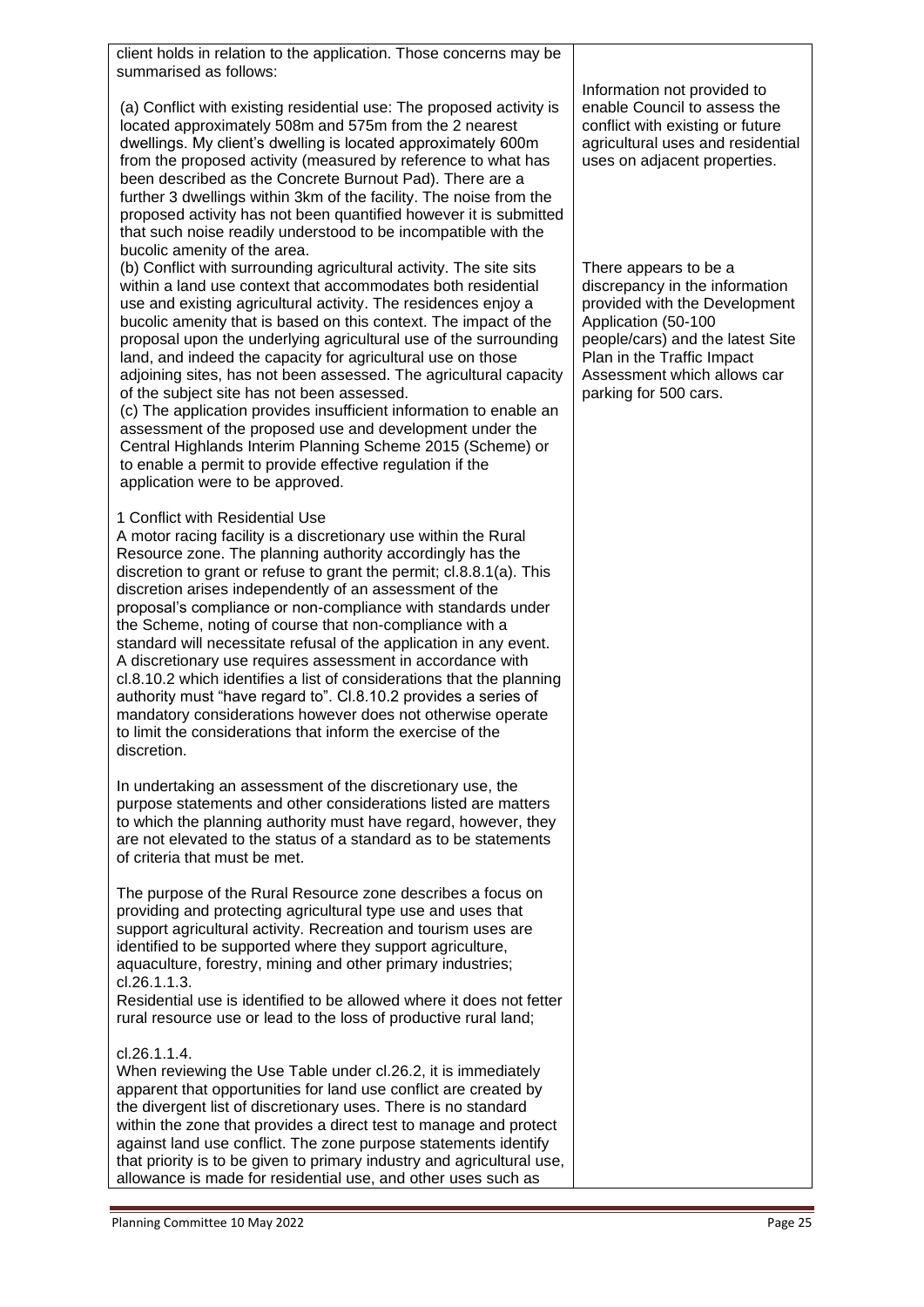| tourism and recreation may be facilitated to support primary<br>industry. Outside of this general approach, the purpose<br>statement does not provide a framework to manage conflict<br>between incompatible uses.                                                                                                                                                                                                                                                                                                                                                                                                  |  |
|---------------------------------------------------------------------------------------------------------------------------------------------------------------------------------------------------------------------------------------------------------------------------------------------------------------------------------------------------------------------------------------------------------------------------------------------------------------------------------------------------------------------------------------------------------------------------------------------------------------------|--|
| S.5 of the LUPA Act should be noted insofar that it requires that<br>the planning authority exercise its functions and powers so as to<br>further the objectives of the Resource Management and Planning<br>System.                                                                                                                                                                                                                                                                                                                                                                                                 |  |
| Those objectives include providing for the fair, orderly and<br>sustainable use and development of land. It is plainly contrary to<br>those objectives to exercise the discretion under cl.8.8.1(a) and<br>cl.26.2 in a way that creates land use conflict.                                                                                                                                                                                                                                                                                                                                                         |  |
| It is my understanding that the proposed motorsport facility, that<br>is based on observing motorists undertaking burnouts, is likely to<br>produce noise emissions that have the potential to lead to land<br>use conflict. Conflict is particularly likely to arise with existing<br>residential uses. The application contains no information to<br>enable an assessment of the type and intensity of the emissions,<br>including noise. There is no assessment from an acoustic<br>engineer that details what the emissions are likely to be and<br>whether those emissions could be considered reasonable.     |  |
| Taking some guidance from available sources, it is observed that<br>the Tasmanian Planning Scheme requires an attenuation<br>distance of 3,000m between a motor racing facility and the<br>nearest sensitive receiver.<br>Encroachment requires demonstration that nuisance does not<br>arise. A further example is found in relation to the Baskerville<br>Raceway, where the Specific Area Plan excludes sensitive uses<br>from establishing within approximately 650m of the track. These<br>references provide a reasonable basis to conclude that there is a<br>risk of conflict arising from noise emissions. |  |
| Further, it may reasonably be concluded that the noise from a<br>burnout exceeds the noise from track racing. Noise emissions<br>are an incident of racing however an intended outcome of<br>burnouts.                                                                                                                                                                                                                                                                                                                                                                                                              |  |
| The application proposes the introduction of a use that will create<br>land use conflict or at the very least fails to provide the planning<br>authority with any information that enables a conclusion to be<br>drawn that the proposed use would not give rise to land use<br>conflict.                                                                                                                                                                                                                                                                                                                           |  |
| 2 Conflict with surrounding agricultural activity<br>As a discretionary use, the proposed motorsport facility is to be<br>considered by reference to the purpose of the Rural Resource<br>zone. The zone makes express provision for tourism and<br>recreation type uses where these support primary industry. There<br>is no information in the application that enables a conclusion to<br>be drawn that the proposed use provides such support.                                                                                                                                                                  |  |
| The purpose of the zone further focuses on the protection of<br>agricultural use and protection of agricultural land. This<br>necessarily requires a consideration of both existing and future<br>potential use of the land.                                                                                                                                                                                                                                                                                                                                                                                        |  |
| CI.26.3.3 provides a further standard to guide the assessment of<br>the impact upon agricultural use.<br>The application contains no information that enables an<br>assessment of whether the proposal fetters or adequately                                                                                                                                                                                                                                                                                                                                                                                        |  |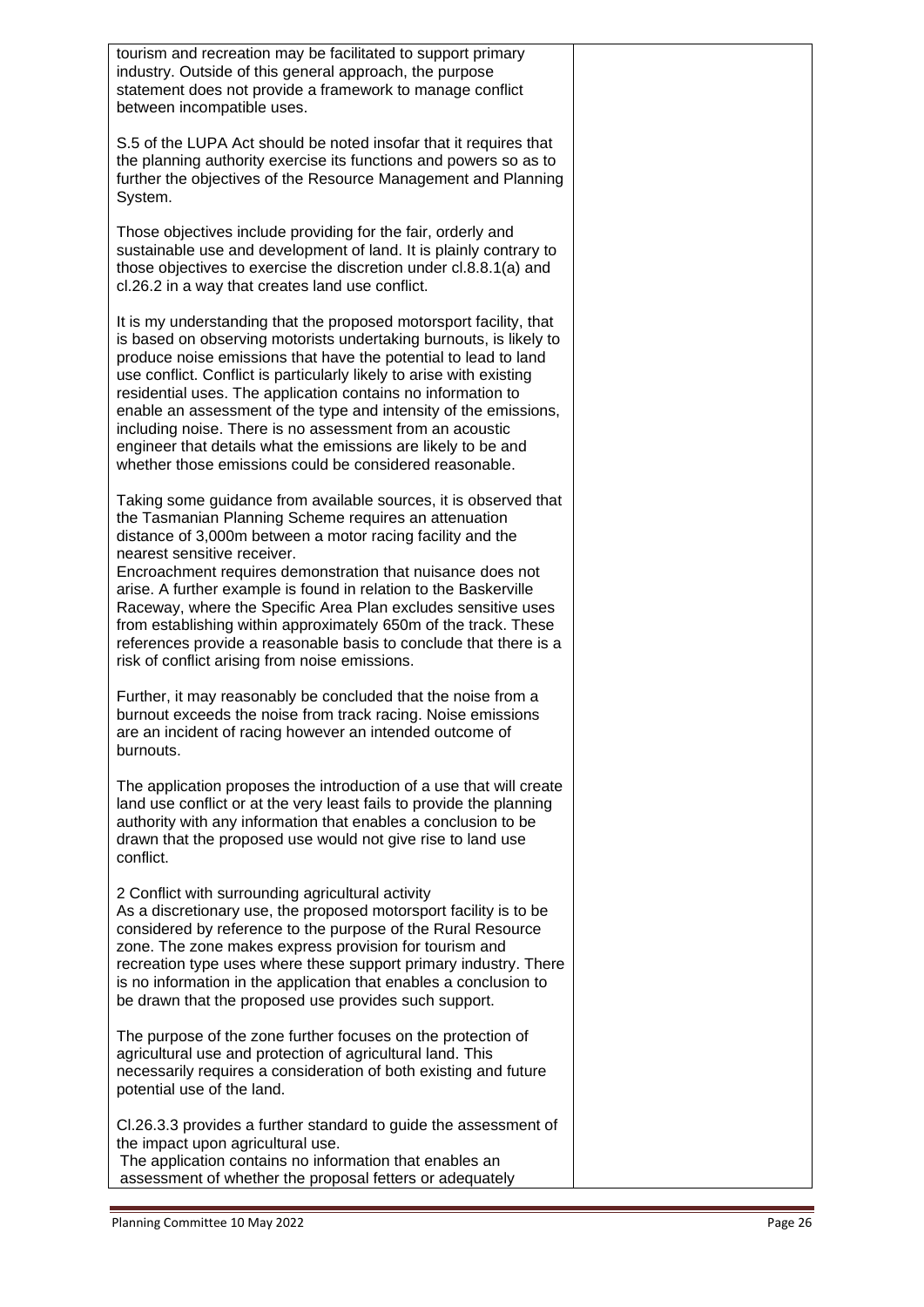| protects agricultural use and agricultural land. At the very least<br>some form of assessment from an agronomist would be<br>required.                                                                                                                                                                                                                                                                                                                                                                                                                                                                                                                                                                                                                                                                                                                                                                                                                                                                                                                                                                                                                                                                                                                                                                                                                                                                                                                                                                                                                                                                                                                                                                                                                                                                                                                                                                                                                                                                                                                                                                                                                                                                                                                                                                                                                                                                                                                                                                                                                                                                                                                                                                                                                                                                                                                                                                                                                                                                                                                                                                                                                                                                                                                                                                                                                                  |  |
|-------------------------------------------------------------------------------------------------------------------------------------------------------------------------------------------------------------------------------------------------------------------------------------------------------------------------------------------------------------------------------------------------------------------------------------------------------------------------------------------------------------------------------------------------------------------------------------------------------------------------------------------------------------------------------------------------------------------------------------------------------------------------------------------------------------------------------------------------------------------------------------------------------------------------------------------------------------------------------------------------------------------------------------------------------------------------------------------------------------------------------------------------------------------------------------------------------------------------------------------------------------------------------------------------------------------------------------------------------------------------------------------------------------------------------------------------------------------------------------------------------------------------------------------------------------------------------------------------------------------------------------------------------------------------------------------------------------------------------------------------------------------------------------------------------------------------------------------------------------------------------------------------------------------------------------------------------------------------------------------------------------------------------------------------------------------------------------------------------------------------------------------------------------------------------------------------------------------------------------------------------------------------------------------------------------------------------------------------------------------------------------------------------------------------------------------------------------------------------------------------------------------------------------------------------------------------------------------------------------------------------------------------------------------------------------------------------------------------------------------------------------------------------------------------------------------------------------------------------------------------------------------------------------------------------------------------------------------------------------------------------------------------------------------------------------------------------------------------------------------------------------------------------------------------------------------------------------------------------------------------------------------------------------------------------------------------------------------------------------------------|--|
| There is no information to demonstrate how noise from motorists<br>may impact the surrounding agricultural activity, such as startling<br>livestock. There is no information that demonstrates how the<br>proposal impacts the agricultural use or potential agricultural use<br>of the subject land.                                                                                                                                                                                                                                                                                                                                                                                                                                                                                                                                                                                                                                                                                                                                                                                                                                                                                                                                                                                                                                                                                                                                                                                                                                                                                                                                                                                                                                                                                                                                                                                                                                                                                                                                                                                                                                                                                                                                                                                                                                                                                                                                                                                                                                                                                                                                                                                                                                                                                                                                                                                                                                                                                                                                                                                                                                                                                                                                                                                                                                                                   |  |
| 3 Inadequate Application<br>I record that the proposal is not accurately described as a Motor<br>racing facility. There is no contention that this is not the<br>appropriate use classification, however, the application document<br>describes a "Motor Sport Facility" with the plans depicting a<br>"Concrete burnout pad". This is something that is quite different<br>from racing. As I understand it, when racing, motorists drive<br>around a track, often at high speeds. This may give rise to noise.<br>Conversely, when undertaking a burnout, in competition or<br>display, the objectives include creating noise. The 2 uses and<br>their associated impacts are distinctly different and it may<br>reasonably be concluded that noise emissions from a burnout<br>pad will exceed those from a racing venue.<br>The application discloses that 1 "event" per month is proposed<br>with 50-100 people/cars in attendance.<br>The plans however provide parking for 500 cars in addition to<br>2.5ha of separate parking and pits for participants.<br>The application discloses that "events" would operate between<br>10am-10pm or 10am to 6pm on weekends. There is no indication<br>of whether lighting is proposed.<br>The application proposes 4 grandstands (height unknown), each<br>located approximately 30m from the burnout pad. Given the size<br>of the grandstands, assuming an area of 1m2 per person, 160<br>people could be accommodated as spectators alone.<br>No information is provided regarding the use of amplified audio<br>equipment for announcers or music.<br>The application provides no description of the activity that will<br>occur on the site. If we assume that the Concrete burnout pad is<br>to be used for burnouts, we are still left with no information<br>regarding the frequency of burnouts – are we to assume 1 every<br>10-minutes over the course of the 12hours of operation? One<br>might also ask how the participant parking and pits are to be<br>used, will there be revving of engines for display or other activity<br>within this area?<br>The application contains no information concerning the noise that<br>may be generated by the proposed activity on the site. There is<br>no information in the application to enable others to make an<br>informed judgment as to what the noise might be.<br>Doing the best we can with the information that we have been<br>given, it is our submission that the application can only be<br>refused. The discretionary use is likely to give rise to land use<br>conflict with both the surrounding residential and agricultural<br>uses. The lack of information detailing the proposed use and the<br>conflicting information as to the intensity (number of people<br>proposed compared to parking and spectator provision) combine<br>to suggest that if approved, the use will be incapable of effective<br>regulation. Detailed permit conditions would be required to<br>ensure noise emissions and patronage were capped. However,<br>given the absence of information, I would suggest that any such<br>conditions would be tantamount to a refusal as the planning<br>authority simply cannot be satisfied that reasonable noise limits<br>could be set that could be complied with.<br>We submit that the application should be refused. |  |
|                                                                                                                                                                                                                                                                                                                                                                                                                                                                                                                                                                                                                                                                                                                                                                                                                                                                                                                                                                                                                                                                                                                                                                                                                                                                                                                                                                                                                                                                                                                                                                                                                                                                                                                                                                                                                                                                                                                                                                                                                                                                                                                                                                                                                                                                                                                                                                                                                                                                                                                                                                                                                                                                                                                                                                                                                                                                                                                                                                                                                                                                                                                                                                                                                                                                                                                                                                         |  |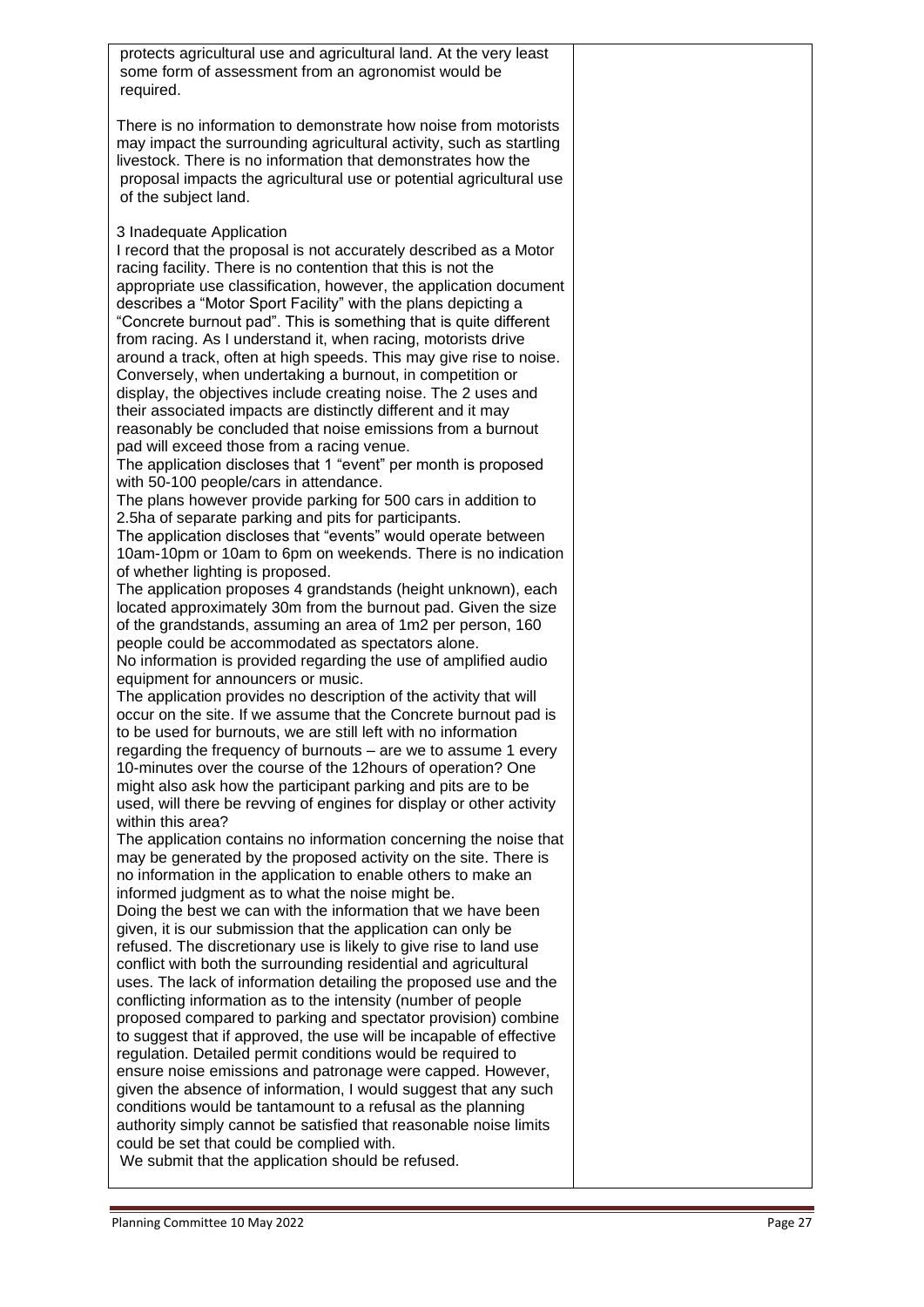#### Representation 4

This submission is an objection to the above development application. I am the user of a property in the Black Bobs area for both recreational and residential purposes.

It is difficult to submit a detailed submission due to the lack of particulars provided on the application. Accordingly, if the matter is returned to the applicant to request further information I request that I am given the opportunity to expand on this submission.

The reasons for my objection are numbered below. 1. Central Highlands Planning Scheme 26.3.3 - Discretionary P1(a) the application does not meet characteristics of the area due to:

• Black Bobs area is mainly residential and grazing land the proposed development area is in a valley therefore sound from the motor racing facility would echo through the valley, significantly impacting the existing residents and amenity of the area. This may be more prominent in colder months. An acoustic/sound assessment should be sought in this regard. A more appropriate location for this type of development would be in an open area (not a valley) with heavily vegetated buffer surrounding the motor racing.

P1(b) This type of development would remove the opportunity for both residential and grazing use on a parcel of land that is similar size (15ha) to nearby neighbouring properties in the Black Bobs community (see also E9.7.2). There are 15 properties that make up this community with 9 of those currently being used for residential and/or grazing purposes. The proposed development and use are completely out-of-character for this community. In the map in P1(a) above the cluster of smaller properties that make up the community is shown.

P1(c) The setback is proposed to be 500m to existing residences. It is within this distance to the residence at number 8731 Lyell Highway. Further, this does not take into consideration the future potential of residential and grazing development to undeveloped properties to the south. The vegetation surrounding the proposed development is sparse and is believed to not be sufficient to suppress or buffer the noise from the motor racing facility. The valley and cold dense air in the area would keep sound in the valley and would echo off surrounding mountains exacerbating the noise and amenity for the existing residential use in the community. Refer to P1(a). P1(d) Refer to P1(a), (b) and (c). The development is only around 300 metres from the northern boundary of the property 'Cooma' which is currently used for sheep and cattle grazing.

2. Central Highland Planning Scheme E9.0 Attenuation Code The application fails to address how it complies with E9.6 Use Standards – use with potential to cause environmental harm: P1 (a) the operational characteristics of the development (ie a facility for performing burnouts) does not correspond with the general amenity of the area which is made up of residential and farming land.

P1 (b) the scale and intensity of the development is difficult to determine as the proposed number of users of the facility is given as 50 to 100, yet parking is provided for 500 cars. This will result in a mass increase in the number of users of the local area; an area which is ordinarily occupied by perhaps 12-15 people over a number of properties. Does the 50 to 100 people include the personnel required to run the operation? Does it

Information not provided to enable Council to assess the noise, odour and airborne particles. These could conflict with adjacent existing/future residential and agricultural land uses. The applicant has stated that noise levels are anticipated to be 95db or below.

No details regarding flood lights has been provided with the Development Application. However, if a Planning Permit was granted, light could form part of the conditions.

A Bushfire Assessment is not required for the Development. as no storage of Hazardous materials, such as fuel, is proposed on site.

The applicant has stated that a Trained Fire Crew will be attending all events, with suitable equipment. The applicant has also stated that the property will be maintained to reduce the risk of Bushfire.

Comments regarding potential dangers to all animals in the area have been noted. It is anticipated that the property will be adequately fence for security reasons.

If a decision to grant a Planning Permit was made, Wastewater treatment would be Conditioned in line with the requirements of a Plumbing Permit.

The applicant has stated that a St John's Ambulance team and Fire Crew will be in attendance at all events.

Information not provided to enable Council to assess the requirements of the Electricity Transmission Infrastructure Protection Code.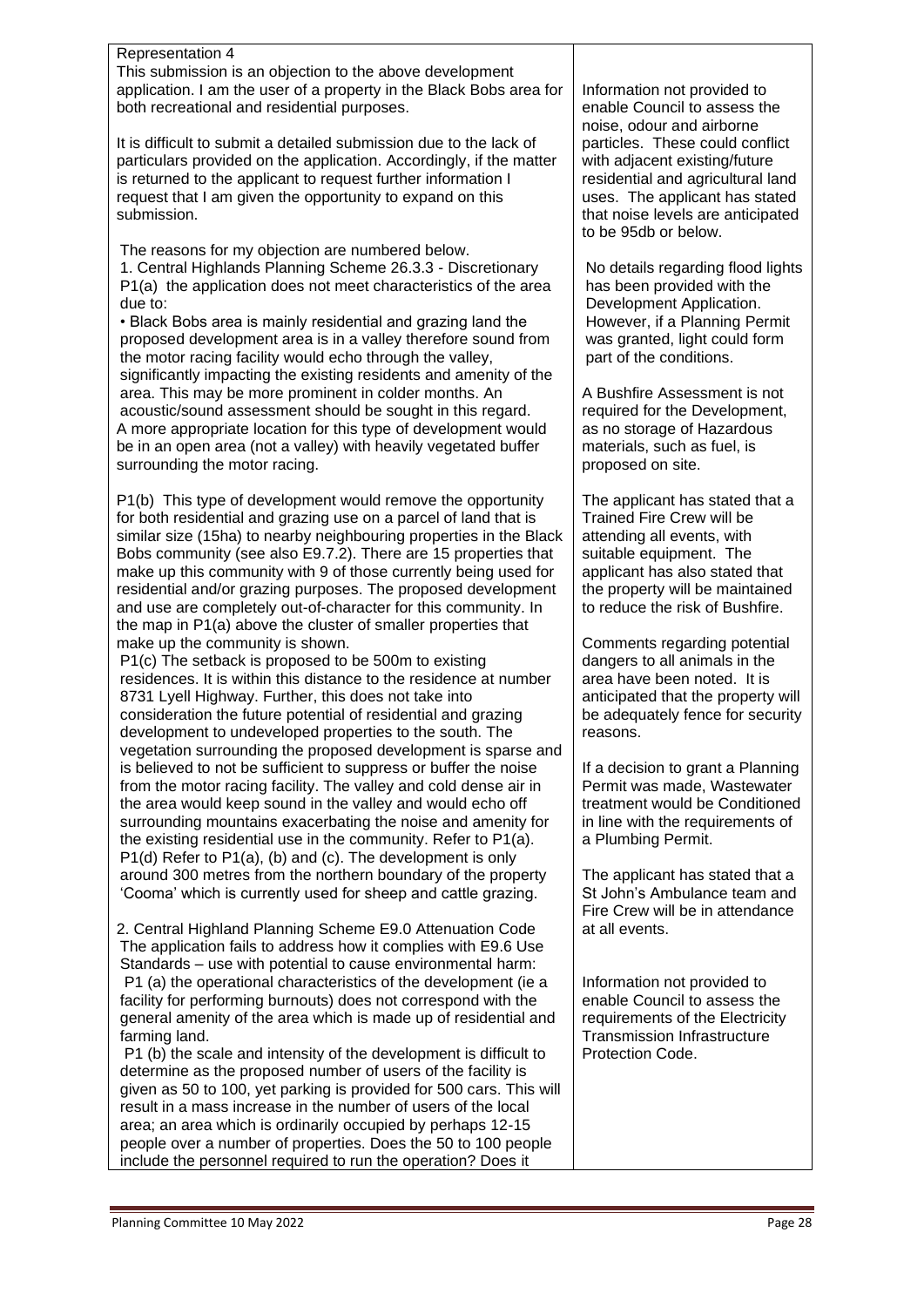include participants as well or is it just 'spectators'? Such questions raise issues regarding the intensity of the proposal. P1 (c) the fire risk for the area will significantly increase during times of operation of the proposed activity. Operating a vehicle to the point that the tyres blow out causes significant emissions of heat from various sections of the vehicle including the rubber tyres. Hot, exploding rubber being thrown into the air will significantly increase bush fire risk. The area contains significant areas of forest, scrub and areas of grasslands that due to their remote location and limited use may not always be kept maintained/slashed. Particulates from the tyres as they are 'burntout' will be added to the surrounding atmosphere. Air pollutants such as carbon monoxide, nitrogen oxides, particulate matter, volatile organic compounds and benzene are all emitted into the environment by motor vehicles which will be significantly increased during times of operation of the facility. P1 (d) Any hours of operation and frequency of use should be listed as a condition if the application is approved. The breeding seasons of engaged species identified in the area (see point 3) below) should be addressed accordingly. Note the operation of motor vehicles for a purpose other than moving in and out of residential premises is prohibited after 6pm on Saturdays, Sundays and public holidays – refer to Environmental Management and Pollution Control (Noise) Regulations 2016 Regulation 6. This suggests the proposed hours are in contravention of this legislation. P1 (e) and (f) light, noise and odour impacts – see P1(c) above. Further, the proposed development area is in a valley and in particular during colder months sound from the motor racing facility would echo through the valley, significantly impacting the existing residents and amenity of the area. Anlighting, but given the proposed hours of operation, it is assumed that this will be a requirement. Accordingly, an assessment regarding the impact of light pollution on surrounding residences and farming land should be obtained. Only natural lighting is currently available in the area; there are no street lights or similar. P1 (g) Measures to eliminate, mitigate or manage emissions – the application fails to address such criteria. Consideration should be given to the noise standards in the Environmental Management and Pollution Control (Noise) Regulations 2016. 3. There are threatened species in this area. I have observed wedge -tailed eagles at an adjacent property in recent times. The shading in the map below shows the likelihood of wedge -tailed eagle nests in the area. Council should request that the applicant obtains a report from a suitably qualified professional to determine the impact on the eagles and any other threatened species. A vast increase in people and of course significant increases in noisy activities will disturb the species and will be particularly concerning during breeding/nesting season. This may result in death of the species by abandoning eggs/nests which may further endanger the species. 4. The development will impact on nature values such as eucalyptus vegetation which is on the land. Again, a report from a suitably qualified professional should be sought to determine the impact on threatened vegetation.

5. Very little information is provided regarding bush fire management. A Bushfire Management Report should be provided to Council for consideration. The Bush Fire Attack level is required to then determine the scope of any development and to develop any emergency management policies and storage is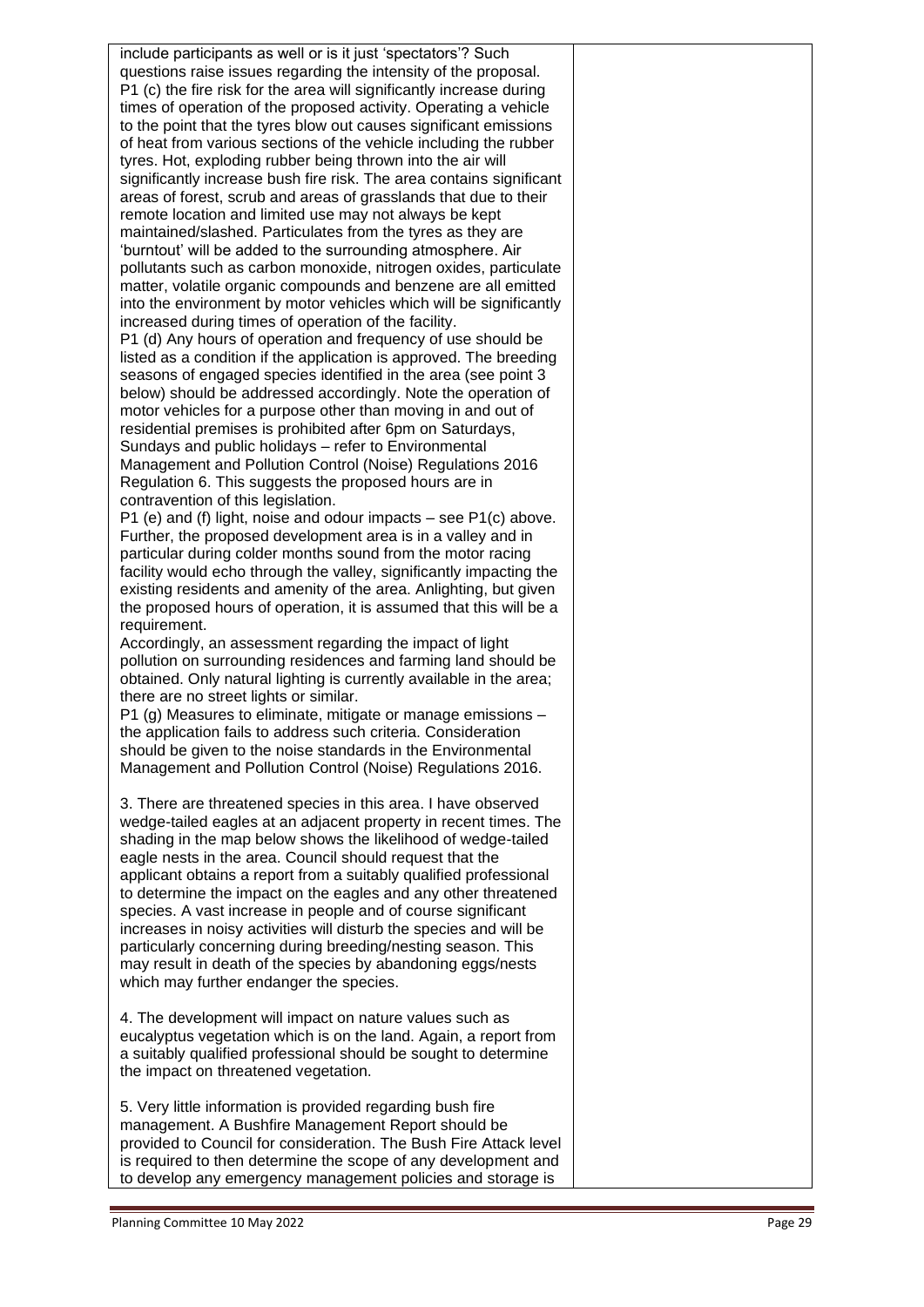| noted on the included plans in the DA. Given that the proposed<br>activities will introduce fire hazards it is critical that sound<br>policies and procedures are in place before any development is<br>considered. It is assumed that fuels and oils will be at least<br>temporarily, it not, permanently stored on the site. There is no<br>mention as to the type of materials to be used for the structures<br>such as grandstands - will they consist of any timbers or similar<br>combustible materials?                                                                                                                                                          |  |
|-------------------------------------------------------------------------------------------------------------------------------------------------------------------------------------------------------------------------------------------------------------------------------------------------------------------------------------------------------------------------------------------------------------------------------------------------------------------------------------------------------------------------------------------------------------------------------------------------------------------------------------------------------------------------|--|
| 6. No environmental assessment was included with the<br>development application. Such assessment will outline the<br>requirements for disposal of sewage to ensure that it does not<br>affect adjoining properties. The design of the sewage system is<br>an assessable item at the DA stage.<br>7. The lack of a business case and failure to provide a clear<br>intent of use is of concern. The commentary provided in the<br>application refers to 'we' yet only one person is listed as the<br>applicant. It is not clear if there is a committee, corporation or<br>other entity behind or involved in the proposed activity. This<br>leads to such questions as: |  |
| • How is the proposed activity funded?<br>. Will a fee be charged to attend? If so, will it be operated on a<br>for-profit basis or are proceeds being offered to the community/a<br>charity?                                                                                                                                                                                                                                                                                                                                                                                                                                                                           |  |
| • How will the operator enforce the suggested capacity limits and<br>do these numbers include staff/personnel?<br>. Will it operate with appropriate insurances such as personal<br>injury, public liability etc?                                                                                                                                                                                                                                                                                                                                                                                                                                                       |  |
| . Will signage on Lyell Highway be erected? This may constitute<br>a separate application.<br>• If approved, how will Council enforce the proposed times of<br>operation?                                                                                                                                                                                                                                                                                                                                                                                                                                                                                               |  |
| • Consideration should be given regarding the use of the facility<br>for a 'public event' compared to when it may be used for private<br>use. Any 'use' should be consistent with the suggested hours of<br>operation                                                                                                                                                                                                                                                                                                                                                                                                                                                   |  |
| . If 50 to 100 people/cars are expected, why is parking proposed<br>for 500 vehicles?<br>• Will food and drink/alcohol be served or available for purchase                                                                                                                                                                                                                                                                                                                                                                                                                                                                                                              |  |
| at the facility? If so, is it the intention of the applicant to apply to<br>Council for appropriate permits?<br>. It is anticipated that users of the site will stay/camp overnight<br>after an event at the facility. This will continue the impact on                                                                                                                                                                                                                                                                                                                                                                                                                 |  |
| neighbouring properties past the proposed operational hours<br>• Does the applicant or any proposed users of the site hold<br>membership in a motor racing accreditation body? Generally, a                                                                                                                                                                                                                                                                                                                                                                                                                                                                             |  |
| Motorsport Australia General Officials Licence or similar would<br>be required to conduct such activities at a professional level.<br>. Will electricity be connected to the site?<br>. What safety barriers, if any, are required around the 'burnout'                                                                                                                                                                                                                                                                                                                                                                                                                 |  |
| pad to reduce the chance of injury to spectactors and therefore<br>reduce potential impact on emergency services?<br>. Will the proposed structures including concrete pad require a<br><b>Building Application?</b>                                                                                                                                                                                                                                                                                                                                                                                                                                                    |  |
| • Are there any emergency evacuation plans?<br>. Will the site have adequate security measures in place for<br>when the facility is not in use to prevent unauthorised                                                                                                                                                                                                                                                                                                                                                                                                                                                                                                  |  |
| access/use of the facility?<br>. Will security guards be engaged during events?                                                                                                                                                                                                                                                                                                                                                                                                                                                                                                                                                                                         |  |
| 8. The above questions seek to determine that the proposed<br>activity is being offered at a professional level, which is what the<br>applicant seems to suggest when he refers to adding value to                                                                                                                                                                                                                                                                                                                                                                                                                                                                      |  |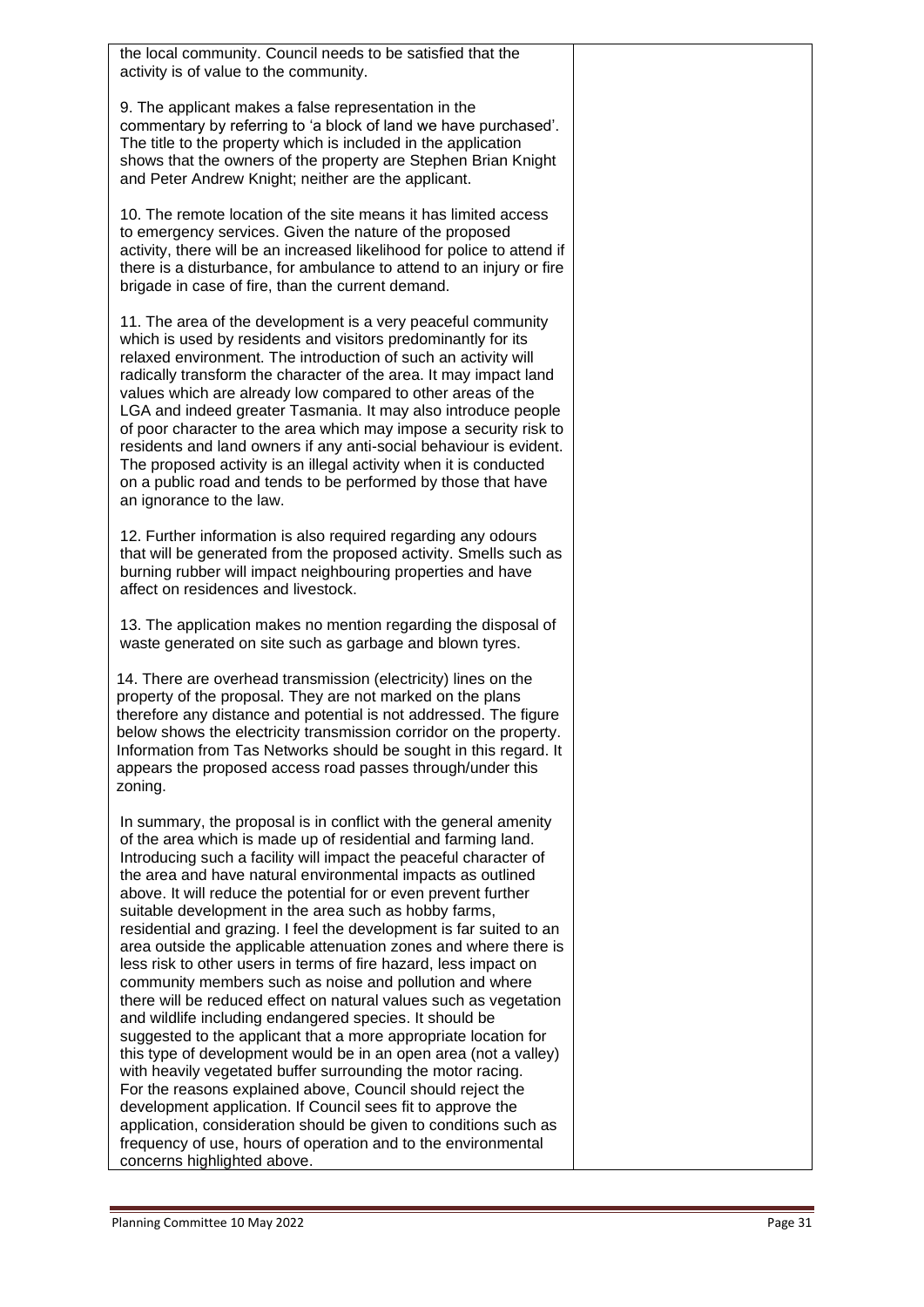#### **Conclusion**

The proposal for a Motorsport Complex to hold monthly events/competitions one day during the weekend, operating between the hours of 10am and 6pm has been assessed against the applicable standards of the Rural Resource Zone and the relevant codes of the *Central Highlands interim Planning Scheme 2015* as outlined in the body of this report.

This report concludes that information has not been provided to enable Council to assess the Development Application against the Central Highlands Interim Planning Scheme 2015.

In addition, several representations were received which also raise objections regarding potential land use conflict between the proposal and existing/future residential and agricultural uses. Representors have raised concerns regarding noise levels, odour, the effect on the natural environment and an increase in anti-social behaviour in the quite community.

It is recommended that the Development Application be refused a Planning Permit.

Reasons :-

- 1. The application provides insufficient information to enable Council to assess the Motor Racing Facility against the Central Highlands Interim Planning Scheme 2015.
- 2. Due to the insufficient information provided to Council, Council is not satisfied that the proposal does not create a land use conflict between the proposed Motor Racing Facility and the existing or future residential use and surrounding agricultural activity.

#### **Legislative Context**

The purpose of the report is to enable the Planning Authority to determine the Development Application DA2021/61 in accordance with the requirements of the Land Use Planning and Approvals Act 1993 (LUPAA). The provisions of LUPAA require a Planning Authority to take all reasonable steps to ensure compliance with the Planning Scheme.

This report details the reasons for the officers Refusal. The Planning Authority must consider the report but is not bound to adopt the Recommendation. Broadly, the Planning Authority can either: (1) adopt the Recommendation for refusal, or (2) replace a refusal with approval.

Any decision that is an alternative to the Recommendation requires a full statement of reasons to ensure compliance with the *Judicial Review Act 2000* and the *Local Government (Meeting Procedures) Regulations 2015*. Section 25 (2) of the *Local Government (Meeting Procedures) Regulations 2015* states:

25 (2): The general manager is to ensure that the reasons for a decision by a council or council *committee acting as a planning authority are recorded in the minutes of the meeting.* 

#### **Options**

The Planning Authority must determine the Development Application DA2021/61 in accordance with one of the following options:

#### **1. Refuse to grant a permit:-**

In accordance with section 57 of the Land Use Planning and Approvals Act 1993 the Planning Authority Refuse the Development Application DA2021/61 for a Motor Racing Facility at 8734 Lyell Highway, for the reasons detailed below.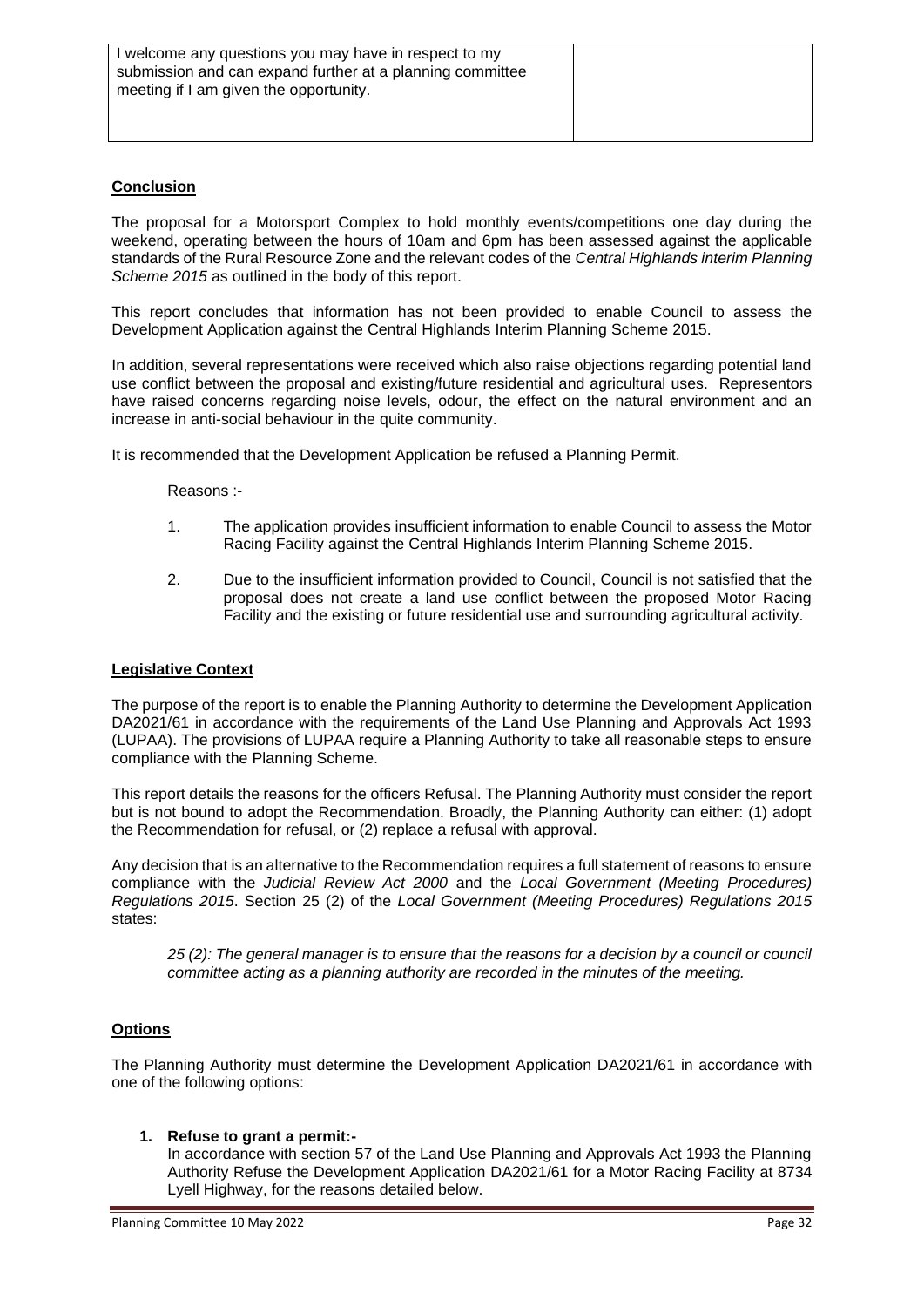Reasons :-

- 1. The application provides insufficient information to enable Council to assess the Motor Racing Facility against the Central Highlands Interim Planning Scheme 2015.
- 2. Due to the insufficient information provided to Council, Council is not satisfied that the proposal does not create a land use conflict between the proposed Motor Racing Facility and the existing or future residential use and surrounding agricultural activity.

#### **2. Approve to grant a permit:-**

In accordance with section 57 of the Land Use Planning and Approvals Act 1993 the Planning Authority Approve the Development Application DA2021/61 for a Motor Racing Facility at 8734 Lyell Highway, with conditions, for the reasons detailed below.

*Should the Planning Authority opt to grant a permit contrary to the officers Recommendation, the reasons for the decision should be recorded below, as required by Section 25(2) of the Local Government (Meeting Procedures) Regulations 2015:*

#### **6.1 DA2022/15 : REPLACEMENT ROOF & CLADDING : 36 HIGH STREET, BOTHWELL (CT:233745/7)**

#### **Report by**

Louisa Brown (Planning Officer)

#### **Owner**

W Dexter

#### **Purpose**

The purpose of this report is to provide further information to Council regarding DA2022/15 Replacement Cladding & Roof at 36 High Street, Bothwell.

Planning Permit DA2022/15 was granted by Council acting as planning Authority on 6 April 2022. Condition 3 & 4 (Heritage) of the permit requires that a report be submitted to the satisfaction of Council's General Manger. The report must explore all feasible alternative building materials and make a recommendation, taking into account the heritage significance of the streetscapes and landscapes of the town and the requirements of the Bothwell Heritage Precinct. The report and quote are attached.

#### **Streetscape & Landscape**

The report submitted by the property owner provides information regarding the streetscape and landscape of the town. It is observed that there are a range of dwelling types and materials on High Street. Colourbond and zinc alum are existing materials on the street, several colourbond outbuildings are located on a property opposite 36 High Street. However it is noted that the property opposite is not within the Heritage Precinct.

#### **Feasible Alternative Materials**

The owner has explored two alternative materials. These are treated pine weatherboards and cement sheet weatherboards. A quote to replace the cladding with pine weatherboards has also been provided. The cost to use these materials are around \$30,000 which are out of budget for the owner.

Coulorbond offers an affordable alternative, with additional low maintenance benefits.

#### **Bothwell Heritage Precinct**

Communication with/from the owner does not include any requirements of the Bothwell Heritage Precinct.

The Central highlands Interim planning Scheme defines the Heritage Precinct as *"an area shown on the planning scheme maps as a heritage precinct and described in Table E13.2 as having particular*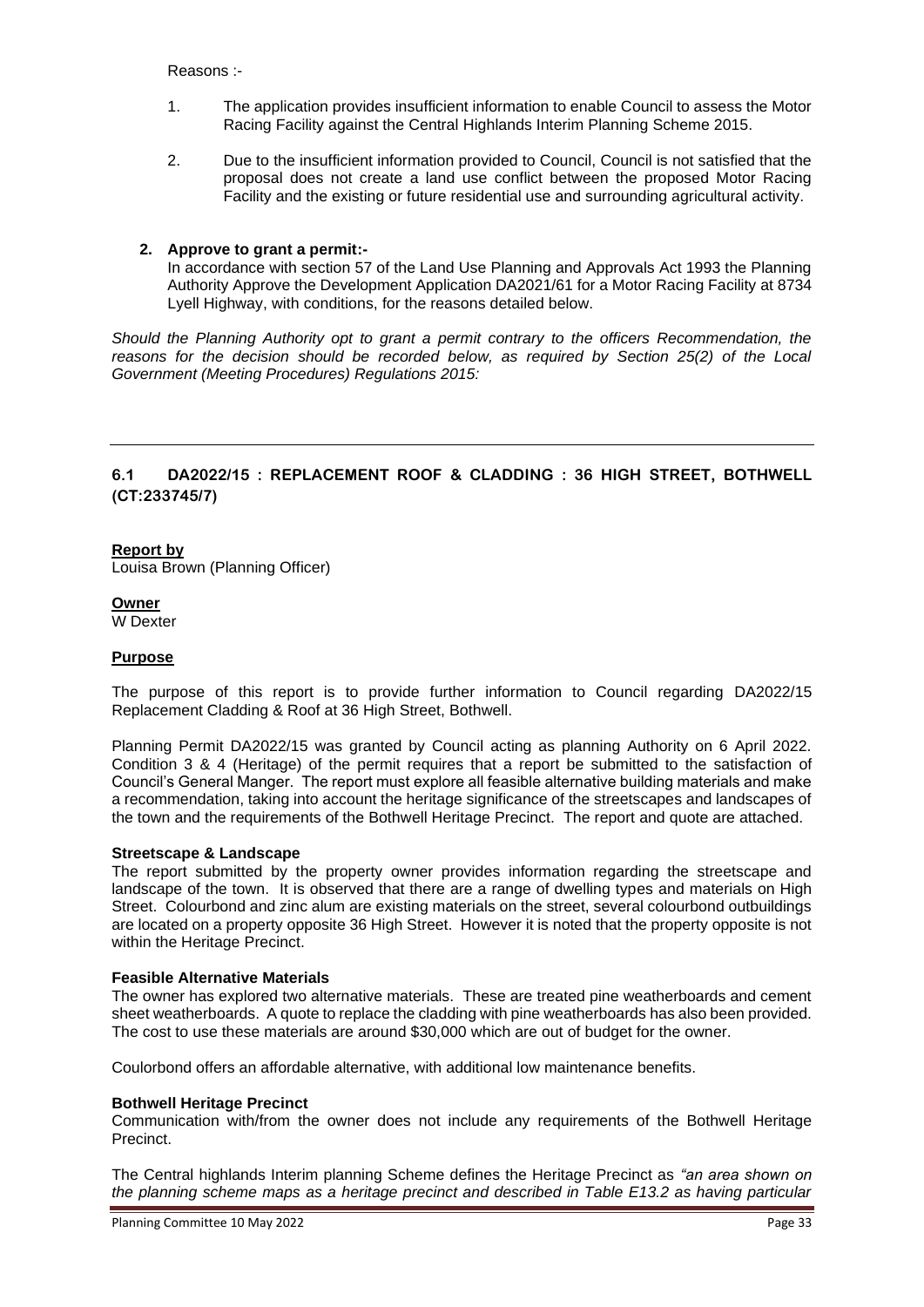*historic cultural heritage significance because of the collective heritage value of individual places as a group for their streetscape or townscape values."*

The Bothwell Heritage Precinct is defined as follows:

*Table E13.2 Heritage Precincts, Bothwell Heritage Precinct*

*Development must satisfy all of the following:*

- *(a) Respect the townscape qualities of the settlement through appropriate building form, design and finishes which are consistent with the historical heritage values of the town setting;*
- *(b) Ensure that new development including additions and adaptations to existing buildings are undertaken in a manner sympathetic to the heritage significance of the streetscapes and landscapes of the town;*
- *(c) Maintain the visual amenity of historic buildings when viewed from streets and public spaces within the settlement;*
- *(d) Scale, roof pitch, building height, form, bulk, rhythm, materials and colour of new buildings and additions to existing buildings must be sympathetic to the character of the town;*
- *(e) New buildings must not visually dominating neighbouring historic buildings; and*
- *(f) Where feasible, additions and new buildings must be confined to the rear of existing buildings.*

It should be noted that the existing PVC weatherboards have been removed and that the dwelling currently has no cladding at all.

In assessing the replacement cladding and roof for 36 High Street, Bothwell the following development standards apply:

#### **E13.8 Development Standards for Heritage Precincts E13.8.1 Demolition**

Objective: To ensure that demolition in whole or in part of buildings or works within a heritage precinct does not result in the loss of historic cultural heritage values unless there are exceptional circumstances.

| <b>Acceptable Solutions</b> | <b>Performance Criteria</b>                                                                                                                                                                                                    | <b>Officer Comment</b>                                                                                         |
|-----------------------------|--------------------------------------------------------------------------------------------------------------------------------------------------------------------------------------------------------------------------------|----------------------------------------------------------------------------------------------------------------|
| A1                          | P1                                                                                                                                                                                                                             |                                                                                                                |
| No Acceptable Solution.     | Demolition must not result in the<br>loss of any of the following:                                                                                                                                                             | There are no Acceptable<br>Solutions, the proposal must<br>be assessed against the<br>Performance Criteria P1; |
|                             | buildings or works that<br>(a)<br>contribute to the historic cultural<br>heritage significance of the<br>precinct:                                                                                                             | (a) Information has not been<br>provided to demonstrate<br>compliance with P1.                                 |
|                             | (b)<br>landscape<br>fabric<br>or<br>including<br>plants,<br>elements,<br>paths,<br>fences.<br>trees.<br>outbuildings and other items,<br>that contribute to the historic<br>cultural heritage significance of<br>the precinct; | (b) Information has not been<br>provided to demonstrate<br>compliance with P1.                                 |
|                             | unless all of the following apply;                                                                                                                                                                                             |                                                                                                                |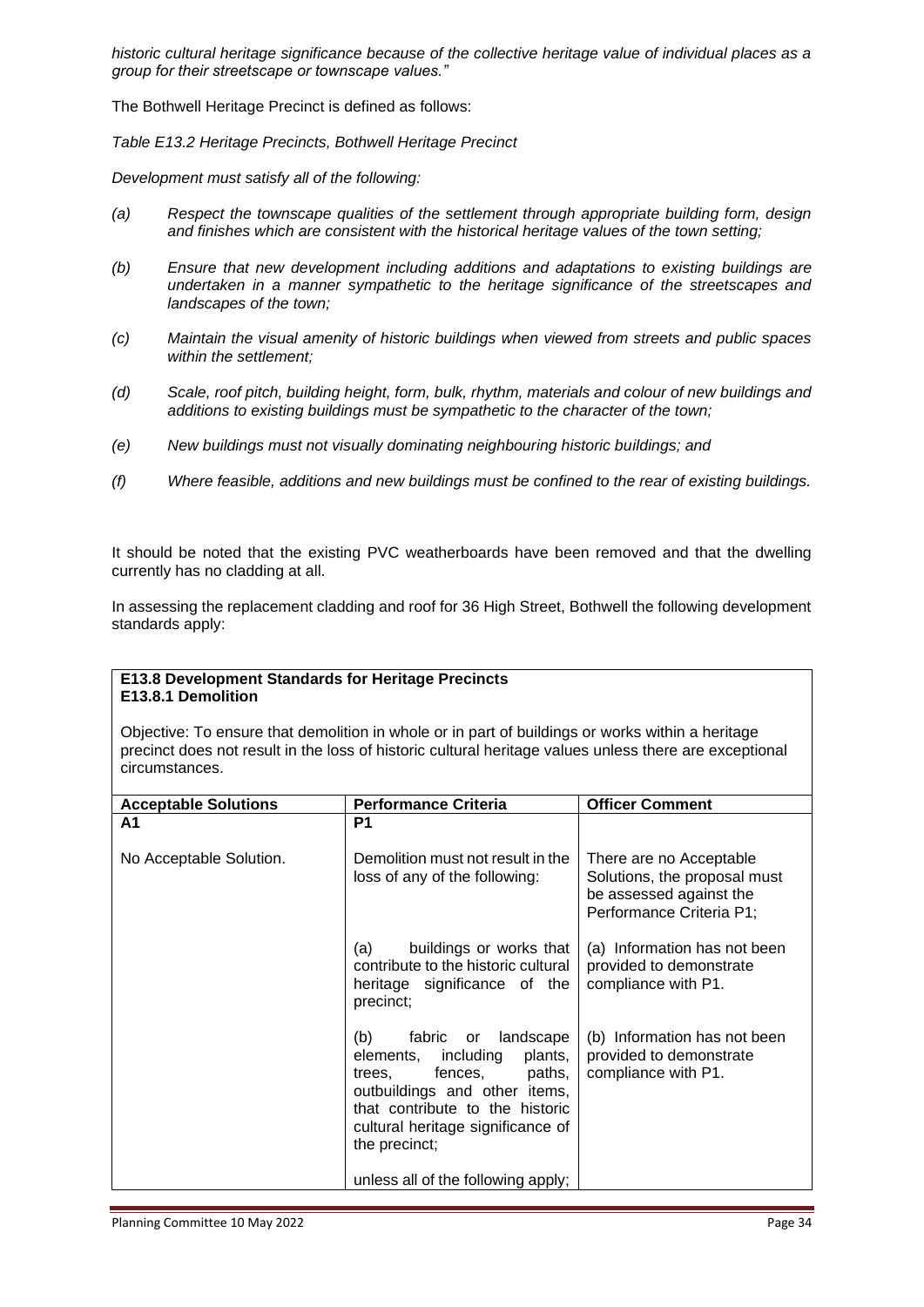| (i)<br>there<br>are,<br>environmental,<br>social,<br>economic or safety reasons of<br>greater value to the community<br>the<br>cultural<br>than<br>historic<br>heritage values of the place; | (i) Complies. The previous<br>PVC weatherboards have been<br>removed and the dwelling<br>currently has no cladding. The<br>proposal is to replace these<br>with colourbond as this is<br>achievable within the owners<br>budget. In this situation<br>economic reasons are of<br>greater value to the community |
|----------------------------------------------------------------------------------------------------------------------------------------------------------------------------------------------|-----------------------------------------------------------------------------------------------------------------------------------------------------------------------------------------------------------------------------------------------------------------------------------------------------------------|
| (ii)<br>there are no prudent or<br>feasible alternatives;                                                                                                                                    | and the heritage values.<br>(ii) Complies. Council is<br>satisfied that the owner has<br>explored feasible alternatives.                                                                                                                                                                                        |
| opportunity is created<br>(iii)<br>for a replacement building that<br>will be more complementary to<br>the heritage values of the<br>precinct.                                               | (iii) Not applicable, as the<br>dwelling is not being replaced,<br>only the cladding.                                                                                                                                                                                                                           |

#### **Conclusion**

The information provided by the owner satisfies in most part the Heritage Conditions 3 & 4 of Planning Permit DA2022/15. Additional assessment against E13.8 Development Standards for Heritage Precincts, 13.8.1 Demolition of the Scheme concludes that the proposal meets the Performance Criteria P1.

#### *For Discussion & Recommendation*

#### **6.2 ASSESSMENT OF ST PATRICKS PLAIN WINDFARM**

As you are aware Council Resource Shares Planning Officers from Southern Midlands Council, with a Planner working from the Bothwell Office one day per week.

The assessment of the St Patricks Plain Windfarm has been discussed by the Planning Officers and they have decided, with the support of the General Manager from Southern Midlands Council, that assessment of the St Patricks Plain Windfarm should be undertaken by an external consultant.. They have advised they are happy to assist with the admin processing side of the application if required.

This decision has been made based on a number of factors including the expected work load it will represent, Councillors as land owners and the need for full confidence of Council in the independence of the assessment and recommendation.

The cost to engage an external consultant is difficult to calculate as the amount of time required to undertake the assessment and any subsequent appeal, if required, is unknown.

It is being recommended that Council engage a Consultant Planner to undertake the assessment of any future application for the St Patricks Plain Windfarm and that an amount of \$25,000 be allocated in the 2022/2023 Budget.

#### **RECOMMENDATION**

#### **Moved:** Clr **Seconded:** Clr

#### **THAT:**

- 1. An external Planning Consultant be engaged to undertake the assessment of the St Patricks Windfarm proposal when it is submitted; and
- 2. Council allocate \$25,000 in the 2022/2023 Budget for this purpose.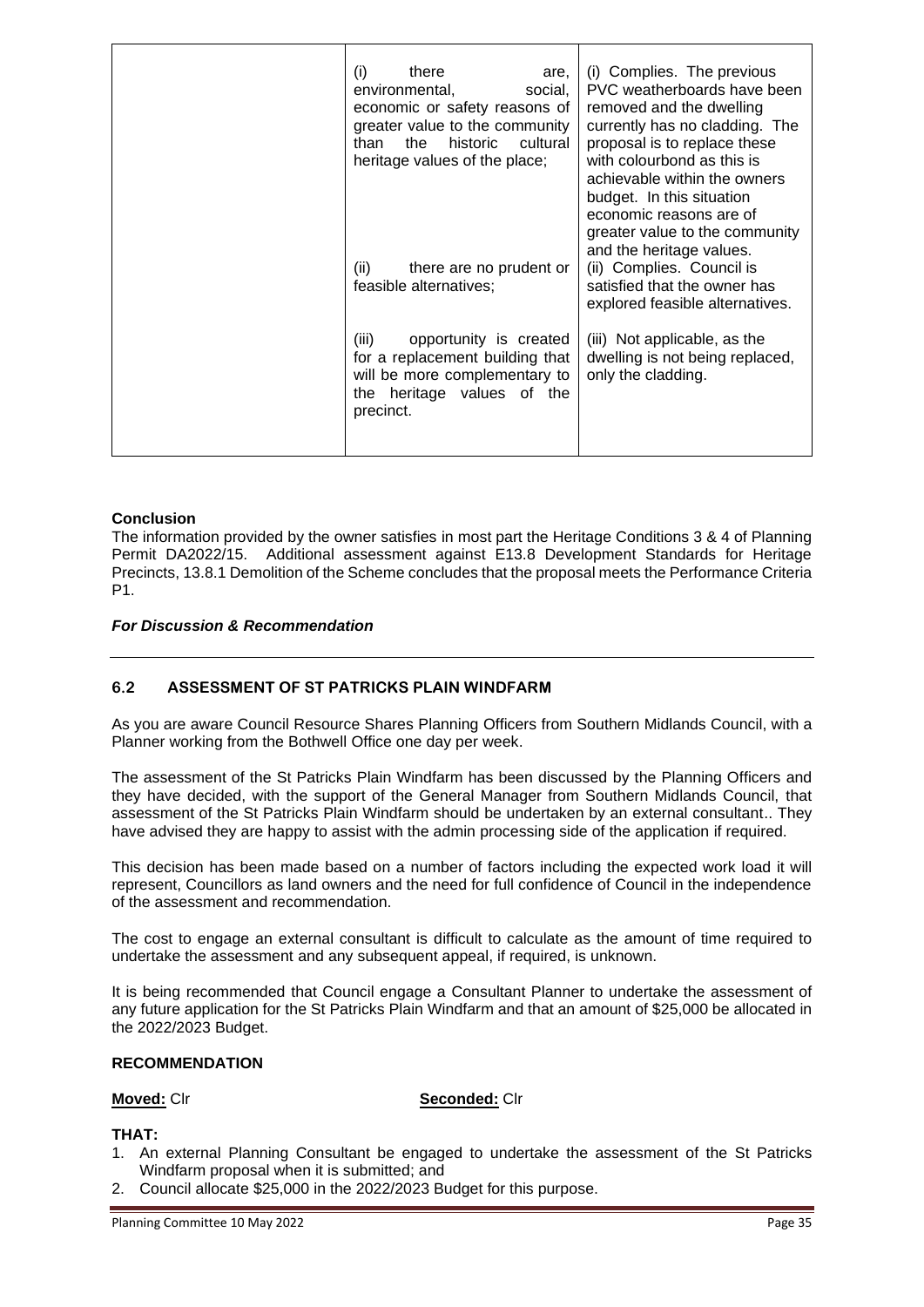#### **6.3 PROPOSED BOTHWELL, OUSE AND HAMILTON STRUCTURE PLANNING PROJECTS**

#### **Report By:**

Council Planning Consultant (SMC) Damian Mackey

#### **Attachments:**

- 1. Funding offer from the State Planning Office, 29 April 2022.
- 2. Draft Project Plan 3 May 2022.

#### **Purpose:**

The purpose of this report is to progress an initiative to develop 'structure plans' for the townships of Bothwell, Ouse, Hamilton and Gretna, and possibly Miena.

#### **Background:**

The feedback received during last year's public notification of the Central Highlands Draft Local Provisions Schedule has brought into focus a need to undertake strategic land use planning exercises for the townships of Bothwell and Ouse, with several of the representations raising potential rezoning issues.

In considering the Bothwell and Ouse representations, Council noted the following:

*Council intends to pursue a structure plan for Bothwell once the LPS work is completed, potentially with financial support from the State Government. This should follow completion of the Local Provisions Schedule development process and is to set out the preferred future development of the town and any subsequent zoning changes that ought to be made.*

and

*A structure plan for the township of Ouse, with input from the local community should be developed. This should follow completion of the Local Provisions Schedule development process and is to set out the preferred future development of the town and any subsequent zoning changes that ought to be made.*

As Councillors are aware, the public exhibition of the Draft Local Provisions Schedule included planning scheme zone maps. However, the zoning of our townships had been directed by the State to simply be a direct transition from the current planning scheme zones. In other words, no fundamental zone changes were able to be considered. Nevertheless, members of the community lodged representations requesting such changes.

In addition to the matters raised in the representations, Council has been aware of other zoning issues in and around the towns for some time. It has been many years since whole-of-town future-looking strategic planning exercises have been undertaken for the towns in the municipality. There are also issues at Hamilton and the settlements of Gretna and Miena would also benefit from strategic land use planning.

It is now standard practice for the Tasmanian Planning Commission to require that proposed planning scheme amendments within towns are supported by wholistic strategic planning. In other words: 'structure plans.

At the February 2022 meeting, Council determined the following:

#### *THAT:*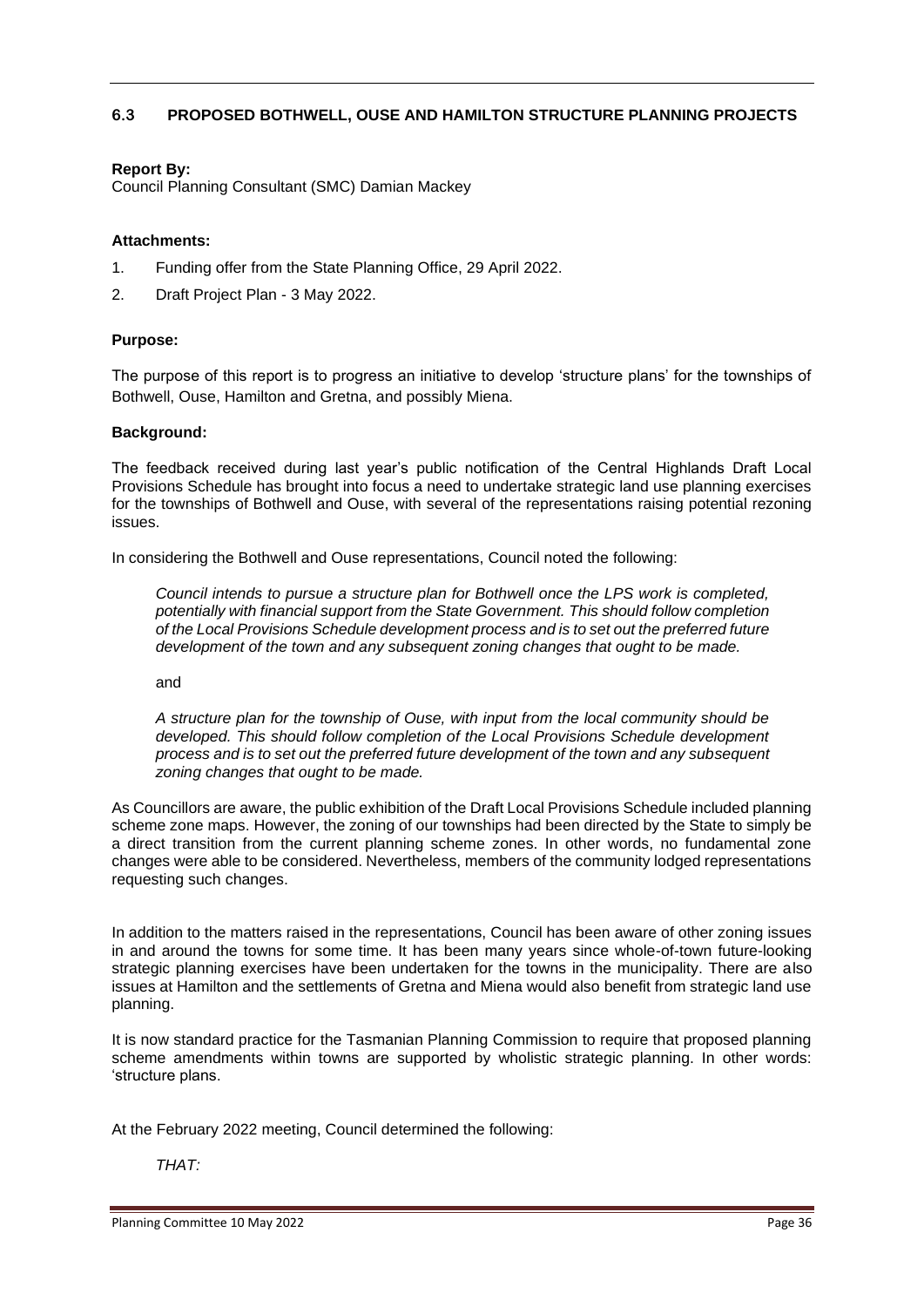- *A. Submissions be prepared and sent to the State Planning Office outlining the potential structure planning projects initially for Bothwell, Ouse, Hamilton and Gretna, with other settlements to follow, requesting 50% contributions from the State Government, based on a total cash budget for each project of approximately \$60,000.*
- *B. Draft project plans be prepared for the potential structure planning projects initially for Bothwell, Ouse, Hamilton and Gretna, with other settlements to follow, for consideration by Council. These are to include proposed steering committee arrangements.*
- *C. A report on the above points be provided to a future Council meeting, including budgetary implications for the coming financial year.*
- *D. Engage the services of Mr Damian Mackey (through the resource-sharing protocols with Southern Midlands Council) to facilitate the process on behalf of Council.*

To pursue the above, a submission and draft project plan was prepared and forwarded to the State Planning Office, (formerly the State Planning Policy Unit), now within the Department of Premier and Cabinet, which has advised it has funds available to assist Councils with this kind of work. A total budget of \$240,000 was foreshadowed, with \$140,000 of this requested from the State.

#### **THE STRUCTURE PLANNING PROCESS**

The development of a structure plan is generally undertaken by suitable qualified and experienced independent consultants appointed by Council and working under the direction of a Council-appointed Project Steering Committee. At Central Highlands, this could potentially be the existing Planning Committee or specific steering committees set up for each town.

Prior to seeking quotes from potential consultants, Council would finalise the Project Plans setting out the key parts of the project, such as membership of the steering committee, community consultation components, any specific matters that it believes need to be addressed, specific and general outputs and the project budget.

Substantial community involvement is essential to ensure the vision developed for a town is the best it can be, and the local community ultimately have a level of ownership of it. There are usually two phases of community involvement. The first phase is a structured process run by the consultants calling for all manner of ideas, issues, problems, risks, opportunities, etc, from the community. This usually involves a community workshop and a submission process for those unable to attend. The second phase of community consultation is undertaken after the consultants (with Council endorsement) have developed a draft of the structure plan which is then put out to the community for comment.

Other inputs besides that from the community include research on population growth forecasts, residential land demand & supply analysis, demographic trends, gaps in social services, key infrastructure issues and system capacities (water, sewer, roads, etc.), employment trends including existing and future industry sectors and a range of other issues.

All inputs contribute to a collective 'visioning' phase of the process

#### **BENEFITS**

The final structure plans will set out an agreed vision for each town. Desirable zone changes will be highlighted and the strategic planning rationale underpinning these changes explained. Recommendations may also go to community infrastructure and/or facilities that may be missing or inadequate and where there is a demonstrated need. Where such facilities are within Council's purview, these recommendations can inform Council's future works program and budgeting and/or support grant applications to State or Federal Government. Where such facilities are State-level responsibilities, then the structure plan can be used to form the basis of Council's lobbying efforts.

#### **DRAFT PROJECT BRIEF**

A draft 'Project Brief' is attached for Councillors' consideration. This sets out how the project would unfold and includes the proposed membership for the Project Steering Committee.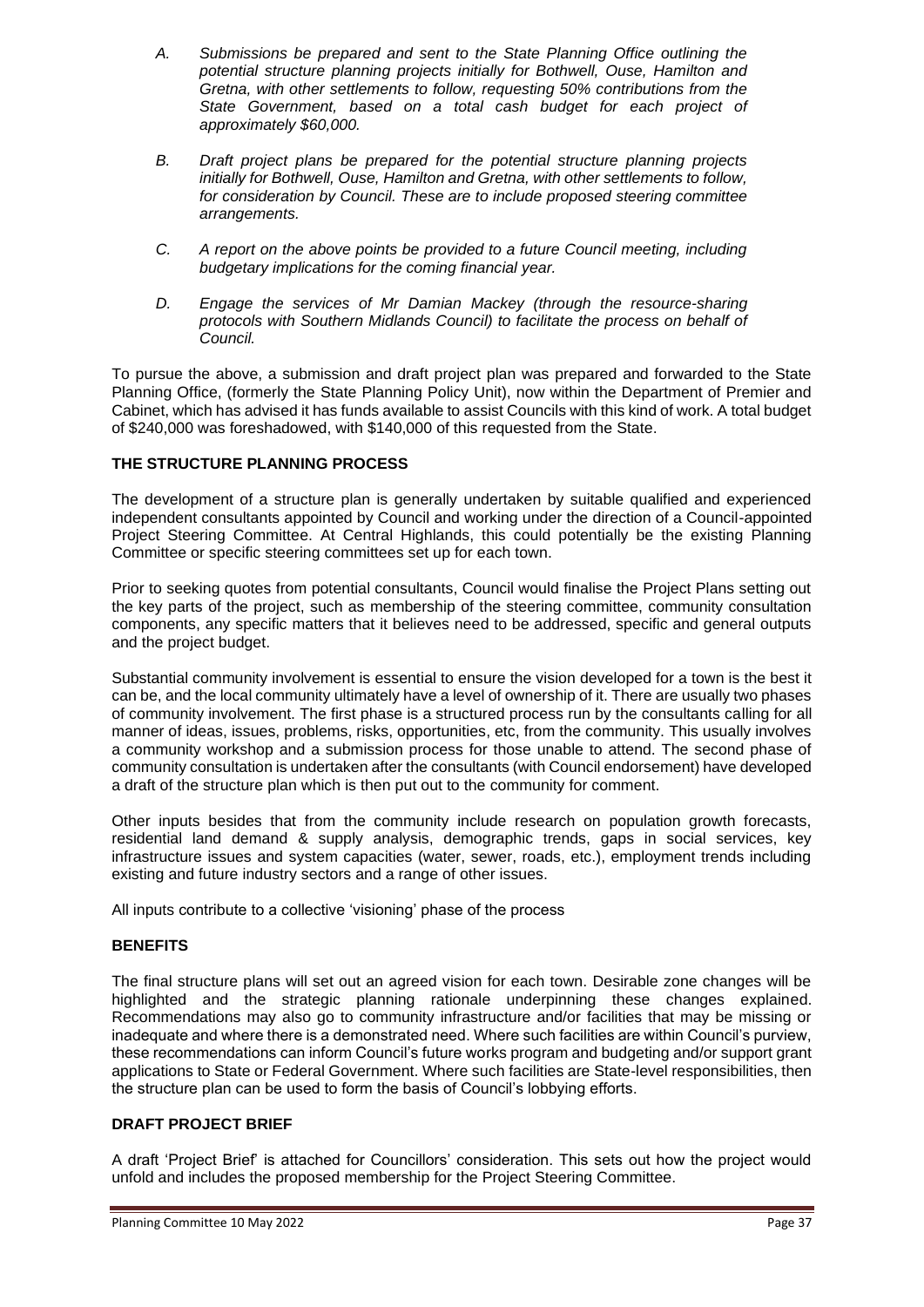To pursue this project, the first tasks for Council are to, firstly, confirm that it will proceed with the project, secondly to commit the budget and thirdly to appoint the Project Steering Committee.

The Project Steering Committee will then finalise the Project Brief and provide high level governance and direct. The Steering Committee will report back to full Council at key decision points, which will be specified in the Project Brief. The Steering Committee will also oversee the process to seek proposals from interested consultants to undertake the project, interview those on a short-listed and appoint the successful consultant.

Day-to-day liaison with the project consultants will be through a Project Manager, who will report to the Project Steering Committee.

It is proposed that Council's Planning Consultant (on Resource-Share from Southern Midlands) act as Project Manager.

#### **FINANCIAL COMMITMENT**

In its February 2022 determination Council foreshadowed that, subject to budgetary considerations, it wishes to embark on the project to undertake structure planning for the four towns of Bothwell, Ouse, Hamilton, and Gretna assuming an average cost for each town of \$60,000 with the State Government providing 50% of this.

For the four towns the total budget would therefore potentially be \$240,000, with the State and the Council each providing 50%. This could be split across two financial years, both for budgeting reasons and the practicalities of doing four structure plans.

Following officer-level discussions with the State Planning Office, an amended idea for developing the structure plans was developed. The key differences to that relayed at the February Council meeting are:

- Adding Miena. (So; the full list would be Bothwell, Ouse, Hamilton, Gretna and Miena.)
- Undertaking the initial components of the work collectively, as 'Part 1' of the project:
	- $\circ$  The background research: population growth forecasts, residential land demand & supply analysis, demographic trends, gaps in social services, key infrastructure issues and system capacities (water, sewer, roads, etc.), employment trends including existing and future industry sectors and a range of other issues., and
	- $\circ$  Identifying the issues and opportunities for each of the settlements. This would include the first phase of the public consultation for each town.
- Drafting the structure plans, undertaking the second phase public consultation, and finalising the structure plans as 'Part 2' of the project.
	- o The Part 1 work would inform the scope and breadth of Part 2.
	- $\circ$  For example, it may be determined that one or more of the towns do not need a full structure planning process – but something less. (Noting that Bothwell, Hamilton and Ouse would almost certainly be identified as needing the full process).

By undertaking the initial work collectively, it was considered that the fifth town, Miena, could effectively be added for no additional cost.

As per Attachment 1, the State Planning Office has advised that it is prepared to provide \$70,000 this coming financial year, to assist with Part 1 of the project. This represents half of the \$140,000 requested by Council. The remainder would be provided in the following financial year for Part 2, and would be up to the remaining \$70,000, depending on the scope and breadth of the Part 2.

#### **BUDGET CONSIDERATIONS**

As outlined above, it is proposed that the project be split into Part 1 and Part 2 with each part occurring in each of the two coming financial years. The total cost of the project is anticipated to be \$240,000, with the State providing \$140,000 and Council providing \$100,000, across the two financial years.